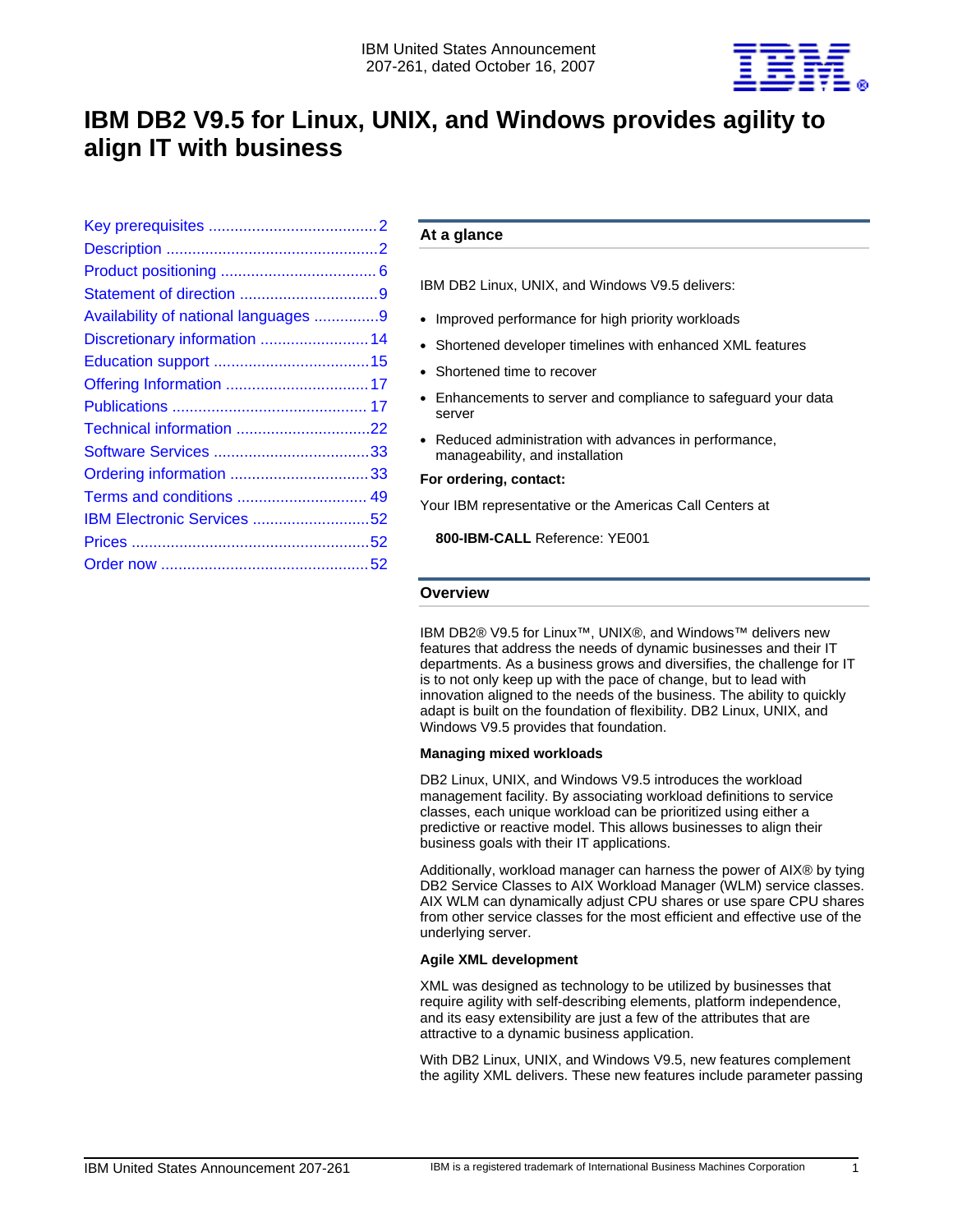from SQL to XQuery, trigger support on XML columns, schema evolution, and sub-document update shorten development timelines, enabling faster delivery of business applications.

#### **Integrated availability with automated failover**

In today's world, where businesses are serving clients from around the world 24 hours a day, 7 days a week, customers expect their computing systems to be 100% reliable. DB2 for Linux, UNIX, and Windows has always been in the forefront of databases in providing such industrial strength reliability. High Availability Disaster Recovery (HADR) as a technology has been available since the release of DB2 V8.2. With DB2 Linux, UNIX, and Windows V9.5, HADR is now integrated with Tivoli® System Automation for Multiplatforms to provide combined failover capabilities for both the DB2 database as well as the server on which DB2 is residing. The integrated failover technology using both HADR and TSA allows for one operation to manage failover which can result in lower time to recovery and higher availability.

#### **Enhanced security**

Recent high-profile data thefts have put increased pressure on companies to ensure that corporate databases are protected from intrusion. DB2 Linux, UNIX, and Windows V9.5 addresses some of these pressures with new technology and enhanced designed to provide a more secure data server. With DB2 Linux, UNIX, and Windows V9.5 significant enhancements were made to the audit facility to provide granularity and facilitate auditing only those objects that are sensitive and providing audit archival to preserve audit information for future reporting and investigation.

Trusted context support was added, which is a new database object that defines a trust relationship for a connection between the database and an external entity such as an application server. Using trusted contexts provide greater control while using restricted, sensitive privileges, and allows middle-tier servers or applications to assert the identity of the end user to the database server. This allows for auditing of end users executing multitier applications.

Database roles lower the risk of intrusion by simplifying administration and management of database privileges. A database role is an object contains one or more privileges or database authorities that can then be granted to users, groups, PUBLIC or other roles.

# <span id="page-1-0"></span>**Key prerequisites**

Refer to the Hardware requirements and Software requirements sections of this document.

#### **Planned availability dates**

- October 31, 2007: Electronic software delivery
- December 14, 2007: Media and documentation

# <span id="page-1-1"></span>**Description**

# **Important new features and enhancements introduced in DB2 Linux, UNIX, and Windows V9.5**

### **Improved performance for high priority workloads:**

- Divide your work into manageable groups
	- Automatically identify work using workload definitions
	- Assign workloads to service classes
	- Allocate resources to each service class
- Control execution through cost, time, and concurrency thresholds
	- Take control of rogue queries and keep your service level agreements on track
	- DB2 thresholds can automatically react to a bad situation, or predict it before it happens
- Follow work through every stage of processing so you can keep your users informed
- Capture detailed workload profiles and performance information to help refine your workload and service class definitions

#### **Shorten developer timelines:**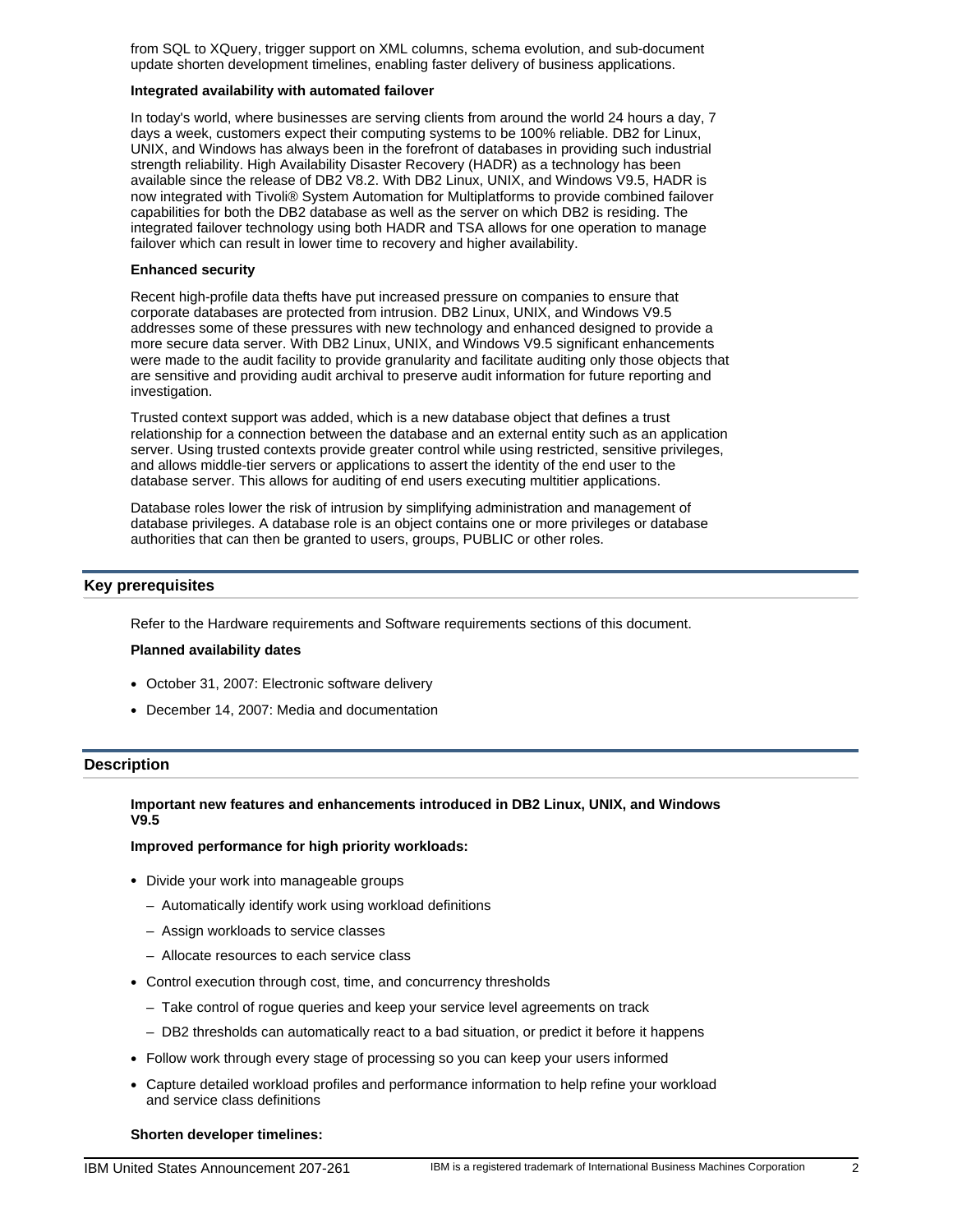- Java™ application support extended with a JDBC 4.0 driver.
- XQuery expressions enable the modification of XML documents.
- XML schemas can be updated without requiring re-validation of XML documents.
- Annotated XML schema decomposition supports order of insertion and registration of recursive schemas.
- Non-unicode XML database support is added.
- New XML publishing scalar functions are available for mapping relational data to XML. SQL/XML and XQuery parameter passing is more flexible.
- XSLT support for pureXML enables transforming XML data into other formats.
- Additional options extend check constraints for XML columns functionality.
- Trigger processing supports automatic validation of XML documents.
- XML documents, with a size of 32 KB or less, can be stored in the row of the base table instead of being stored in the default XML storage object.
- Identifier length limits are increased.
- Ruby on Rails framework support added for DB2 data servers.
- Perl driver supports pureXML and multibyte characters.
- IBM Database Add-Ins for Microsoft™ Visual Studio 2005 has been enhanced.
- Global variables, which are named memory variables that you can access and modify through SQL statements, are now supported. Global variables enable you to share data between different SQL statements running in the same session (or connection) without the need for application logic to support this data transfer.
- Array collection data type supported. Arrays are transient values that you can manipulate in stored procedures and applications but cannot store in tables.
- Decimal floating-point data type improves the accuracy and performance of decimal data.
- JDBC and SQLJ support contains a number of enhancements.
- Ready to use binary drivers for Hypertext Preprocessor (PHP) (AIX, Windows, Linux).
- Ready to use binary drivers for Ruby and Ruby on Rails (AIX, Windows, Linux).
- Using the new IBM Data Server Driver for ODBC, CLI, and .NET delivers reduced footprint DB2 client application deployment.
- A new data server tool called IBM Data Studio that allows developers and database administrators (DBAs) to design, develop, deploy, and manage their DB2 for Linux, UNIX, and Windows data servers from a cohesive integrated solution.
	- Design
		- -- Physical data modeling
		- Data distribution viewer
	- Develop
		- Integrated query editor for SQL and XQuery
		- SQL builder
		- SQL and Java routine editor and debugger
		- XML schema editor
		- XML editor
		- Data Web services
	- Deploy
		- -- Stored procedure deployment
	- Manage
		- Object management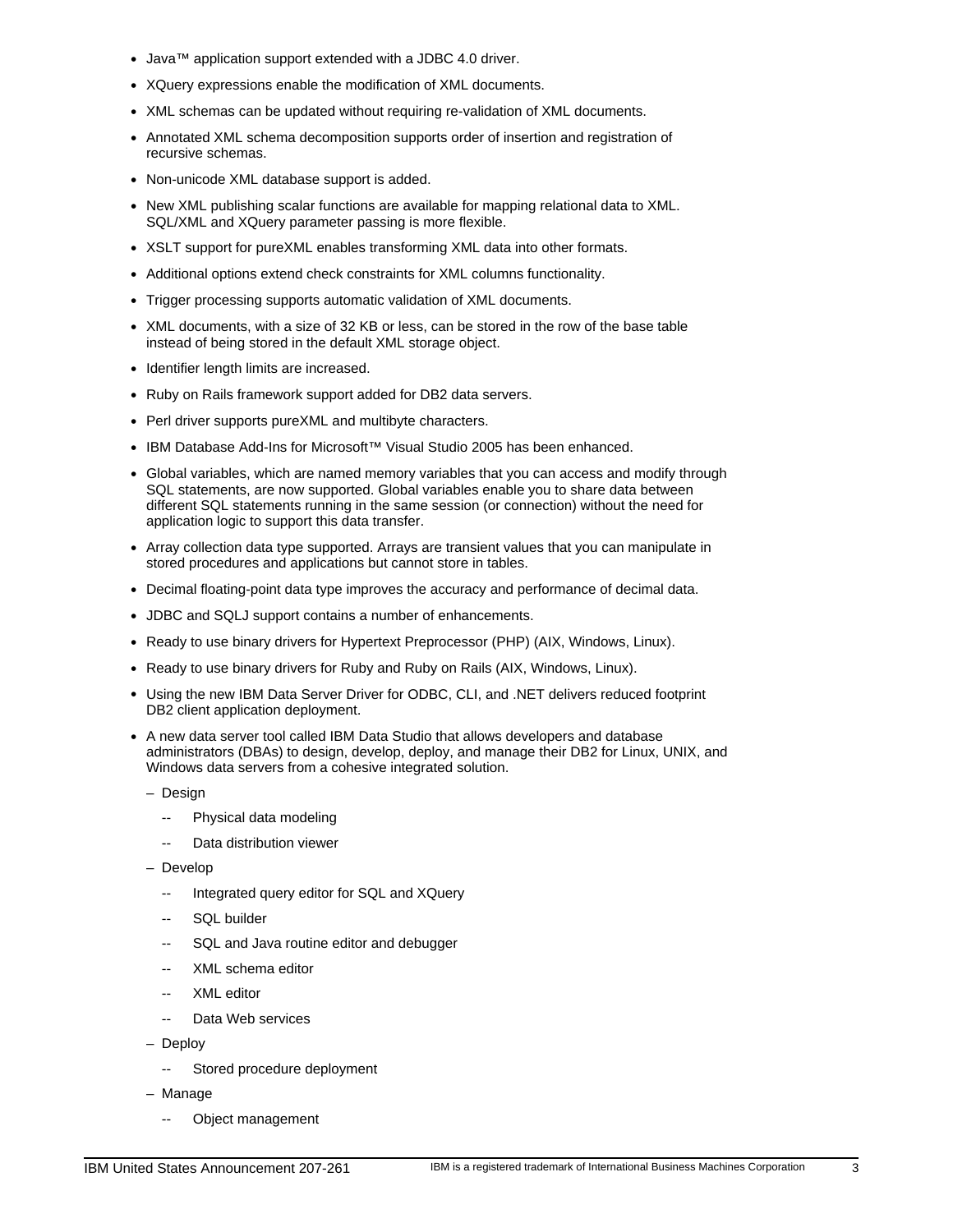- Object filtering and browsing
- Create, alter, and drop
- Data management
- Extract, load, browse, edit
- Utility management
- Update statistics

#### **Shorten time to recover:**

- IBM Tivoli System Automation for Multiplatforms base component is integrated into IBM data server installation (Linux and AIX) to reduce installation requirements.
- Cluster management software is integrated using new cluster manager API.
- New DB2 high availability instance configuration utility (db2haicu) configures and administers your database solutions in clustered environments.
- You can now configure the DB2 database manager to automatically delete backup images, load copy images, and old log files that are no longer needed for recovery.
- Dual log control files makes database recovery more resilient.
- New hadr\_peer\_window database configuration parameter causes a DB2 High Availability Disaster Recovery (HADR) primary and standby database pair to behave as though it is in peer state if the primary database loses connection with the standby database.
- Backup and restore multiple database partitions at once with single system view (SSV) backup.
- Rolling forward to minimum recovery time now possible using new TO END OF BACKUP parameter.

#### **Enhancements safeguard your data server with new server and compliance:**

- Significant audit facility enhancements provide granularity, flexibility and higher performance when auditing your DB2 data server.
- Roles support added to simplify privilege management.
- Trusted context provides greater control while using restricted, sensitive privileges, and allows middle-tier servers or applications to assert the identity of the end-user to the database server.
- Label-based access control (LBAC) enhancements are introduced to allow you to grant security labels and exemptions to roles as well as groups.

#### **Reduced administration with advances in performance, manageability, and installation**

DB2 Linux, UNIX, and Windows V9.5 continues to drive down administration and management costs while increasing performance with new functionality:

- Real-time statistics gathering, whereby table statistics are automatically collected whenever they are needed to optimize and run a query.
- MDC rollout deletion performance improvements.
- Non-root users can perform administrative tasks (Linux and UNIX).
- Database configuration is simplified allowing for update and reset database configuration commands across all database partitions.
- Self-tuning memory is simplified with use of a single parameter to specify all the memory that the database manager is allowed to allocate from its private and shared memory heaps.
- DB2 Linux, UNIX, and Windows V9.5 DB2 data servers now utilize a multithreaded architecture on both 32-bit and 64-bit platforms.
- More configuration parameters allow AUTOMATIC setting that can be configured dynamically, without having to stop and restart your instance or database.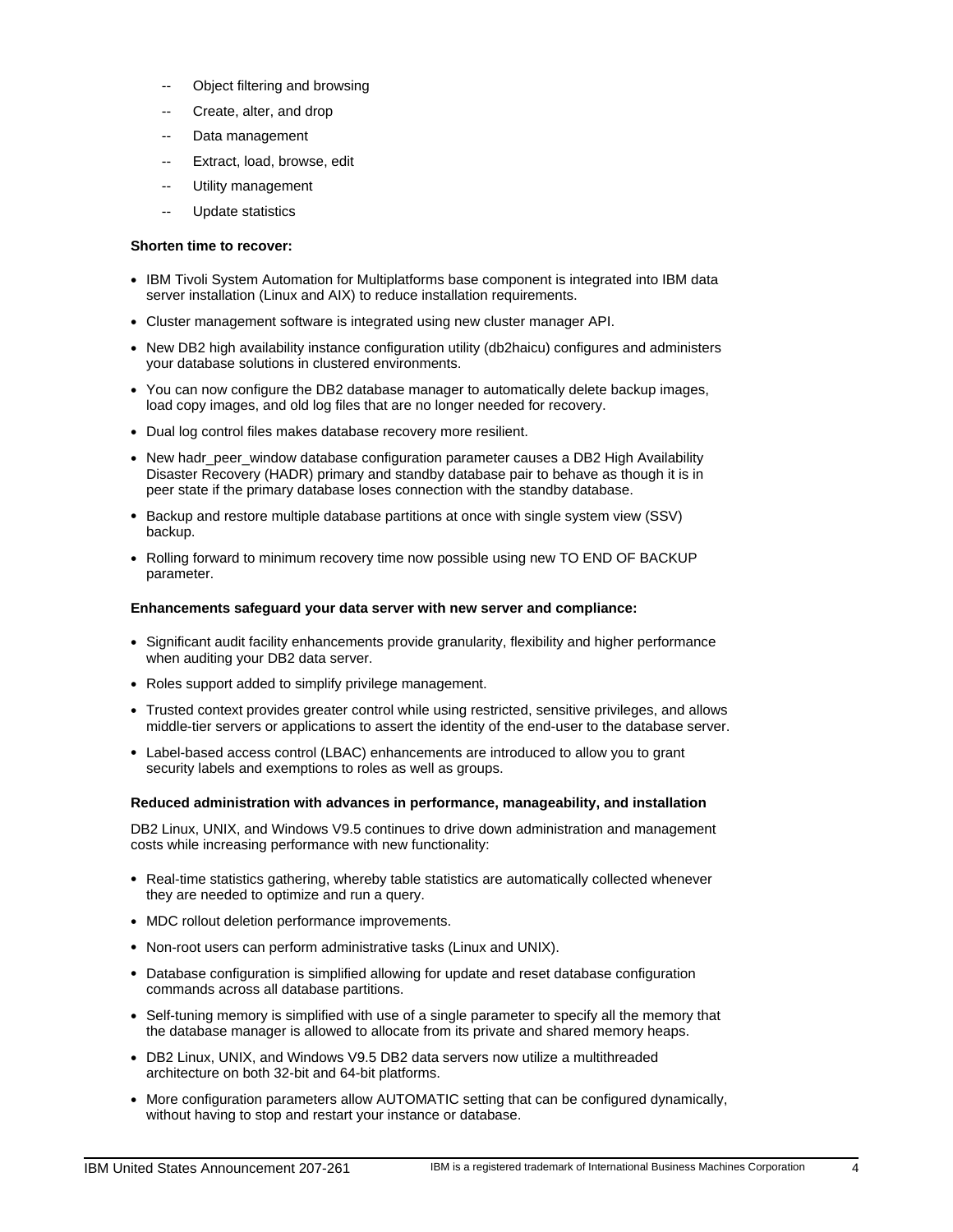- Maximum size for automatic storage database containers can be set.
- Data compression is enhanced with Automatic dictionary creation (ADC).
- DB2 Spatial Extender query performance is improved.
- Queries that reference large object (LOB) columns run faster.
- Optimistic concurrency control and update detection enhancements provide a scalable locking alternative.
- Installation and implementation times are reduced with simplified fixpack updates.
- A new data server tool called IBM Data Studio that allows developers and DBAs to design, develop, deploy, and manage their DB2 for Linux, UNIX, and Windows data servers from a cohesive integrated solution Console
	- Design
		- -- Physical data modeling
		- -- Data distribution viewer
	- Develop
		- -- Integrated query editor for SQL and XQuery
		- SQL builder
		- SQL debugger
		- XML schema editor
		- XML editor
		- Data Web services
	- Deploy
		- -- Stored procedure deployment
	- Manage

Object management

- Object filtering and browsing
- Create, alter, and drop
- Data management
- -- Extract, load, browse, edit
- Utility management
- Update statistics
- Govern
	- -- Security access controls
	- -- Grant and revoke privileges
	- -- Manage security objects (roles, users, groups)

#### **Mobility on demand**

DB2 customers can easily extend the reach of their DB2 solutions to include mobile devices such as mobile phones, PDAs, and other pervasive devices. This capability is delivered via DB2 Mobility on Demand Feature and is included with DB2 Enterprise Server Edition V9.5 and DB2 Database Enterprise Developer Edition V9.5.

#### **Section 508 of the U.S. Rehabilitation Act**

DB2 Enterprise Server Edition is capable as of December 14, 2007, when used in accordance with IBM's associated documentation, of satisfying the applicable requirements of Section 508 of the Rehabilitation Act, provided that any assistive technology used with the product properly interoperates with it. A U.S. Section 508 Voluntary Product Accessibility Template (VPAT), containing details on the products accessibility compliance, can be requested at

http://www.ibm.com/able/product\_accessibility/index.html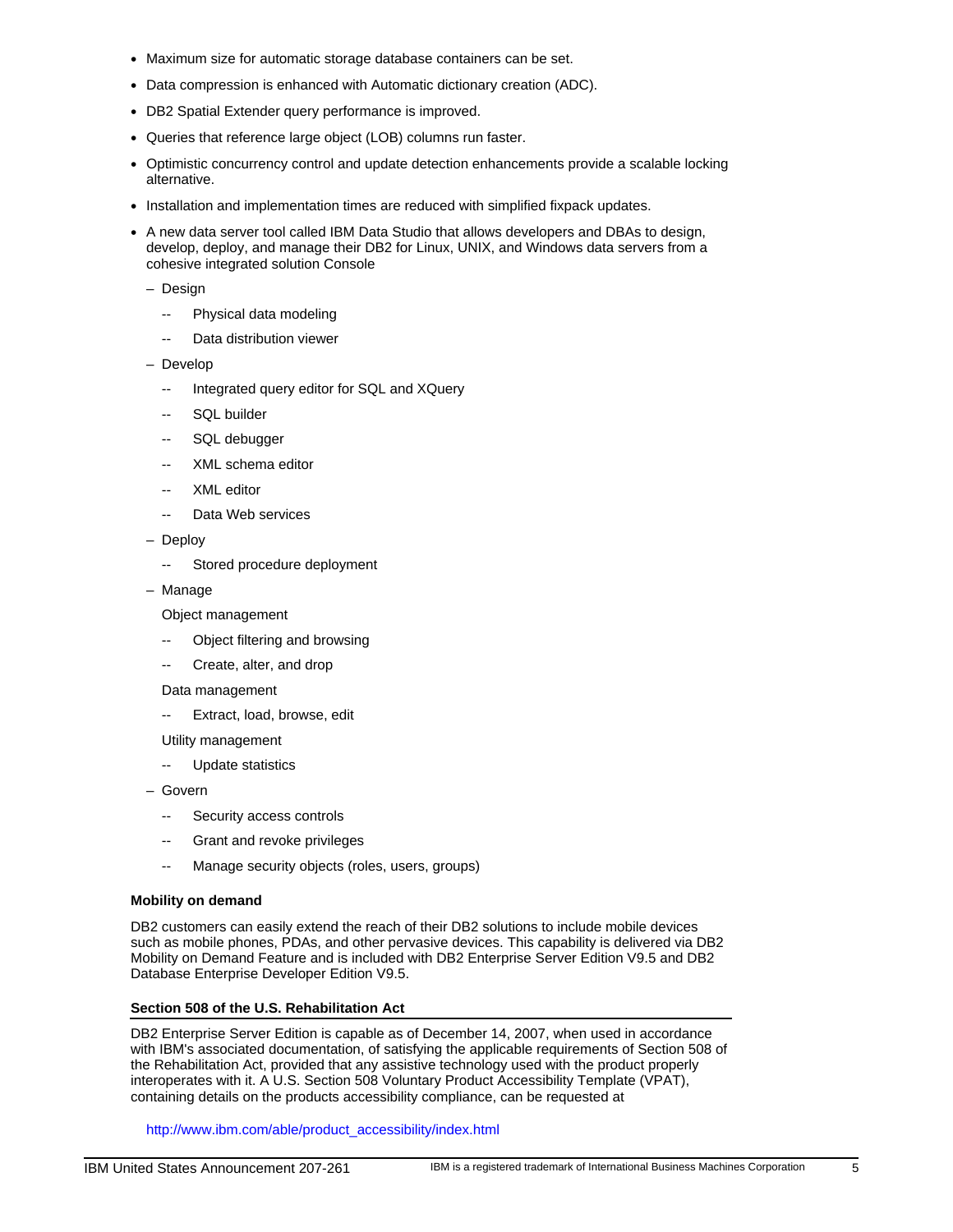#### **IPLA and Subscription and Support considerations**

IPLA licenses can be transferred from one machine to another within, but not limited to an enterprise. You may aggregate the capacity for all the processors the product is operated on to achieve a more economic price. This will result in a single Proof of Entitlement (PoE). It is your responsibility to manage the distribution of Value Units within the limits of the entitlement of the product license.

Subscription and Support must cover the same capacity as the product license entitlement. Subscription and Support will be available in the country in which the agreement is made.

# <span id="page-5-0"></span>**Product positioning**

#### **IBM DB2 Editions for production deployment**

**IBM DB2 Enterprise Server Edition V9.5 for Linux, UNIX, and Windows:** (DB2 Enterprise V9.5) is designed to meet the data server needs of mid-size to large-size businesses. It can be deployed on Linux, UNIX, or Windows servers of any size, from one processor to hundreds of processors. DB2 Enterprise V9 is an ideal foundation for building on demand enterprise-wide solutions such as high-performing 24 x 7 available high-volume transaction processing business solutions or Web-based solutions. It is the data server backend of choice for industry-leading ISVs building enterprise solutions such as business intelligence, content management, e-commerce, enterprise resource planning, customer relationship management, or supply chain management. Additionally, DB2 Enterprise V9.5 offers connectivity, compatibility, and integration with other enterprise DB2 and IDS data sources.

Program charges: DB2 Enterprise V9.5 includes table partitioning, HADR, online reorganization, materialized query tables (MQTs), multidimensional clustering (MDC), query parallelism, connection concentrator, the governor, and Tivoli System Automation for Multiplatforms. DB2 Enterprise V9.5 is available on either a Value Unit or per authorized user pricing model. You must acquire a separate user license for each authorized user of this product with a minimum purchase of 25 users per processor.

**IBM DB2 Workgroup Server Edition V9.5 for Linux, UNIX, and Windows:** (DB2 Workgroup V9.5) is the data server of choice for deployment in a departmental, workgroup, or medium-sized business environment. It is offered in both per authorized user or Value Unit pricing models to provide an attractive price point for medium-size installations, while providing a full-function data server.

Program charges: DB2 Workgroup V9.5 can be deployed in Linux, UNIX, and Windows server environments on systems with up to four processors and 16 GB of memory. You must acquire a separate user license for each authorized user of this product, with a minimum purchase of five users per processor.

**IBM DB2 Express Edition V9.5 for Linux, UNIX, and Windows:** (DB2 Express V9.5) is a full-function DB2 data server, which provides very attractive entry-level pricing for the small and medium business (SMB) market. It is offered in both per authorized user or Value Unit pricing models to provide choices to match SMB customer needs. It comes with simplified packaging and is easy to transparently install within an application. While it is easy to upgrade to the other editions of DB2 Linux, UNIX, and Windows V9.5, DB2 Express V9.5 includes the same autonomic manageability features of the more scalable editions. You never have to change your application code to upgrade — simply install the license certificate.

Program charges: DB2 Express V9.5 can be deployed on pervasive SMB operating systems, such as Linux or Windows, with up to two processors. The DB2 data server cannot use more than 4 GB of memory. You must acquire a separate user license for each authorized user of this product with a minimum purchase of five users per server.

**IBM DB2 Express-C V9.5 for Linux, UNIX, and Windows:** (DB2 Express-C V9.5) is an entry level, full-function DB2 data server and is available for download and deployment at no charge. DB2 Express-C lets developers, midmarket partners, and multibranch companies, accelerate time to value and reduce total cost of ownership. While it is easy to upgrade to the other editions of DB2 Linux, UNIX, and Windows V9.5, DB2 Express-C 9.5 includes the same autonomic manageability features of the more scalable editions. You never have to change your application code to upgrade — simply install the license certificate.

Program charges: An optional low cost yearly subscription for DB2 Express-C V9.5, with a per server pricing metric, is available for users who require maintenance and technical support. Purchase of this subscription offering (12 Months Fixed Term License) also allows users to deploy DB2 Express-C on a cluster for high availability purposes, and replicate data between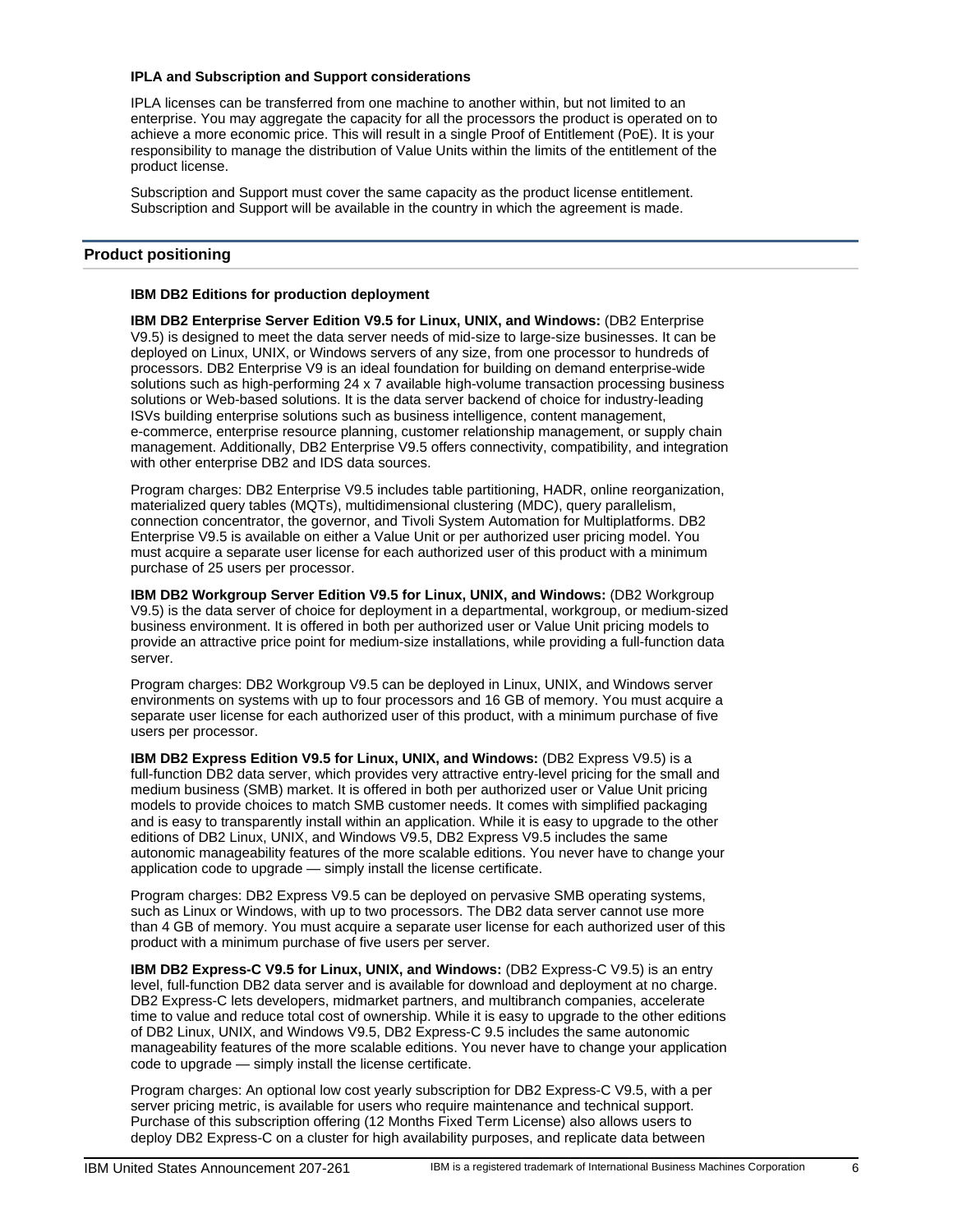DB2 Express-C and other DB2 data sources. The subscription edition of DB2 Express-C V9.5 can be deployed on pervasive SMB operating systems, such as Linux or Windows, and utilize up to two dual-core processors and no more than 4 GB of memory. The no-charge edition of DB2 Express-C can utilize up to 2 processor cores and 2 GB of memory.

**IBM DB2 Personal Edition for Linux, UNIX, and Windows:** DB2 Personal V9.5 is a single-user, full-function relational database, with built-in replication, ideal for desktop or laptop-based deployments. DB2 Personal V9.5 can be remotely managed, making it the perfect choice for deployment in occasionally connected or remote office implementations that don't require multiuser capability.

Program charges: DB2 Personal V9.5 can be deployed on Linux or Windows. You must acquire a separate user license for each authorized user of this product.

# **IBM DB2 Edition for application development deployment**

**IBM Database Enterprise Developer Edition:** This edition offers a package for a single application developer to design, build, and prototype applications for deployment on any of the IBM Information Management client or server platforms. This comprehensive developer offering includes DB2 Workgroup V9.5 and DB2 Enterprise V9.5, IDS Enterprise Edition, DB2 Connect® Unlimited Edition for System z™, and all the DB2 Linux, UNIX, and Windows V9.5 features, allowing you to build solutions that utilize the latest data server technologies.

Program charges: The software in this package cannot be used for production systems. You must acquire a separate user license for each authorized user of this product.

#### **IBM DB2 Enterprise V9.5 priced features**

**IBM DB2 pureXML Feature for Enterprise Server Edition for Linux, UNIX, and Windows:** This feature allows you to create XML columns in a DB2 database. This enables DB2 data server operations with XML data, such as creating tables with XML columns, adding XML columns to existing tables, creating indexes over XML columns, creating triggers on tables with XML columns, and inserting, updating, or deleting XML documents.

Program charges: This feature is available as an option for DB2 Enterprise V9.5 only. You must acquire this feature under the same charge metric as the underlying DB2 data server.

**IBM DB2 Storage Optimization Feature for Linux, UNIX, and Windows:** This feature includes both data row compression and backup compression to help maximize the use of existing storage.

- **Data row compression** uses a static dictionary-based compression algorithm to compress data by row. Compressing data at the row level is advantageous because it allows repeating patterns that span multiple column values within a row to be replaced with shorter symbol strings, allowing for improved performance. In I/O-bound systems, it will not only reduce storage requirements but may improve overall performance.
- **Backup compression** efficiently compresses data in the DB2 server buffer before data is written to the disk, providing fast backups and significantly smaller backup images.

Program charges: This feature is available as an option for DB2 Enterprise V9.5 only and can only be acquired if the underlying DB2 data server is licensed with the processor charge metric.

**IBM DB2 Advanced Access Control Feature for Linux, UNIX, and Windows:** This feature increases the control you have over who can access your data. LBAC lets you decide exactly who has write access and who has read access to individual rows and individual columns.

Program charges: This feature is available as an option for DB2 Enterprise V9.5 only. You must acquire this feature under the same charge metric as the underlying DB2 data server.

**IBM DB2 Performance Optimization Feature for Enterprise Server Edition for Linux, UNIX, and Windows:** (DB2 Performance Optimization) leverages DB2 Workload Management, DB2 Performance Expert, and DB2 Query Patroller components to bring you the best in performance tuning and monitoring. The Performance Optimization Feature contains the following components:

- **DB2 Workload Management (WLM)** lets you divide your work into classes and tailor your data server to support a variety of users and applications on the same system by prioritizing those classes.
- **DB2 Performance Expert (PE)** is a performance analysis and tuning tool for managing a heterogeneous mix of DB2 systems with a single end-user interface. DB2 PE simplifies DB2 performance management by providing you with the capability to monitor applications, system statistics, and system parameters using a single tool.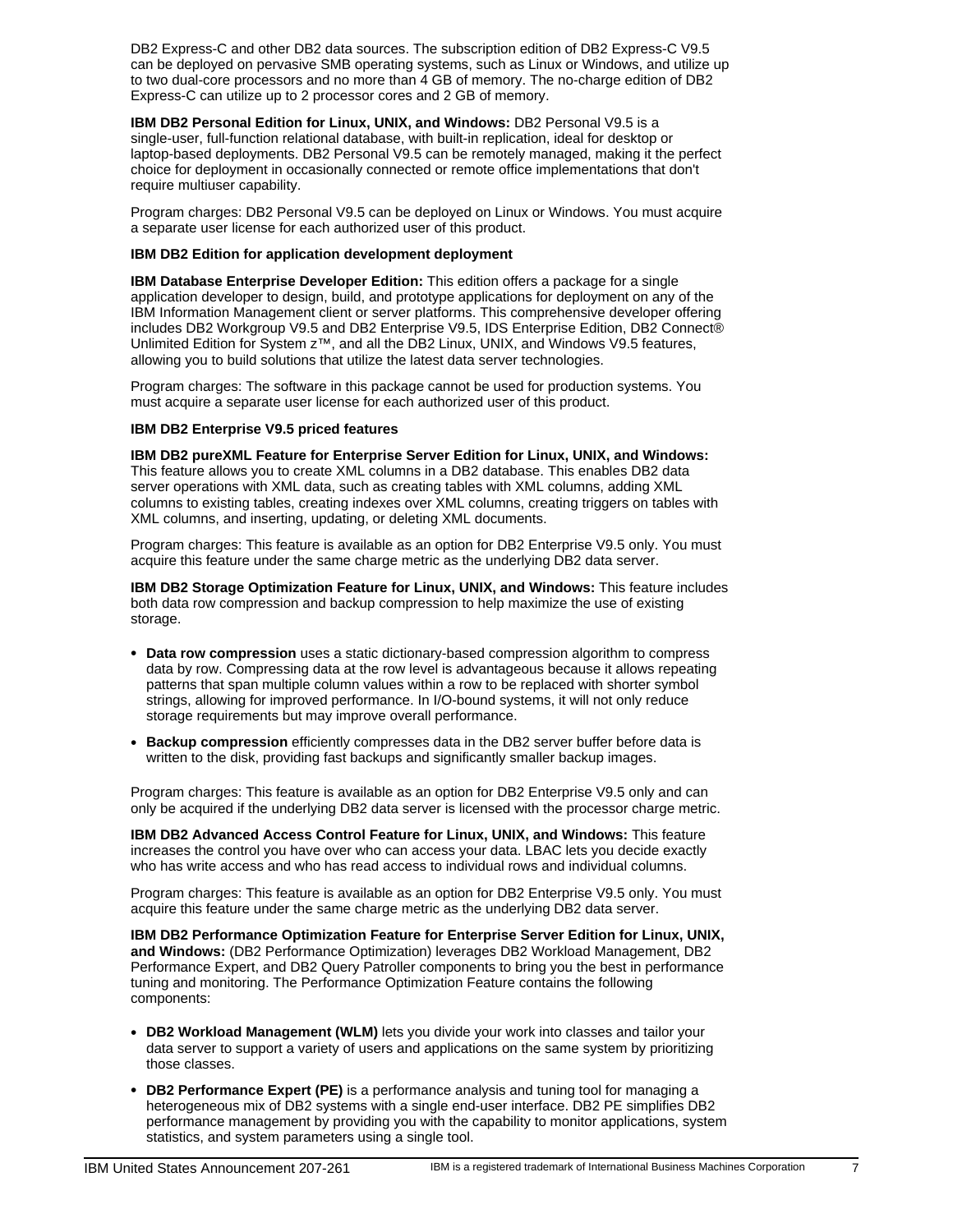• **DB2 Query Patroller (QP)** is a powerful query workload management tool offering that proactively and dynamically controls submission and execution of queries to better manage DB2 data server workloads to meet business needs.

Program charges: This feature is available as an option for DB2 Enterprise V9.5 only. You must acquire this feature under the same charge metric as the underlying DB2 data server.

**IBM DB2 Geodetic Data Management Feature for Linux, UNIX, and Windows:** This feature provides the ability to store, access, manage, or analyze location-based round earth information for weather, defense, intelligence, or natural resource applications for commercial or government use. It provides the ability to manage and analyze spatial information with accuracies in distance and area by treating the earth as a continuous spherical coordinate system.

Program charges: This feature is available as an option for DB2 Enterprise V9 only. You must acquire this feature under the same charge metric as the underlying DB2 data server.

#### **IBM DB2 Workgroup V9 and Express V9 priced features**

**IBM DB2 pureXML Feature for Linux, UNIX, and Windows (for Express or Workgroup Editions):** This feature allows you to create XML columns in a DB2 database. This enables DB2 data server operations with XML data, such as creating tables with XML columns, adding XML columns to existing tables, creating indexes over XML columns, creating triggers on tables with XML columns, and inserting, updating, or deleting XML documents.

Program charges: This feature is available as an option for DB2 Express V9.5 or DB2 Workgroup V9.5. You must acquire this feature under the same charge metric as the underlying DB2 data server.

**IBM DB2 High Availability Feature for Express Edition for Linux, UNIX, and Windows:** The DB2 High Availability Feature provides 24 x 7 continuous availability for your DB2 data server. The High Availability Feature contains the following components:

- **HADR** allows failover to a standby system in the event of a software or hardware failure on the primary system. HADR is included in DB2 Enterprise V9.
- **Online reorganization** reconstructs the rows in a table to eliminate fragmented data and compact information for better performance while permitting uninterrupted access to the table data. Online reorganization is included in DB2 Enterprise V9.
- **IBM Tivoli System Automation for Multiplatforms** provides high availability by automating the control of IT resources such as processes, filesystems, IP addresses, and other resources. It can coordinate the automatic failover to a standby DB2 data server using HADR. System Automation for Multiplatforms is included in DB2 Enterprise V9.5 and DB2 Workgroup V9.5.

Program charges: This feature is available as an option for DB2 Express V9.5. You must acquire this feature under the same charge metric as the underlying DB2 data server.

**IBM DB2 Query Optimization Feature for Workgroup Server Edition for Linux, UNIX, and Windows:** DB2 Query Optimization combines the functionality of MQT, MDC, and Query Parallelism, providing performance optimizations for complex queries, data clustering for OLAP applications, and high performance for machines with multiple processors. The Query Optimization Feature contains the following components:

- **MQTs** are a powerful way to improve response time for complex queries. MQTs are tables whose definition is based on the result of a query. As such, an MQT typically contains pre-computed results. Queries executing against the MQT can help you obtain the results faster than you otherwise would. MQTs are included in DB2 Enterprise V9.5.
- **MDC** provides an elegant method for clustering data in tables along multiple dimensions in a flexible, continuous, and automatic way. MDC can significantly improve query performance. MDC is included in DB2 Enterprise V9.5.
- **Query parallelism** allows for the simultaneous processing of parts of a single query by multiple processors, dramatically improving overall performance on multiprocessor machines. Query parallelism is included in DB2 Enterprise V9.5.

Program charges: This feature is available as an option for DB2 Workgroup V9.5. You must acquire this feature under the same charge metric as the underlying DB2 data server.

**IBM Homogeneous Federation Feature for Linux, UNIX, and Windows (for Express, Workgroup Server or Enterprise Server Editions):** This feature for DB2 databases provides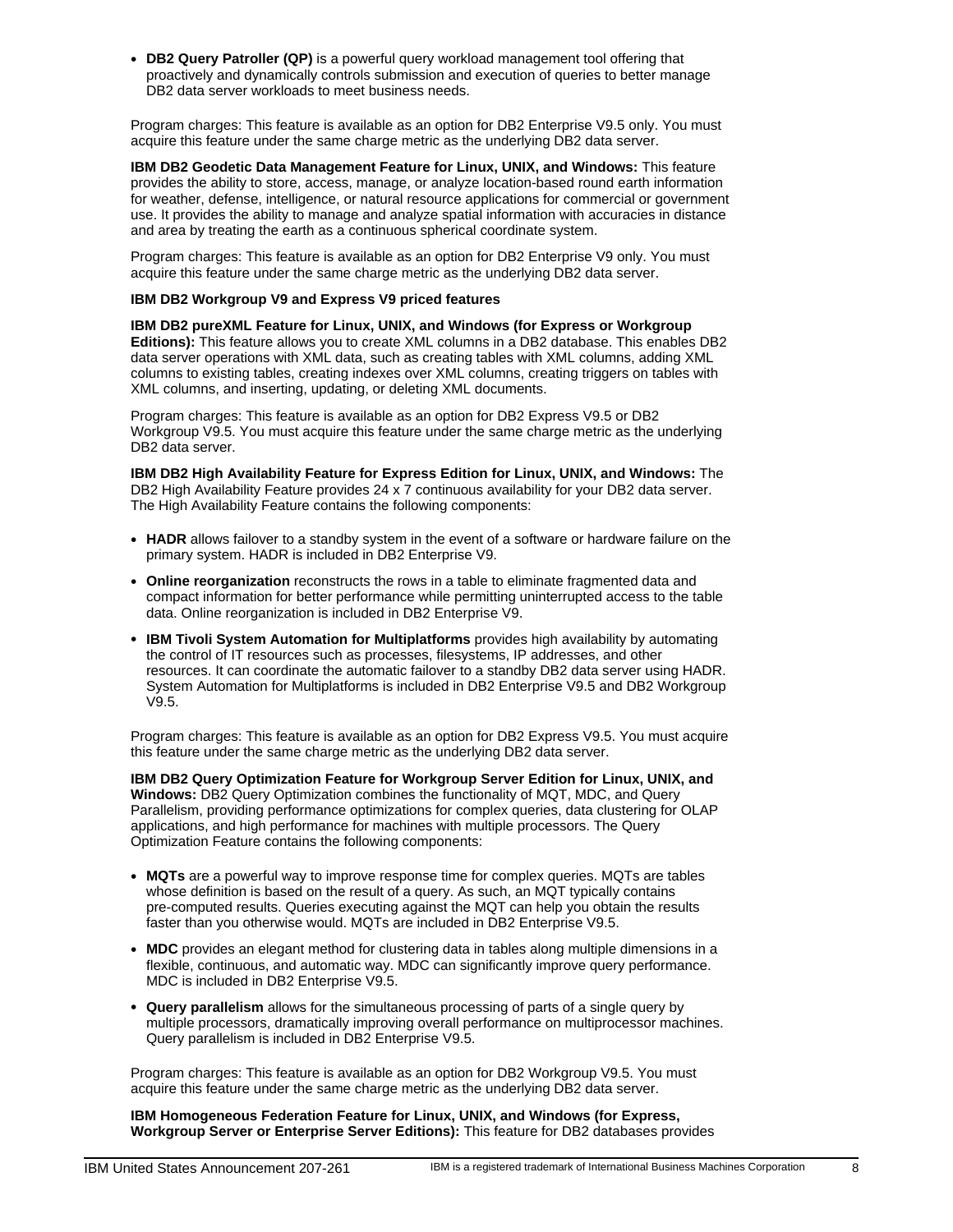the ability to access multiple DB2 and or Informix™ databases, local or remote, on a Linux, UNIX, or Windows server, as though they were a single database.

Program charges: This feature is available as an option for DB2 Express Edition V9.5, DB2 Workgroup Server Edition 9.5, or DB2 Enterprise Server Edition V9.5. It can only be acquired if the underlying DB2 data server is licensed with the processor charge metric.

#### <span id="page-8-0"></span>**Statement of direction**

The Data Studio Administration Console component of IBM Data Studio is planned to be available in the first half of 2008. This component provides database server health monitoring and problem determination capabilities in an easy to use web based solution for DB2.

All statements regarding IBM's plans, directions, and intent are subject to change or withdrawal without notice.

# <span id="page-8-1"></span>**Availability of national languages**

| Product description                   | Language                                                                                                                                                                                                                                                                                                                                    | GA date           |  |
|---------------------------------------|---------------------------------------------------------------------------------------------------------------------------------------------------------------------------------------------------------------------------------------------------------------------------------------------------------------------------------------------|-------------------|--|
| DB2 Adv Access Ctrl Feature<br>V9.5.0 | Multilingual<br>(French,<br>Korean,<br>Chi nese -<br>Simplified,<br>Spani sh,<br>Portuguese-Brazilian,<br>German,<br>Japanese,<br>Chi nese -<br>Traditional,<br>Engl i sh,<br>Turki sh.<br>Czech.                                                                                                                                           | December 14, 2007 |  |
| DB2 ESE CPU Option V9.5.0             | Italian,<br>Pol i sh)<br>Multilingual<br>(French,<br>Dani sh,<br>Russi an,<br>Korean,<br>Chi nese -<br>Simplified,<br>Spani sh,<br>Norwegi an                                                                                                                                                                                               | December 14, 2007 |  |
| DB2 Enterprise Server Ed.<br>V9.5.0   | Bokmal,<br>Portuguese-Brazilian,<br>German,<br>Swedi sh.<br>Japanese,<br>Chi nese  –<br>Traditional,<br>Engl i sh,<br>Czech.<br>Italian.<br>Fi nni sh.<br>Pol i sh)<br>Multilingual<br>(French,<br>Dani sh,<br>Russi an,<br>Korean,<br>Chi nese  –<br>Simplified,<br>Spani sh,<br>Norwegi an<br>Bokmal,<br>Portuguese-Brazilian,<br>German. | December 14, 2007 |  |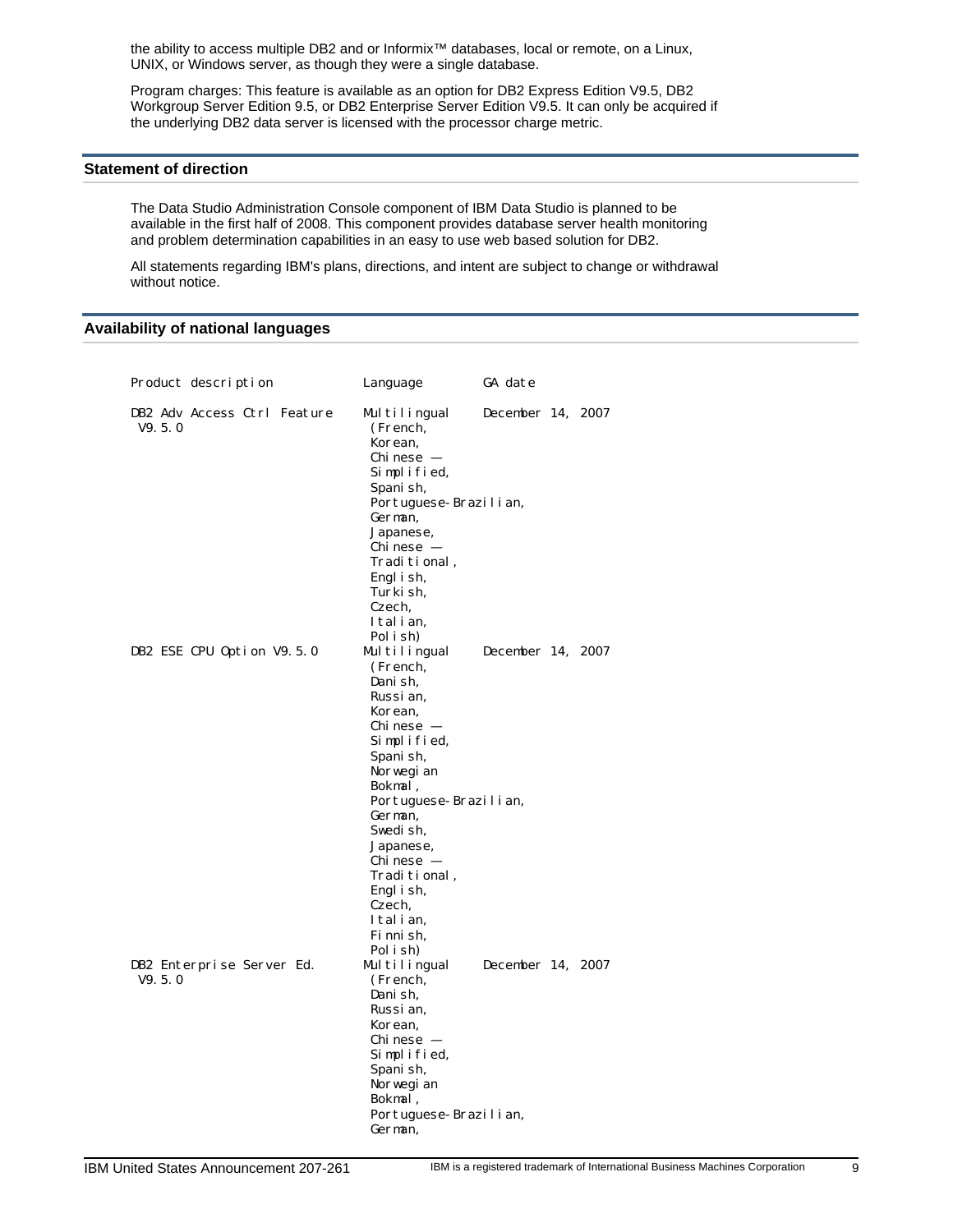|                                     | Swedish,<br>Japanese,<br>Chinese –<br>Traditional,<br>Engl i sh,<br>Czech,<br>Italian.<br>Fi nni sh,<br>Pol i sh) |                   |  |
|-------------------------------------|-------------------------------------------------------------------------------------------------------------------|-------------------|--|
| DB2 Express Ed CPU Option<br>V9.5.0 | Multilingual<br>(French,<br>Dani sh,<br>Russi an,<br>Korean,<br>Chi nese –                                        | December 14, 2007 |  |
|                                     | Simplified,<br>Spani sh,<br>Norwegi an<br>Bokmal,<br>Portuguese-Brazilian,                                        |                   |  |
|                                     | German,<br>Swedish,<br>Japanese,<br>Chi nese –<br>, Traditional<br>Engl i sh,                                     |                   |  |
| DB2 Express Edition V9.5.0          | Czech,<br>Italian,<br>Fi nni sh,<br>Pol i sh)<br>Multilingual<br>(French,                                         | December 14, 2007 |  |
|                                     | Dani sh,<br>Russi an,<br>Korean,<br>Chi nese –<br>Simplified,<br>Spani sh,                                        |                   |  |
|                                     | Norwegi an<br>Bokmal,<br>Portuguese-Brazilian,<br>German,<br>Swedi sh,                                            |                   |  |
|                                     | Japanese,<br>Chi nese –<br>, Traditional<br>Engl i sh,<br>Czech,<br>Italian,                                      |                   |  |
| DB2 Express-C V9.5.0                | Fi nni sh,<br>Pol i sh)<br>Multilingual                                                                           | December 14, 2007 |  |
|                                     | (French,<br>Dani sh,<br>Russi an,<br>Korean,                                                                      |                   |  |
|                                     | Chi nese –<br>Simplified,<br>Spani sh,<br>Norwegi an<br>Bokmal,                                                   |                   |  |
|                                     | Portuguese-Brazilian,<br>German,<br>Swedish,<br>Japanese,                                                         |                   |  |
|                                     | Chinese -<br>Traditional,<br>Engl i sh,<br>Czech,                                                                 |                   |  |
| DB2 Geodetic DM Feature             | Italian,<br>Fi nni sh,<br>Pol i sh)<br>Multilingual                                                               | December 14, 2007 |  |
| V9.5.0                              | (French,                                                                                                          |                   |  |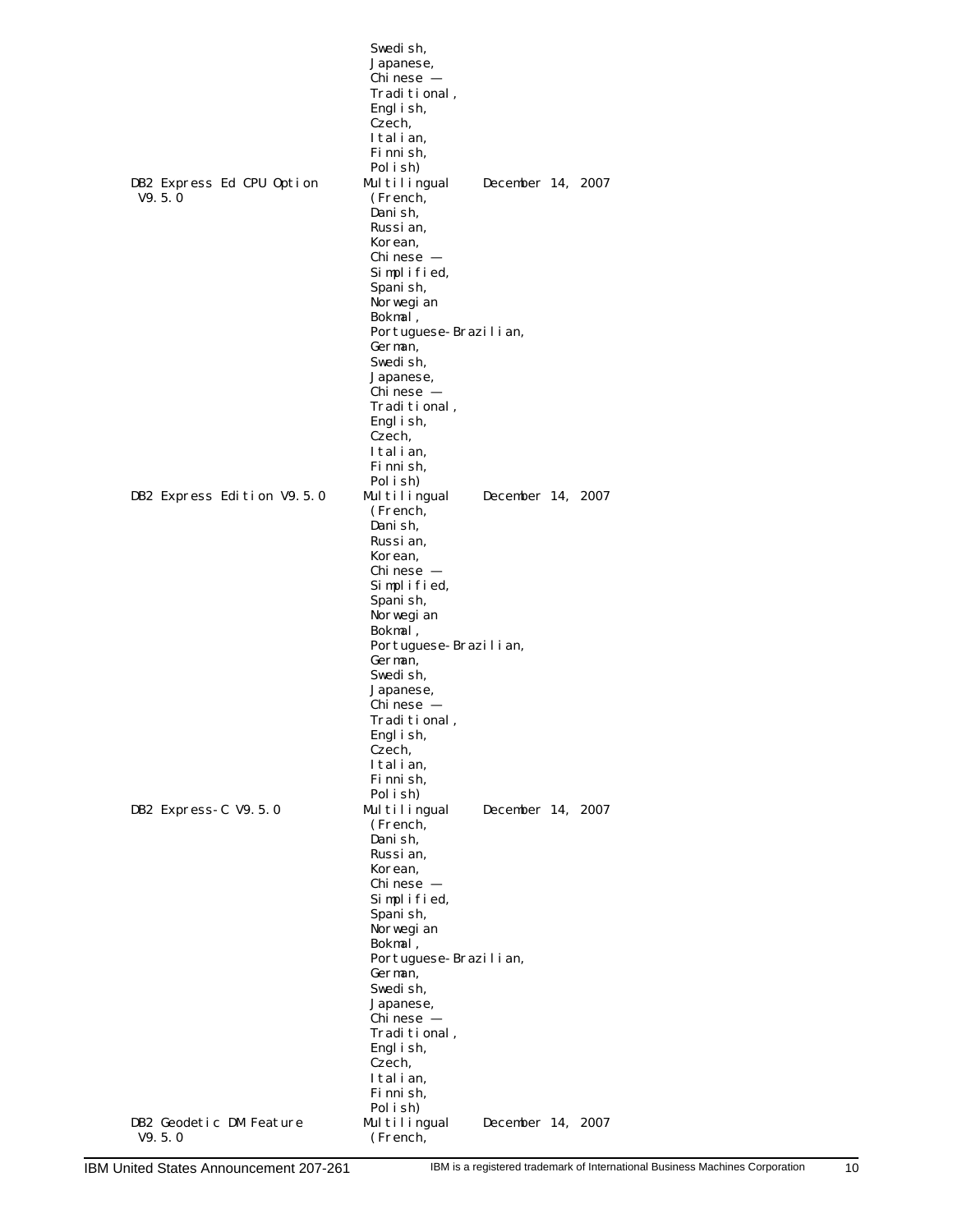|                             | Korean,                            |                      |
|-----------------------------|------------------------------------|----------------------|
|                             | Chi nese -                         |                      |
|                             | Simplified,                        |                      |
|                             | Spani sh,<br>Portuguese-Brazilian, |                      |
|                             | German,                            |                      |
|                             | Japanese,                          |                      |
|                             | Chi nese  –                        |                      |
|                             | , Traditional                      |                      |
|                             | English US,                        |                      |
|                             | Turki sh,<br>Czech,                |                      |
|                             | Italian,                           |                      |
|                             | Pol i sh)                          |                      |
| DB2 HAF for Express Edition | Multilingual                       | December 14, 2007    |
| V9.5.0                      | (French,                           |                      |
|                             | Korean,                            |                      |
|                             | Chi nese  –                        |                      |
|                             | Simplified,<br>Spani sh,           |                      |
|                             | Portuguese-Brazilian,              |                      |
|                             | German,                            |                      |
|                             | Japanese,                          |                      |
|                             | Chi nese  –                        |                      |
|                             | , Traditional                      |                      |
|                             | Engl i sh,<br>Turki sh.            |                      |
|                             | Czech,                             |                      |
|                             | Italian,                           |                      |
|                             | Pol i sh)                          |                      |
| DB2 POF for ESE V9.5.0      | Multilingual                       | December 14, 2007    |
|                             | (French,                           |                      |
|                             | Korean,<br>Chi nese  –             |                      |
|                             | Simplified,                        |                      |
|                             | Spani sh,                          |                      |
|                             | Portuguese-Brazilian,              |                      |
|                             | German,                            |                      |
|                             | Japanese,                          |                      |
|                             | Chi nese  –<br>, Traditional       |                      |
|                             | Engl i sh,                         |                      |
|                             | Turki sh.                          |                      |
|                             | Czech.                             |                      |
|                             | Italian,                           |                      |
|                             | Pol i sh                           |                      |
| DB2 POF for WSE V9.5.0      | Multilingual<br>(French,           | December 14,<br>2007 |
|                             | Korean,                            |                      |
|                             | Chi nese  –                        |                      |
|                             | Simplified,                        |                      |
|                             | Spani sh,                          |                      |
|                             | Portuguese-Brazilian,<br>German,   |                      |
|                             | Japanese,                          |                      |
|                             | Chi nese  –                        |                      |
|                             | Traditional,                       |                      |
|                             | Engl i sh,                         |                      |
|                             | Turki sh.<br>Czech,                |                      |
|                             | Italian,                           |                      |
|                             | Pol i sh)                          |                      |
| DB2 Personal Edition V9.5.0 | Multilingual                       | December 14,<br>2007 |
|                             | (French,                           |                      |
|                             | Dani sh,                           |                      |
|                             | Korean,<br>Chi nese  –             |                      |
|                             | Simplified,                        |                      |
|                             | Spani sh,                          |                      |
|                             | Norwegi an                         |                      |
|                             | Bokmal,                            |                      |
|                             | Portuguese-Brazilian,              |                      |
|                             | German,                            |                      |
|                             | Swedi sh.                          |                      |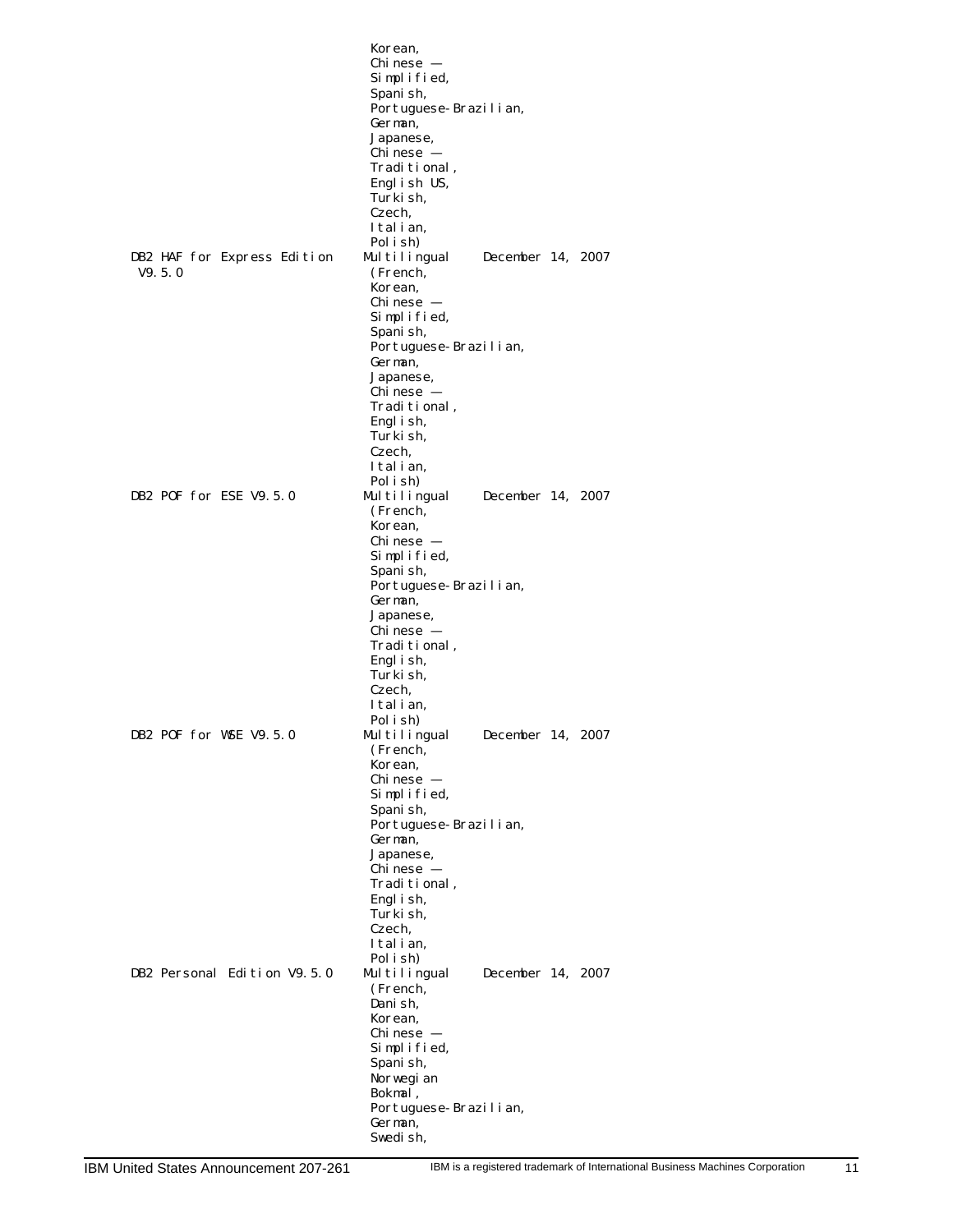|                                   | Japanese,                          |                   |  |
|-----------------------------------|------------------------------------|-------------------|--|
|                                   | Chi nese  –                        |                   |  |
|                                   | Traditional,                       |                   |  |
|                                   | Engl i sh,<br>Czech,               |                   |  |
|                                   | Italian,                           |                   |  |
|                                   | Fi nni sh,                         |                   |  |
|                                   | Pol i sh                           |                   |  |
| DB2 SOF V9.5.0                    | Multilingual                       | December 14, 2007 |  |
|                                   | (French,                           |                   |  |
|                                   | Korean,                            |                   |  |
|                                   | Chi nese  –                        |                   |  |
|                                   | Simplified,                        |                   |  |
|                                   | Spani sh,<br>Portuguese-Brazilian, |                   |  |
|                                   | German,                            |                   |  |
|                                   | Japanese,                          |                   |  |
|                                   | Chi nese  –                        |                   |  |
|                                   | , Tradi ti onal                    |                   |  |
|                                   | Engl i sh,                         |                   |  |
|                                   | Turki sh,                          |                   |  |
|                                   | Czech,                             |                   |  |
|                                   | Italian,<br>Pol i sh)              |                   |  |
| DB2 WSE CPU Option V9.5.0         | Multilingual                       | December 14, 2007 |  |
|                                   | (French,                           |                   |  |
|                                   | Dani sh,                           |                   |  |
|                                   | Russi an,                          |                   |  |
|                                   | Korean,                            |                   |  |
|                                   | Chi nese  –                        |                   |  |
|                                   | Simplified,                        |                   |  |
|                                   | Spani sh,                          |                   |  |
|                                   | Norwegi an<br>Bokmal,              |                   |  |
|                                   | Portuguese-Brazilian,              |                   |  |
|                                   | German,                            |                   |  |
|                                   | Swedi sh,                          |                   |  |
|                                   | Japanese,                          |                   |  |
|                                   | Chi nese  –                        |                   |  |
|                                   | , Tradi ti onal                    |                   |  |
|                                   | Engl i sh,                         |                   |  |
|                                   | Czech,<br>Italian,                 |                   |  |
|                                   | Fi nni sh,                         |                   |  |
|                                   | Pol i sh)                          |                   |  |
| DB2 Workgroup Server Edition      | Multilingual                       | December 14, 2007 |  |
| V9.5.0                            | (French,                           |                   |  |
|                                   | Dani sh,                           |                   |  |
|                                   | Russi an,                          |                   |  |
|                                   | Korean,<br>Chi nese  –             |                   |  |
|                                   | Simplified,                        |                   |  |
|                                   | Spani sh,                          |                   |  |
|                                   | Norwegi an                         |                   |  |
|                                   | Bokmal,                            |                   |  |
|                                   | Portuguese-Brazilian,              |                   |  |
|                                   | German,                            |                   |  |
|                                   | Swedish,                           |                   |  |
|                                   | Japanese,<br>Chinese -             |                   |  |
|                                   | Traditional,                       |                   |  |
|                                   | Engl i sh,                         |                   |  |
|                                   | Czech,                             |                   |  |
|                                   | Italian,                           |                   |  |
|                                   | Fi nni sh,                         |                   |  |
|                                   | Pol i sh)                          |                   |  |
| DB2 pureXML Ftr for ESE<br>V9.5.0 | Multilingual<br>(French,           | December 14, 2007 |  |
|                                   | Korean,                            |                   |  |
|                                   | Chi nese  –                        |                   |  |
|                                   | Simplified,                        |                   |  |
|                                   | Spani sh,                          |                   |  |
|                                   | Portuguese-Brazilian,              |                   |  |
|                                   | German,                            |                   |  |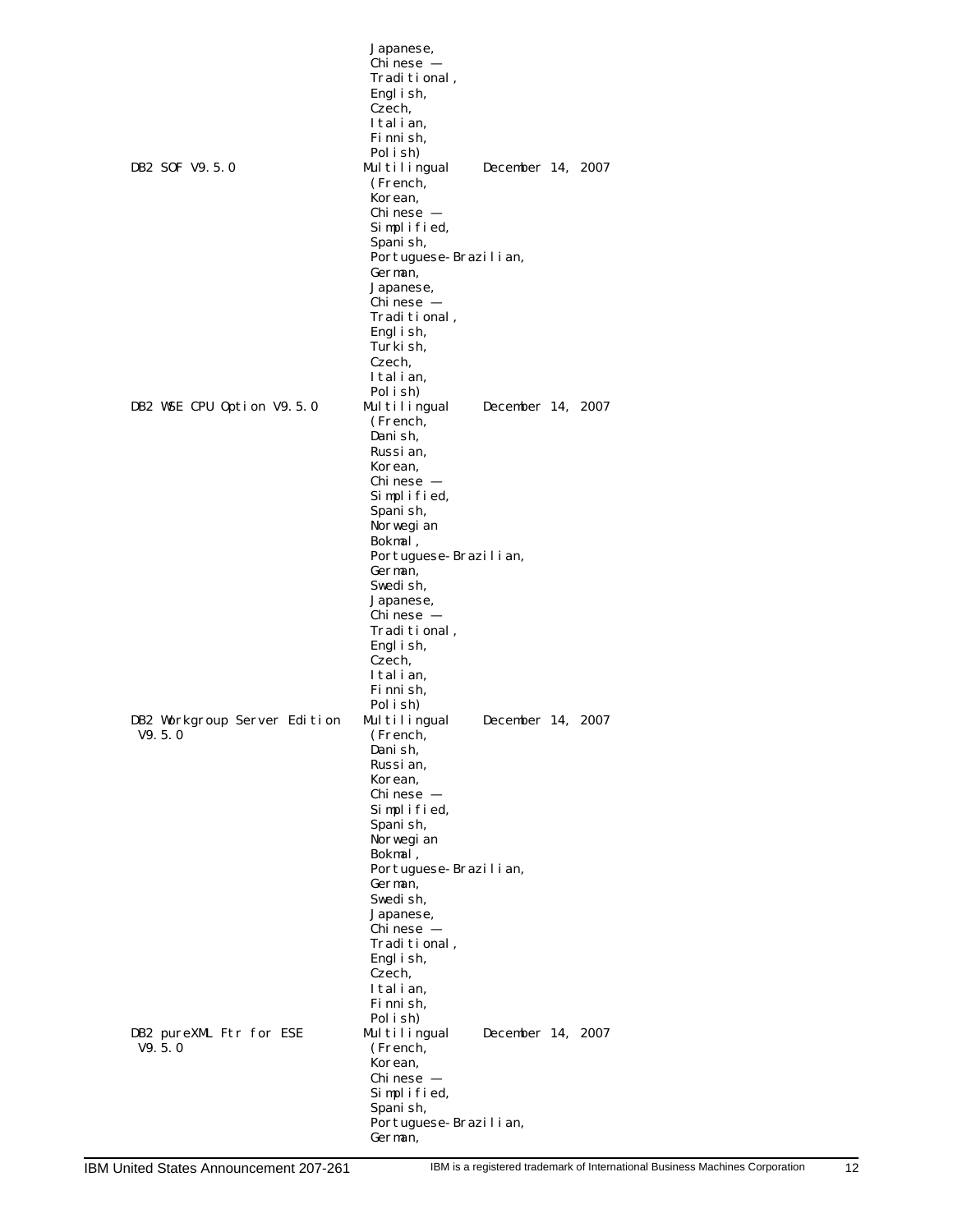|                                   | Japanese,<br>Chi nese -                       |
|-----------------------------------|-----------------------------------------------|
|                                   | Traditional,<br>Engl i sh US,                 |
|                                   | Turki sh,<br>Czech.                           |
|                                   | Italian.<br>Pol i sh                          |
| DB2 pureXML Ftr for EXE           | Multilingual<br>December 14, 2007             |
| V9.5.0                            | (French,<br>Korean,                           |
|                                   | Chi nese –                                    |
|                                   | Simplified,<br>Spani sh,                      |
|                                   | Portuguese-Brazilian,<br>German,              |
|                                   | Japanese,                                     |
|                                   | Chi nese –<br>Traditional,                    |
|                                   | Engl i sh US,<br>Turki sh,                    |
|                                   | Czech,                                        |
|                                   | Italian.<br>Pol i sh)                         |
| DB2 pureXML Ftr for WSE<br>V9.5.0 | Multilingual<br>December 14, 2007<br>(French, |
|                                   | Korean,                                       |
|                                   | Chi nese –<br>Simplified,                     |
|                                   | Spani sh,                                     |
|                                   | Portuguese-Brazilian,<br>German,              |
|                                   | Japanese,<br>Chi nese -                       |
|                                   | Traditional,                                  |
|                                   | English US,<br>Turki sh,                      |
|                                   | Czech,<br>Italian,                            |
|                                   | Pol i sh)                                     |
| DEDE V9.5.0                       | Multilingual<br>December 14, 2007<br>(French, |
|                                   | Korean,<br>Chi nese –                         |
|                                   | Simplified,                                   |
|                                   | Spani sh,<br>Portuguese-Brazilian,            |
|                                   | German,<br>Japanese,                          |
|                                   | Chi nese –                                    |
|                                   | Traditional,<br>Engl i sh,                    |
| IBM HFF for DB2 DBs V9.5.0        | Italian)<br>December 14, 2007<br>Multilingual |
|                                   | (French,                                      |
|                                   | Korean,<br>Chi nese –                         |
|                                   | Simplified,<br>Spani sh,                      |
|                                   | Portuguese-Brazilian,                         |
|                                   | German,<br>Japanese,                          |
|                                   | Chi nese –<br>Traditional,                    |
|                                   | Engl i sh,                                    |
|                                   | Turki sh.<br>Czech,                           |
|                                   | Italian,<br>Pol i sh)                         |
| IBM HFF for DB2 EXE V9.5.0        | Multilingual<br>December 14, 2007             |
|                                   | (French,<br>Korean,                           |
|                                   | Chi nese –<br>Simplified,                     |
|                                   |                                               |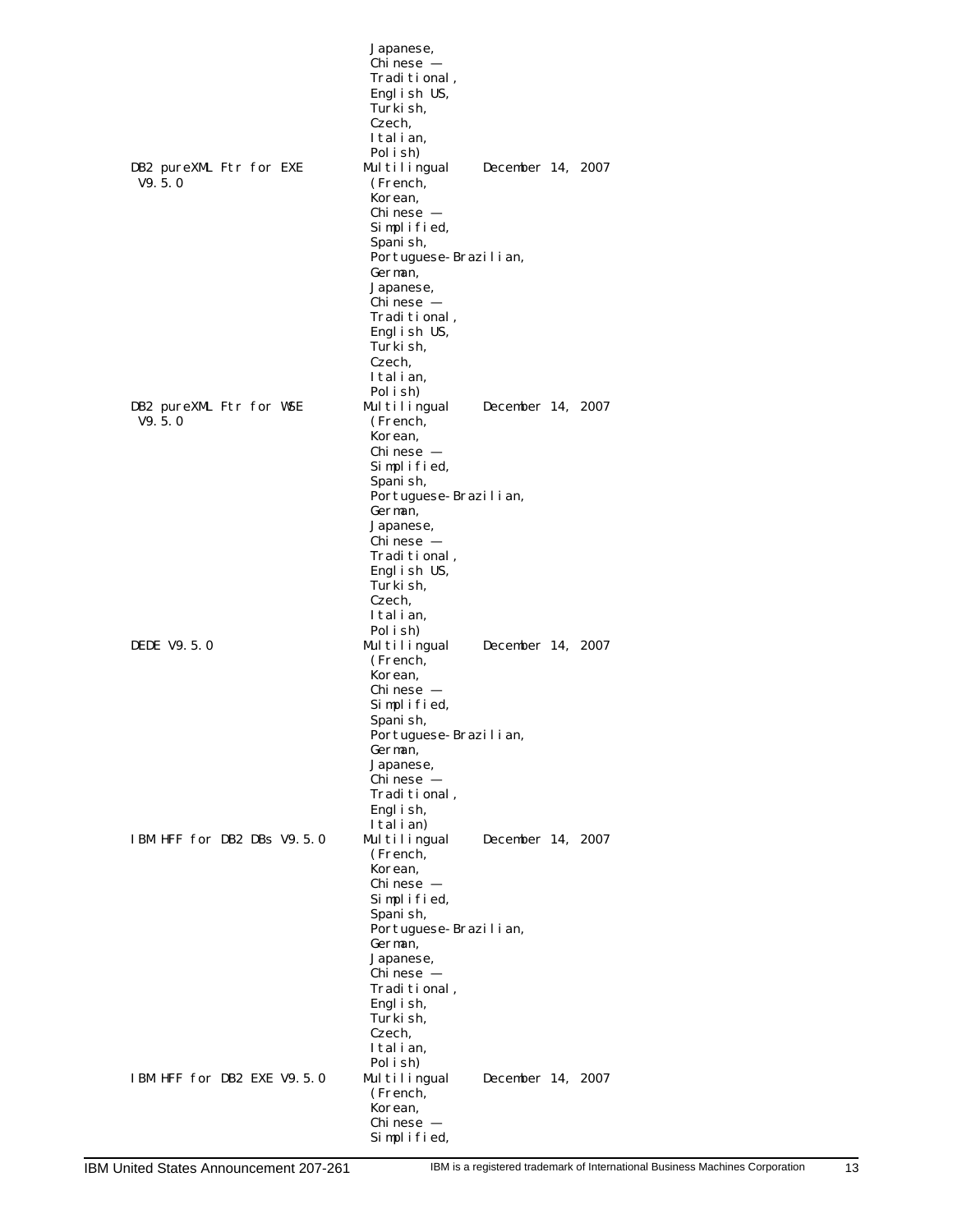Spanish, Portuguese-Brazilian, German, Japanese,  $Chi$ nese – Traditional, English, Turkish, Czech, Italian, Polish)<br>Multilingual IBM HFF for DB2 WSE V9.5.0 Multilingual December 14, 2007 (French, Korean, Chinese — Simplified, Spanish, Portuguese-Brazilian, German, Japanese,  $Chi$ nese – Traditional, English, Turki sh, Czech, Italian, Polish)

#### **Trademarks**

System z and Informix are trademarks of International Business Machines Corporation in the United States or other countries or both.

DB2, AIX, Tivoli, and DB2 Connect are registered trademarks of International Business Machines Corporation in the United States or other countries or both.

Windows and Microsoft are trademarks of Microsoft Corporation.

Java is a trademark of Sun Microsystems, Inc.

UNIX is a registered trademark of the Open Company in the United States and other countries.

Linux is a trademark of Linus Torvalds in the United States, other countries or both.

Other company, product, and service names may be trademarks or service marks of others.

#### <span id="page-13-0"></span>**Discretionary information**

### **DB2® features and editions**

| DB2 features                                                                                                               | Express Edition                | Workgroup<br>Edi ti on         | Enterprise<br>Edi ti on                        |
|----------------------------------------------------------------------------------------------------------------------------|--------------------------------|--------------------------------|------------------------------------------------|
| pureXML Feature<br>for Enterprise<br>Server Edition                                                                        | Not available                  | Not available                  | Available for<br>extra charge                  |
| Performance<br>Optimization<br>Feature for<br>Enterprise<br>Server Edition<br>(Performance)<br>Expert, Query<br>Patroller) | Not available                  | Not available                  | Available for<br>extra charge                  |
| Storage<br>Optimization<br>Feature<br>(Compression:<br>row-level.<br>backup/restore)<br>Advanced Access                    | Not available<br>Not available | Not available<br>Not Available | Available for<br>extra charge<br>Available for |
|                                                                                                                            |                                |                                |                                                |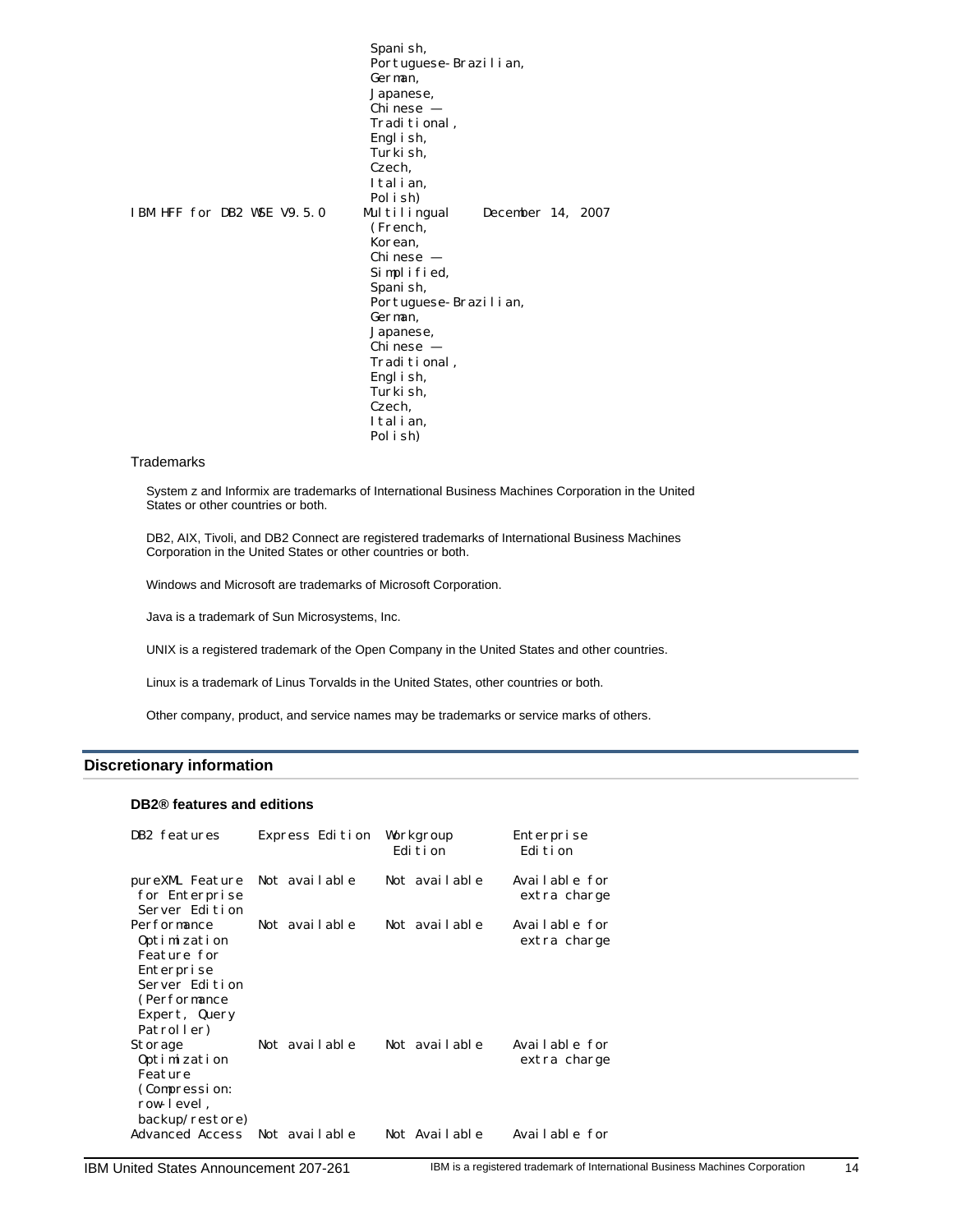| Control Feature                                                                                                                           |                               |                               | extra charge                  |
|-------------------------------------------------------------------------------------------------------------------------------------------|-------------------------------|-------------------------------|-------------------------------|
| (LBAC)<br>Geodetic Data<br>Management<br>Feature<br>(Geodetic<br>Extender)                                                                | Not available                 | Not available                 | Available for<br>extra charge |
| pureXML Feature<br>for Workgroup<br>Server Edition                                                                                        | Not available                 | Available for<br>extra charge | Not available                 |
| Query<br>Optimization<br>Feature for<br>Workgroup<br>Server Edition<br>(MQT, MDC,<br>Query<br>Parallelism,<br>Connection<br>Concentrator) | Not available                 | Available for<br>extra charge | Included in<br>base           |
| pureXML Feature<br>for Express<br>Edi ti on                                                                                               | Available for<br>extra charge | Not available                 | Not available                 |
| Hi gh<br>Availability<br>Feature for<br>Express Edition<br>(HADR, Online<br>Ti vol i ®<br>Reorg,<br>System<br>Automation)                 | Available for<br>extra charge | Included in<br>base           | Included in<br>base           |
| IBM Homogeneous<br>Federation<br>Feature for DB2<br>Enterprise<br>Server Edition                                                          | Not available                 | Not available                 | Available for<br>extra charge |
| IBM Homogeneous<br>Federation<br>Feature for DB2<br>Workgroup<br>Server Edition                                                           | Not available                 | Available for<br>extra charge | Not available                 |
| IBM Homogeneous<br>Federation<br>Feature for DB2<br>Express Edition                                                                       | Available for<br>extra charge | Not available                 | Not available                 |

# <span id="page-14-0"></span>**Education support**

The following courses are currently available. Check with your country's Information Management Training and Education Web site or contact person to determine exactly when the course material will be available.

Information Management Training is now offering some of our most popular courses in a new learning format, instructor-led online (ILO). With this new format, you get the benefits of being in a classroom with the convenience and cost savings of online training!

The following educational offerings are available:

| Category                              | Course code      | Course title                                                            | Course type                |
|---------------------------------------|------------------|-------------------------------------------------------------------------|----------------------------|
| Introduction<br>courses               | CF <sub>03</sub> | DB2 Family<br>Fundamentals                                              | Classroom                  |
|                                       | 3E03             | DB2 Family<br>Fundament als                                             | Instructor-Led<br>Onl i ne |
|                                       | CF12             | DB2 SQL<br>Workshop                                                     | Classroom                  |
|                                       | 3E12             | DB2 SQL<br>Workshop                                                     | Instructor-Led<br>Onl i ne |
| Database<br>Administration<br>courses | CF20             | DB2 9 Database<br>Administration<br>Workshop for<br>Li nux <sup>™</sup> | Classroom                  |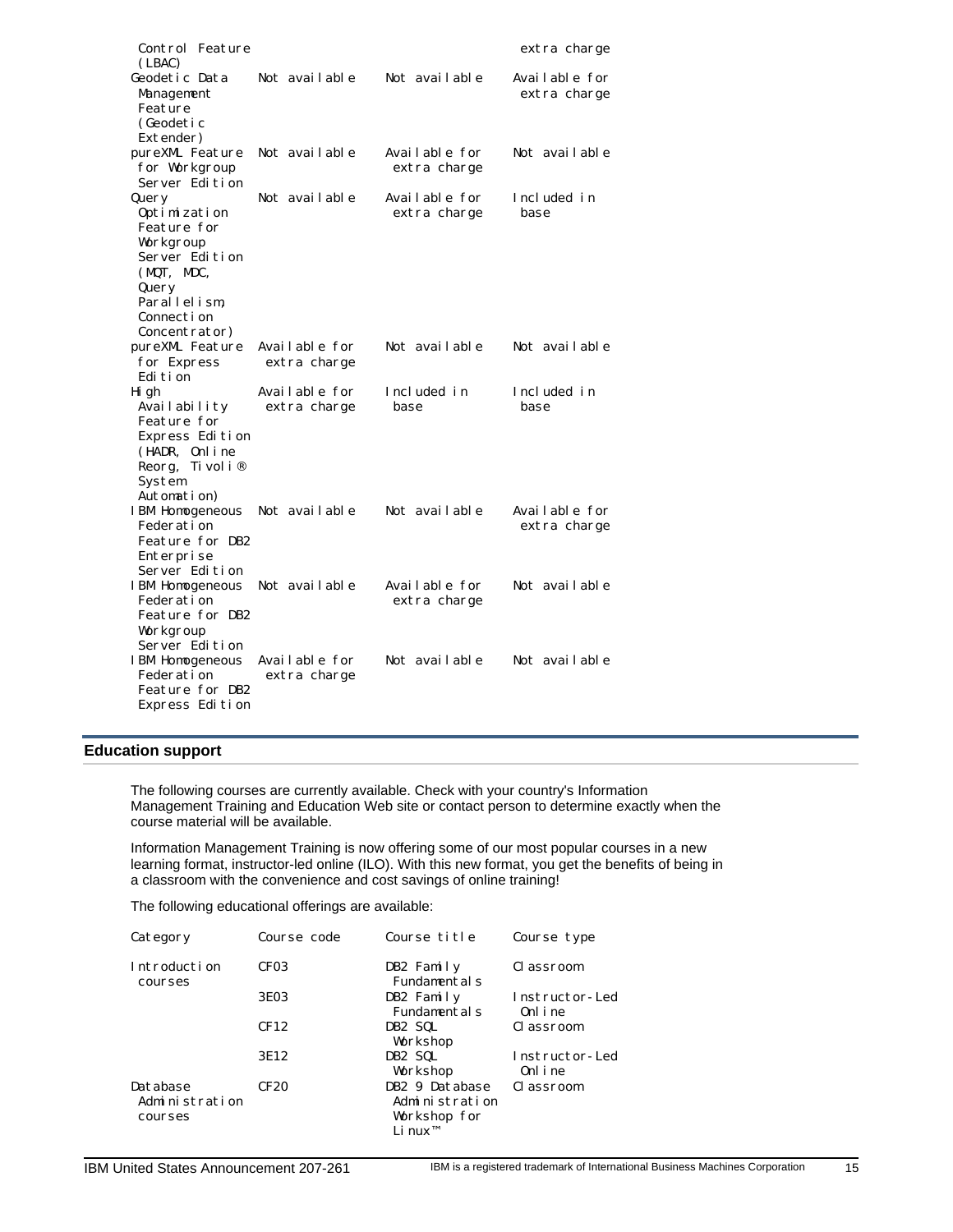|                                                   | 3L20             | DB2 9 Database<br>Administration<br>Workshop for                                               | Instructor-Led<br>0nl i ne            |
|---------------------------------------------------|------------------|------------------------------------------------------------------------------------------------|---------------------------------------|
|                                                   | CF21             | Li nux<br>DB2 9 Database<br>Administration<br>Workshop for<br>UNI $X^{\otimes}$                | Classroom                             |
|                                                   | 3L21             | DB2 9 Database<br>Administration<br>Workshop for<br>UNI X                                      | Instructor-Led<br>Onl i ne            |
|                                                   | CF <sub>23</sub> | DB2 9 Database<br>Administration<br>Workshop for<br>Wi ndows™                                  | Classroom                             |
|                                                   | 3L23             | DB2 9 Database<br>Administration<br>Workshop for<br>Wi ndows                                   | Instructor-Led<br>Onl i ne            |
|                                                   | CF28             | Fast Path to<br>DB2 9 for<br>Experienced<br>Relational DBAs                                    | Classroom                             |
|                                                   | 3L28             | Fast Path to<br>DB2 9 for<br>Experienced<br>Relational DBAs                                    | Instructor-Led<br>Onl i ne            |
| Advanced<br>Database<br>Administration<br>courses | CF46             | DB2 9 for LUW<br>Advanced<br>Database<br>Administration<br>for Experts                         | Classroom                             |
|                                                   | 3L46             | DB2 9 for LUW<br>Advanced<br>Database<br>Administration<br>for Experts                         | Instructor-Led<br>0nl i ne            |
|                                                   | CF48             | DB2 9 for LUW<br>Quickstart for<br>Experienced<br>Relational DBAs                              | Classroom                             |
|                                                   | 3L48             | DB2 9 for LUW<br>Quickstart for<br>Experienced<br>Relational DBAs                              | Instructor-Led<br>0nl i ne            |
|                                                   | CF49             | DB2 9 for LUW<br>Advanced<br>Database<br>Recovery                                              | Classroom                             |
|                                                   | 3L49             | DB2 9 for LUW<br>Advanced<br>Database<br>Recovery                                              | Instructor-Led<br>Onl i ne            |
|                                                   | CF41             | DB2 9 for LUW<br>Performance<br>Tuning and<br>Monitoring<br>Workshop                           | Classroom                             |
| DB2 $Connect(R)$<br>courses                       | CF60             | DB2 Connect 9<br>to DB2 for $z/0S^{\circledR}$<br><b>DRDA®</b><br>Implementation               | Classroom                             |
|                                                   | CF60             | with TCP/IP<br>DB2 Connect to<br>DB2 for $z/0S$<br>Problem<br>Determination<br>and Performance | Classroom                             |
| Category                                          |                  | IBM form no.                                                                                   | Title                                 |
| Redbooks                                          |                  | SG24-7315-01<br>SG24-7298-00                                                                   | DB2 9 pureXML Guide<br>DB2 9: pureXML |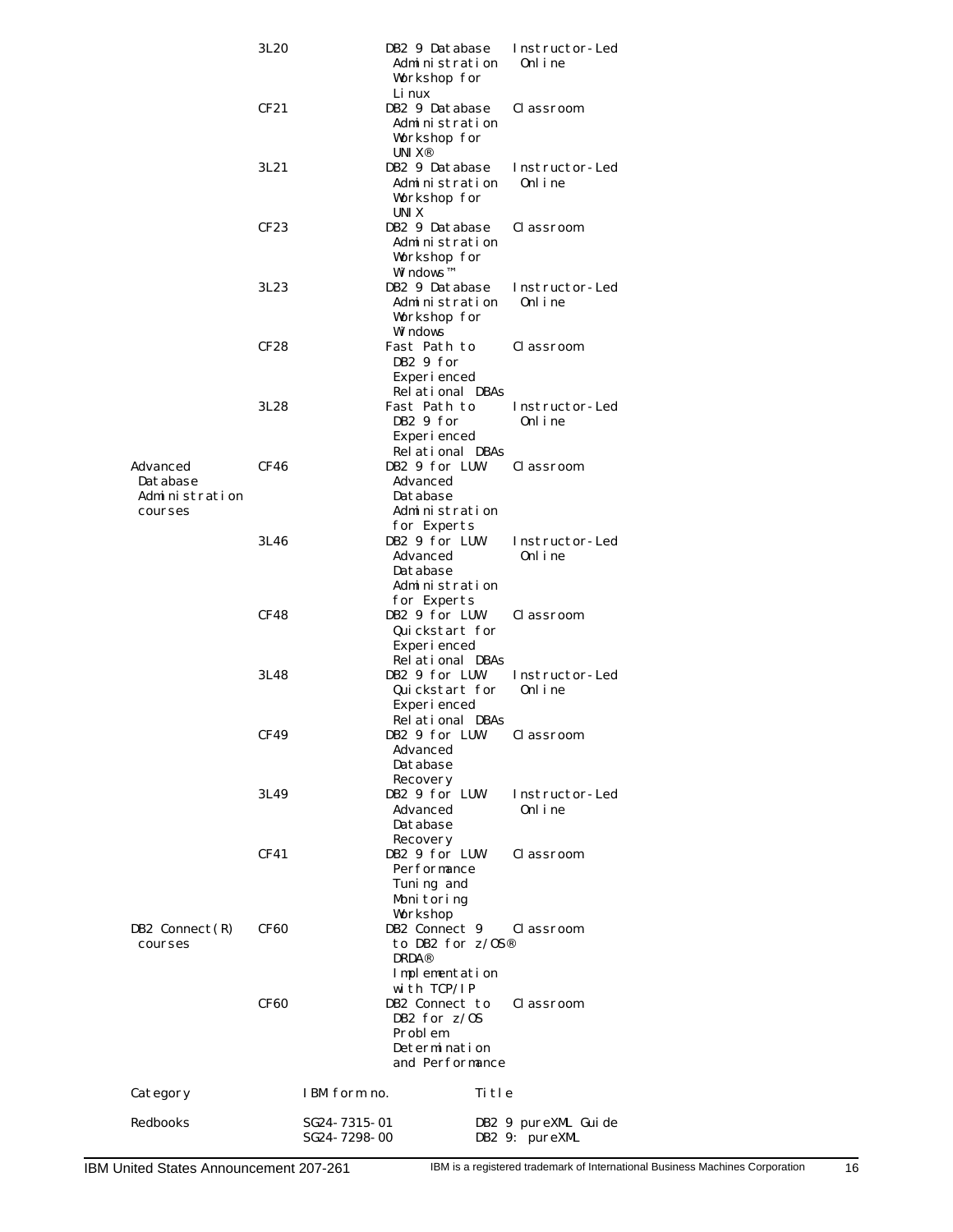|                              | Overview and Fast<br>Start                    |
|------------------------------|-----------------------------------------------|
| SG <sub>24</sub> - 7048 - 01 | Oracle to DB2                                 |
|                              | Conversi on Gui de –                          |
|                              | Converting to DB2                             |
|                              | for Linux, UNIX, and                          |
|                              | Wi ndows                                      |
| SG24-7301-00                 | DB2 Express-C: The                            |
|                              | Devel oper Handbook                           |
|                              | for XML, PHP,                                 |
|                              | $C/C_{++}$ , Java <sup>m</sup> , and<br>. NET |
| SG24-6672-00                 | Microsoft™ SQL Server                         |
|                              | to IBM DB2 UDB                                |
|                              | Conversi on-Gui de                            |
| SG24-7363-00                 | High Availability                             |
|                              | and Scalability                               |
|                              | Guide for DB2 on                              |
|                              | Li nux, UNIX, and                             |
|                              | Wi ndows                                      |
| SG24-7218-00                 | Devel oping PHP                               |
|                              | Applications for IBM<br>Data Servers          |
| SG24-7259-00                 | Powering SOA with                             |
|                              | <b>IBM Data Servers</b>                       |
| SG24-7467-00                 | Database                                      |
|                              | Partitioning, Table                           |
|                              | Partitioning, and                             |
|                              | MDC for DB2 9                                 |
|                              |                                               |

IBM training provides education to support many IBM offerings.

The Information Management Training team has developed training paths to help you map your path to skills development efficiently and effectively. Following these paths can help you attain the skills needed to productively work in your environment while minimizing your training time.

http://www-306.ibm.com/software [/data/education/roadmaps.html#d](http://www-306.ibm.com/software/data/education/roadmaps.html#db)b

Descriptions of courses for IT professionals and managers are available at

http://www.ibm.com/services/learnin [g/ites.wss/tp/en?pageType=tp\\_searc](http://www.ibm.com/services/learning/ites.wss/tp/en?pageType=tp_search)h

<span id="page-16-0"></span>Call IBM training at 800-IBM-TEACH (426-8322) for catalogs, schedules, and enrollments.

# **Offering Information**

Product information is available via the Offering Information Web site

http://www.ibm.com/common/ssi

Also, visit the Passport Advantage® Web site

http://www.ibm.com/software/passportadvantage

### <span id="page-16-1"></span>**Publications**

No publications are shipped with these products.

The IBM Publications Center

#### http://www.ibm.com/shop/publications/order

The Publications Center is a worldwide central repository for IBM product publications and marketing material with a catalog of 70,000 items. Extensive search facilities are provided. Payment options for orders are via credit card (in the U.S.) or customer number for 20 countries. A large number of publications are available online in various file formats, and they can all be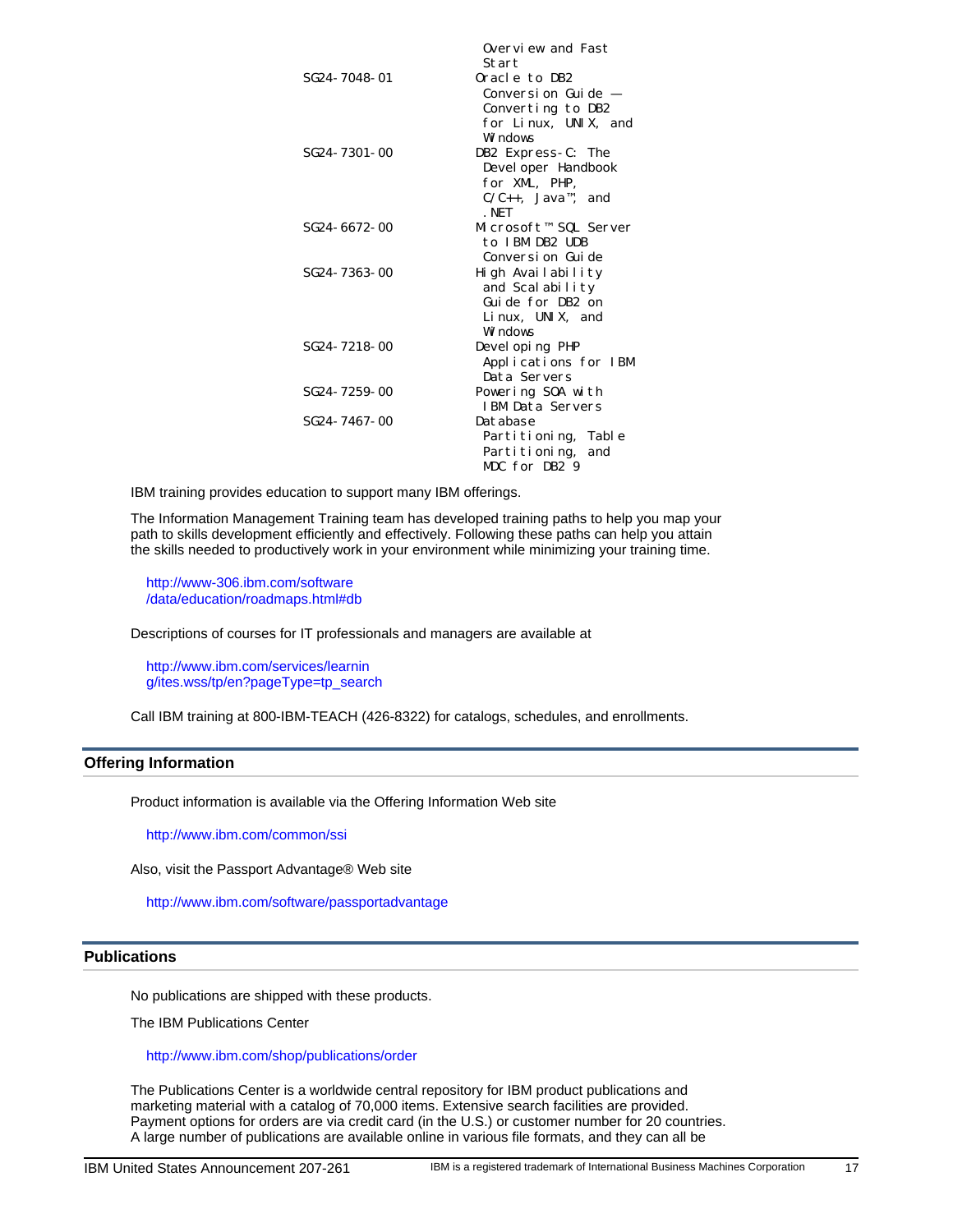News of many publications may be subscribed to via Mysupport.

# https://www-1.ibm.com/support/mysupport/us/en/?OpenDocument

The following books are available for the DB2 V9.5 for Linux, UNIX, and Windows products.

| Description                                                   | Language                                 | Form number                                        |
|---------------------------------------------------------------|------------------------------------------|----------------------------------------------------|
| Administrative API<br>Reference                               | Engl i sh                                | SC23-5842-00                                       |
|                                                               | Japanese<br>Spani sh                     | SC88-4431-00<br>SC11-3505-00                       |
| Administrative<br>Routines and Views                          | Engl i sh                                | SC23-5843-00                                       |
|                                                               | Japanese<br>Spani sh                     | SC88-4435-00<br>SC11-3507-00                       |
| CLI Guide and<br>Reference, Volume 1                          | Engl i sh                                | SC23-5844-00                                       |
| CLI Guide and<br>Reference, Volume 2                          | Japanese<br>Engl i sh                    | SC88-4433-00<br>SC23-5845-00                       |
|                                                               | Japanese                                 | SC88-4434-00                                       |
| Command Reference                                             | Engl i sh<br>Japanese<br>Spani sh        | SC23-5846-00<br>SC88-4432-00<br>$SC11 - 3506 - 00$ |
| Data Movement<br>Utilities Guide and<br>Reference             | Engl i sh                                | SC23-5847-00                                       |
|                                                               | German                                   | SC12-3917-00<br>SC88-4421-00                       |
|                                                               | Japanese                                 |                                                    |
| Data Recovery and<br>High Availability<br>Guide and Reference | Engl i sh                                | SC23-5848-00                                       |
|                                                               | German<br>Japanese                       | SC12-3919-00<br>SC88-4423-00                       |
| Data Servers,<br>Databases, and<br>Database Objects           | Engl i sh                                | SC23-5849-00                                       |
| Gui de                                                        | German<br>Japanese                       | SC12-3912-00<br>SC88-4259-00                       |
| Database Security<br>Gui de                                   | Engl i sh                                | SC23-5850-00                                       |
|                                                               | German<br>Japanese                       | SC12-3914-00<br>SC88-4418-00                       |
| DB2 for Linux, UNIX,<br>and Windows                           | Engl i sh                                | GI 11-7857-00                                      |
| Troubleshooting Guide                                         | German<br>Japanese<br>Simplified Chinese | GI 11-3097-00<br>GI 11-7857-00<br>GI 88-4108-00    |
| Devel oping ADO. NET<br>and OLE DB                            | Engl i sh                                | SC23-5851-00                                       |
| Applications                                                  | Japanese<br>Spani sh                     | SC88-4425-00<br>SC11-3499-00                       |
| Devel oping Embedded<br>SQL Applications                      | Engl i sh                                | SC23-5852-00                                       |
|                                                               | Japanese<br>Spani sh                     | SC88-4426-00<br>SC11-3500-00                       |
| Devel oping Java                                              | Engl i sh                                | SC23-5853-00                                       |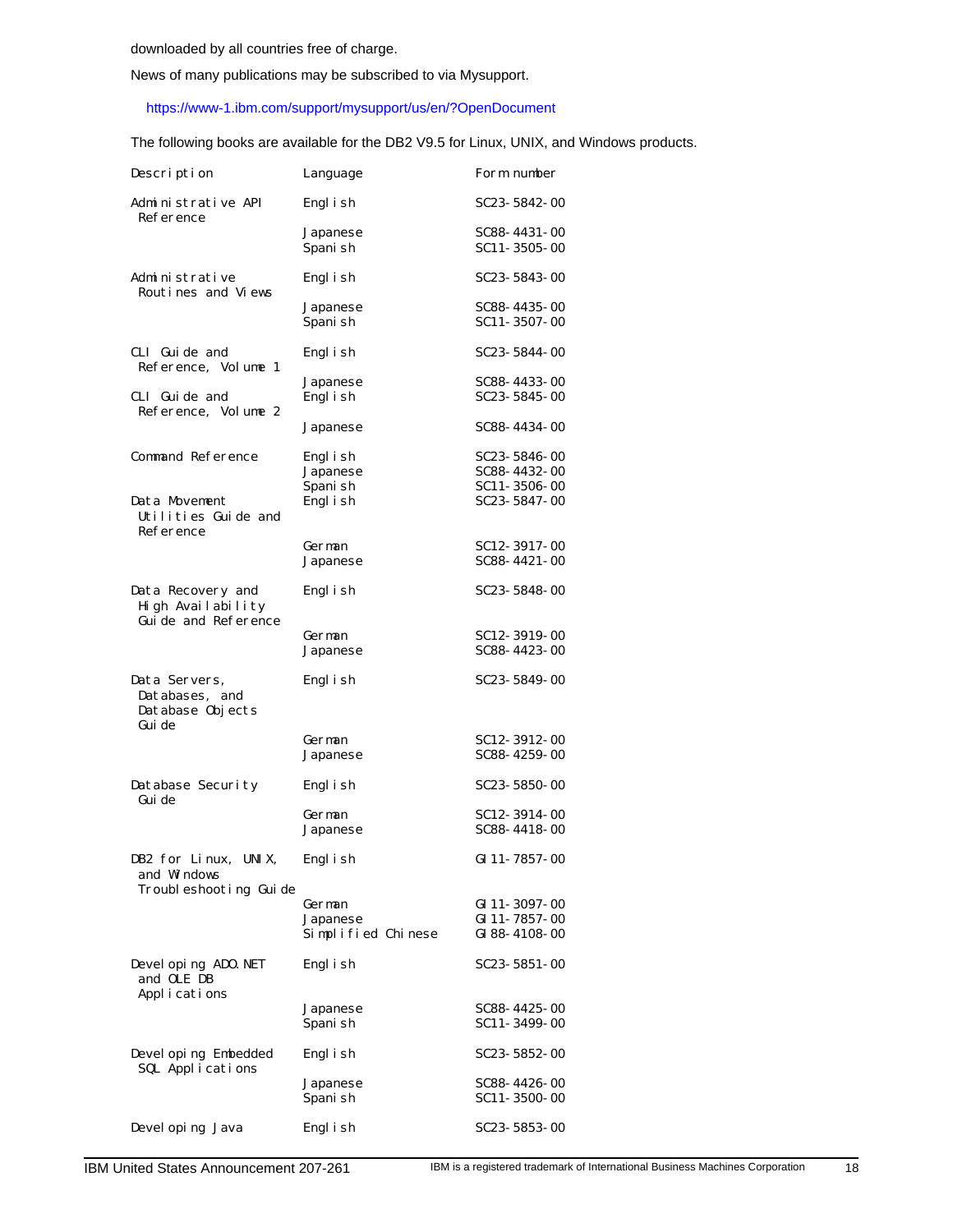| Applications                                                                            |                                 |                                |
|-----------------------------------------------------------------------------------------|---------------------------------|--------------------------------|
|                                                                                         | Japanese<br>Spani sh            | SC88-4427-00<br>SC11-3501-00   |
| Devel oping Perl and<br>PHP Applications                                                | Engl i sh                       | SC23-5854-00                   |
|                                                                                         | Japanese<br>Spani sh            | SC88-4428-00<br>SC11-3502-00   |
| Devel oping<br>User-defined Routines                                                    | Engl i sh                       | SC23-5855-00                   |
| (SQL and External)                                                                      | Japanese<br>Spani sh            | SC88-4429-00<br>SC11-3503-00   |
| Getting Started With<br>Database Application                                            | Engl i sh                       | GC23-5856-00                   |
| Devel opment                                                                            | Japanese<br>Spani sh            | SC88-4430-00<br>GC11-3504-00   |
| Getting Started with<br>DB2 Installation and<br>Administration on<br>Li nux and Windows | Engl i sh                       | GC23-5857-00                   |
|                                                                                         | Brazilian                       | G517-8889-00                   |
|                                                                                         | Czech                           | GC09-3800-00                   |
|                                                                                         | French                          | $GC11 - 2828 - 00$             |
|                                                                                         | German                          | GC12-3922-00                   |
|                                                                                         | Japanese                        | GC88-4439-00                   |
|                                                                                         | Korean                          | GA30-3480-00                   |
|                                                                                         | Polish                          | GC85-0298-00                   |
|                                                                                         | Russi an                        | GC89-1002-00                   |
|                                                                                         | Simplified Chinese              | G151-0623-00                   |
|                                                                                         | Spani sh                        | GC11-3511-00                   |
|                                                                                         | Traditional Chinese             | GC40-2290-00                   |
| Internationalization<br>Gui de                                                          | Engl i sh                       | SC23-5858-00                   |
|                                                                                         | German<br>Japanese              | SC12-3916-00<br>SC88-4420-00   |
| Message Reference,<br>Volume 1                                                          | Engl i sh                       | GI 11-7855-00                  |
|                                                                                         | Brazilian Portuguese            | G517-8896-00                   |
|                                                                                         | Czech                           | GI 11-2956-00                  |
|                                                                                         | Dutch                           | $GC14 - 5574 - 00$             |
|                                                                                         | French                          | GI 11-7191-00                  |
|                                                                                         | German<br>Italian               | GI 11-3098-00<br>GI 13-0965-00 |
|                                                                                         | Japanese                        | GI 88-4109-00                  |
|                                                                                         | Polish                          | GI 11-8368-00                  |
|                                                                                         | Simplified Chinese              | G151-0632-00                   |
|                                                                                         | Spani sh                        | GI 11-7823-00                  |
|                                                                                         | Traditional Chinese             | GI 13-0643-00                  |
|                                                                                         | Turki sh                        | GI 19-0108-00                  |
| Message Reference,<br>Volume 2                                                          | Engl i sh                       | GI 11-7856-00                  |
|                                                                                         | Brazilian                       | G517-8897-00                   |
|                                                                                         | Czech                           | GI 11-2957-00                  |
|                                                                                         | Dutch                           | GC14-5575-00                   |
|                                                                                         | French                          | GI 11-6192-00                  |
|                                                                                         | German                          | GI 11-3099-00                  |
|                                                                                         | Italian                         | GI 13-0966-00                  |
|                                                                                         | Japanese                        | GI 88-4110-00                  |
|                                                                                         | Polish                          | GI 11-8369-00                  |
|                                                                                         | Simplified Chinese              | G151-0633-00                   |
|                                                                                         | Spani sh<br>Traditional Chinese | GI 11-7824-00                  |
|                                                                                         | Turki sh                        | GI 13-0644-00<br>GI 19-0109-00 |
|                                                                                         |                                 |                                |
| Migration Guide                                                                         | Engl i sh                       | GC23-5859-00                   |
|                                                                                         | Brazilian                       | G517-8888-00                   |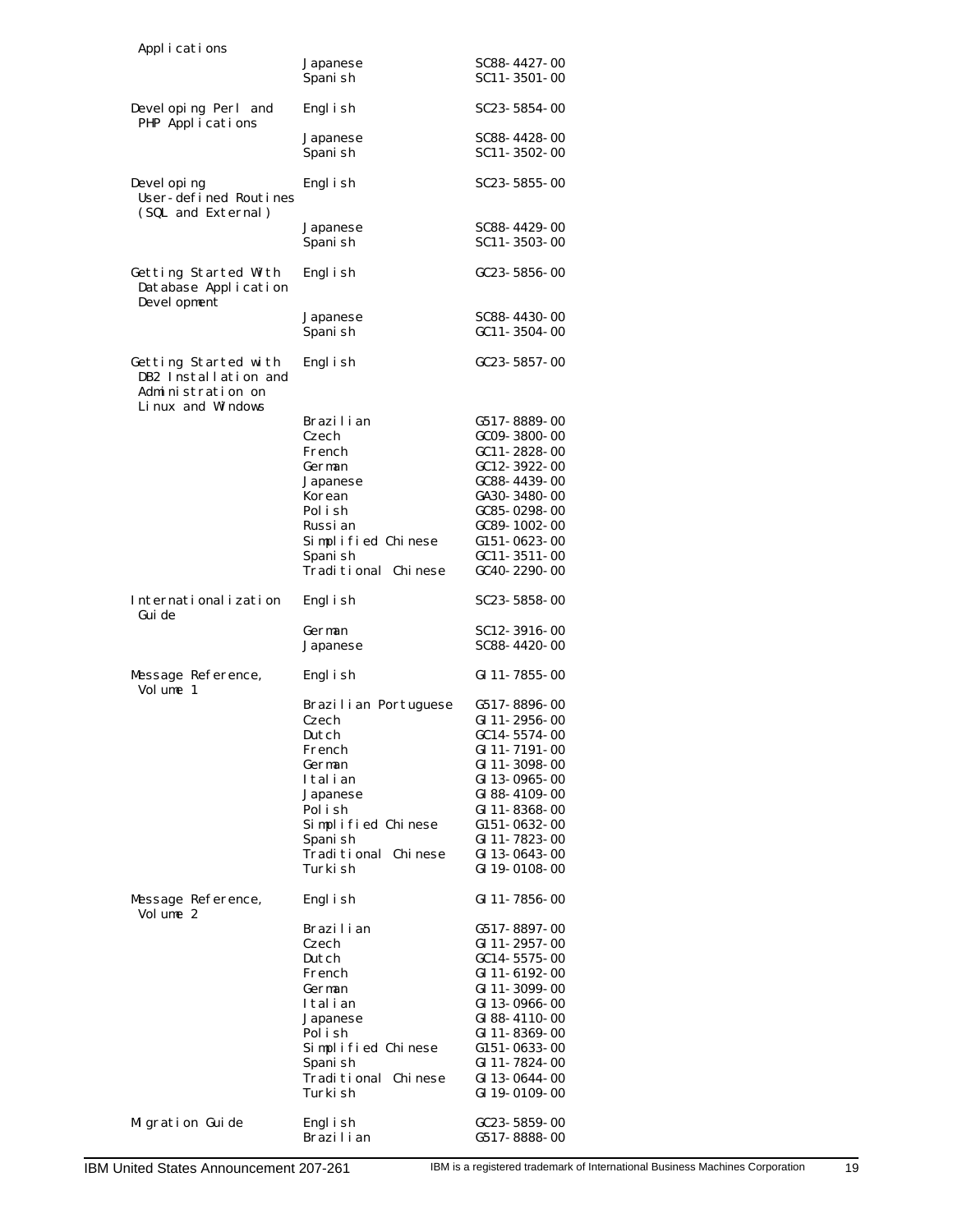|                                                                                              | Czech<br>French<br>German<br>Japanese<br>Korean<br>Polish<br>Russi an<br>Simplified Chinese<br>Spani sh<br>Traditional Chinese                                                                                                                                                                            | GC09-3799-00<br>GC11-2827-00<br>GC12-3921-00<br>GC88-4438-00<br>GA30-3479-00<br>GC85-0299-00<br>GC89-1001-00<br>G151-0622-00<br>GC11-3510-00<br>$GC40 - 2291 - 00$                                                                                                                                                                                                                                                                                |
|----------------------------------------------------------------------------------------------|-----------------------------------------------------------------------------------------------------------------------------------------------------------------------------------------------------------------------------------------------------------------------------------------------------------|---------------------------------------------------------------------------------------------------------------------------------------------------------------------------------------------------------------------------------------------------------------------------------------------------------------------------------------------------------------------------------------------------------------------------------------------------|
| Net Search Extender<br>Administration and<br>User's Guide                                    | Engl i sh                                                                                                                                                                                                                                                                                                 | SC23-8509-00                                                                                                                                                                                                                                                                                                                                                                                                                                      |
|                                                                                              | French<br>German<br>Japanese<br>Simplified Chinese<br>Spani sh                                                                                                                                                                                                                                            | SC11-2949-00<br>SC12-3979-00<br>SC88-4630-00<br>S151-0760-00<br>SC11-3615-00                                                                                                                                                                                                                                                                                                                                                                      |
| Partitioning and<br>Clustering Guide                                                         | Engl i sh                                                                                                                                                                                                                                                                                                 | SC23-5860-00                                                                                                                                                                                                                                                                                                                                                                                                                                      |
|                                                                                              | German<br>Japanese                                                                                                                                                                                                                                                                                        | SC12-3915<br>SC88-4419-00                                                                                                                                                                                                                                                                                                                                                                                                                         |
| Query Patroller<br>Administration and<br>User's Guide                                        | Engl i sh                                                                                                                                                                                                                                                                                                 | SC23-8507-00                                                                                                                                                                                                                                                                                                                                                                                                                                      |
|                                                                                              | French<br>German<br>Japanese<br>Korean                                                                                                                                                                                                                                                                    | SC11-2932-00<br>SC12-3977-00<br>SC88-4611-00<br>SA30-3539-00                                                                                                                                                                                                                                                                                                                                                                                      |
| Quick Beginnings for<br>DB2 Clients                                                          | Engl i sh                                                                                                                                                                                                                                                                                                 | GC23-5863-00                                                                                                                                                                                                                                                                                                                                                                                                                                      |
| Quick Beginnings for<br>DB2 Servers                                                          | Brazilian<br>Bulgarian<br>Croati an<br>Czech<br>Dutch<br>French<br>German<br>Hungari an<br>Japanese<br>Korean<br>Polish<br>Romanian<br>Russi an<br>Simplified Chinese<br>Sl ovaki an<br>Sl oveni an<br>Spani sh<br>Traditional Chinese<br>Turki sh<br>Engl i sh<br>Brazilian<br>Czech<br>French<br>German | G517-8891-00<br>GH26-6176-00<br>GA12-6593-00<br>$GCO9 - 3802 - 00$<br>GC14-5570-00<br>GC11-2830-00<br>$GC12 - 3924 - 00$<br>$C22 - 0450 - 00$<br>GC88-4441-00<br>GA30-3482-00<br>GC85-0301-00<br>GA12-6538-00<br>GC89-1004-00<br>G <sub>151</sub> -0625-00<br>GA12-7514-00<br>GA12-6392-00<br>$GC11 - 3513 - 00$<br>GC40-2292-00<br>GC14-7047-00<br>$GC23 - 5864 - 00$<br>G517-8890-00<br>GC09-3801-00<br>GC 11 - 2829 - 00<br>$GC12 - 3923 - 00$ |
| Spatial Extender and<br>Geodetic Data<br>Management Feature<br>User's Guide and<br>Reference | Japanese<br>Korean<br>Polish<br>Russi an<br>Simplified Chinese<br>Spani sh<br>Traditional Chinese<br>Engl i sh                                                                                                                                                                                            | $GC88 - 4440 - 00$<br>GA30-3481-00<br>$GC85 - 0300 - 00$<br>GC89-1003-00<br>G <sub>151</sub> -0624-00<br>$GC11 - 3512 - 00$<br>GC40-2293-00<br>SC23-8508-00                                                                                                                                                                                                                                                                                       |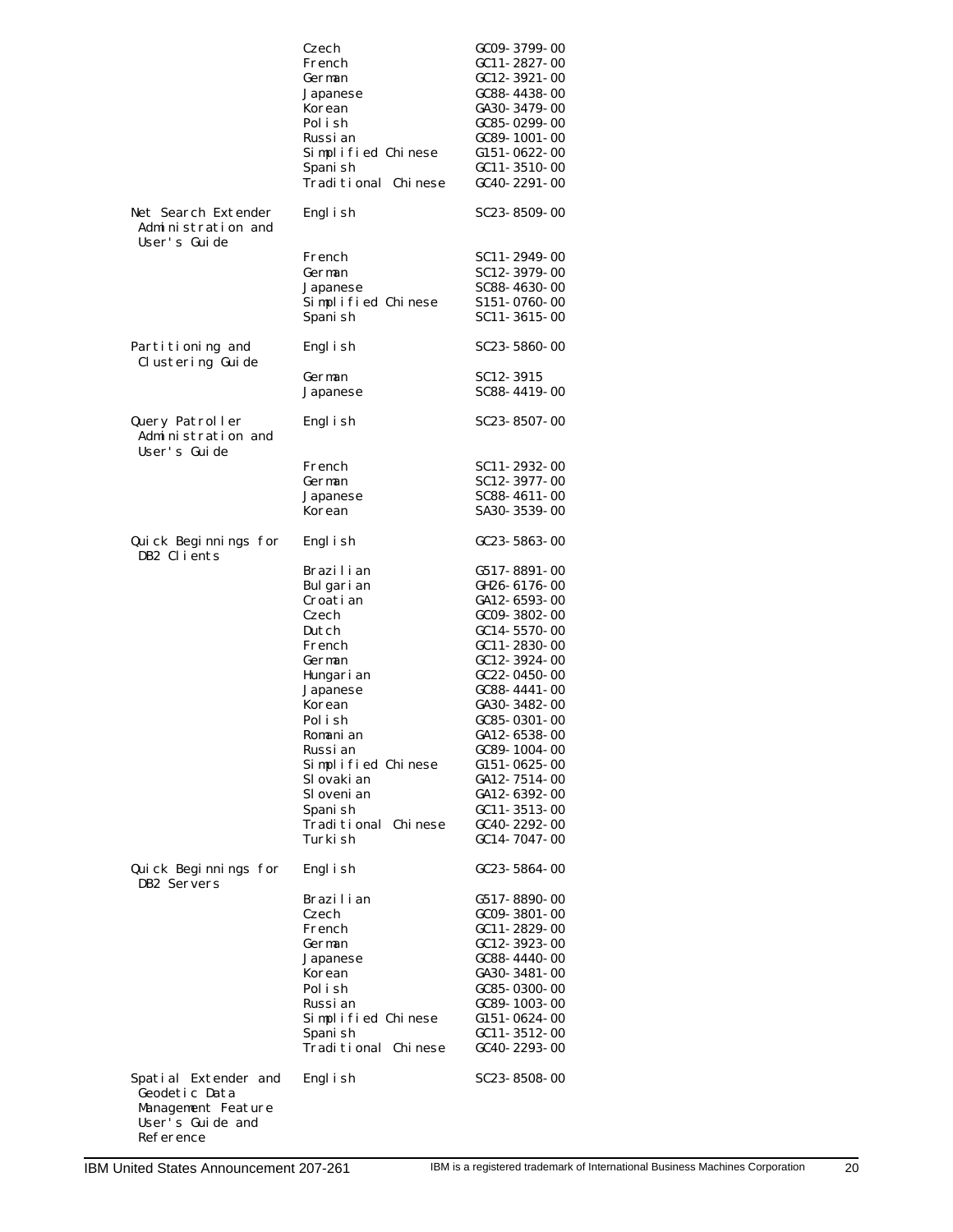|                                         | Brazilian<br>German<br>Japanese<br>Spani sh                                                                                                                                                                          | S517-9054-00<br>SC12-3978-00<br>SC88-4629-00<br>SC11-3614-00                                                                                                                                                                                                           |
|-----------------------------------------|----------------------------------------------------------------------------------------------------------------------------------------------------------------------------------------------------------------------|------------------------------------------------------------------------------------------------------------------------------------------------------------------------------------------------------------------------------------------------------------------------|
| SQL Reference, Volume<br>1              | Engl i sh                                                                                                                                                                                                            | $SC23 - 5861 - 00$                                                                                                                                                                                                                                                     |
|                                         | Japanese<br>Spani sh                                                                                                                                                                                                 | SC88-4436-00<br>SC12-3508-00                                                                                                                                                                                                                                           |
| SQL Reference, Volume<br>2              | Engl i sh                                                                                                                                                                                                            | $SC23 - 5862 - 00$                                                                                                                                                                                                                                                     |
|                                         | Japanese<br>Spani sh                                                                                                                                                                                                 | SC88-4437-00<br>SC12-3509-00                                                                                                                                                                                                                                           |
| System Monitor Guide<br>and Reference   | Engl i sh                                                                                                                                                                                                            | $SC23 - 5865 - 00$                                                                                                                                                                                                                                                     |
|                                         | German<br>Japanese                                                                                                                                                                                                   | SC12-3918-00<br>SC88-4422-00                                                                                                                                                                                                                                           |
| Tuning Database<br>Performance          | Engl i sh                                                                                                                                                                                                            | SC23-5867-00                                                                                                                                                                                                                                                           |
|                                         | German<br>Japanese                                                                                                                                                                                                   | SC12-3913-00<br>SC88-4417-00                                                                                                                                                                                                                                           |
| Visual Explain<br>Tutori al             | Engl i sh                                                                                                                                                                                                            | SC23-5868-00                                                                                                                                                                                                                                                           |
|                                         | Brazilian<br>Czech<br>French<br>German<br>Japanese<br>Korean<br>Polish<br>Russi an<br>Simplified Chinese<br>Spani sh<br>Traditional Chinese                                                                          | S517-8898-00<br>SC09-3806-00<br>SC11-2835-00<br>SC12-3932-00<br>SC88-4449-00<br>SA30-3487-00<br>SC85-0305-00<br>SC89-1008-00<br>S151-0634-00<br>SC11-3518-00<br>SC40-2294-00                                                                                           |
| What's New                              | Engl i sh<br>Brazilian<br>Bulgarian<br>Croati an<br>Dutch<br>French<br>German<br>Hungari an<br>Japanese<br>Korean<br>Romanian<br>Simplified Chinese<br>Sl ovaki an<br>Sl oveni an<br>Spani sh<br>Traditional Chinese | SC23-5869-00<br>S517-8895-00<br>SA12-6674-00<br>SA12-6597-00<br>SC14-5573-00<br>SC11-2834-00<br>SC12-3928-00<br>SC22-0454-00<br>SC88- 4445- 00<br>SA30- 3486- 00<br>SA12- 6542- 00<br>S151-0629-00<br>SA12-6779-00<br>SA12- 6396- 00<br>SC11-3517-00<br>SC40- 2295- 00 |
| Workload Manager<br>Guide and Reference | Engl i sh                                                                                                                                                                                                            | SC23- 5870- 00                                                                                                                                                                                                                                                         |
|                                         | German<br>Japanese                                                                                                                                                                                                   | SC12-3929-00<br>SC88-4446-00                                                                                                                                                                                                                                           |
| pureXML Guide                           | Engl i sh<br>German<br>Japanese                                                                                                                                                                                      | SC23- 5871- 00<br>SC12-3930-00<br>SC88-4447-00                                                                                                                                                                                                                         |
| XML Extender Guide                      | Engl i sh<br>Brazilian Portuguese<br>French<br>German<br>Japanese<br>Korean<br>Spani sh                                                                                                                              | SC23-7724-00<br>S517-8557-01<br>SC11- 2947- 00<br>SC12-3723-01<br>SD88- 6857- 01<br>SA30- 3620- 00<br>SC11-3230-01                                                                                                                                                     |
| XQuery Reference                        | Engl i sh<br>German                                                                                                                                                                                                  | SC23- 5872- 00<br>SC12-3931-00                                                                                                                                                                                                                                         |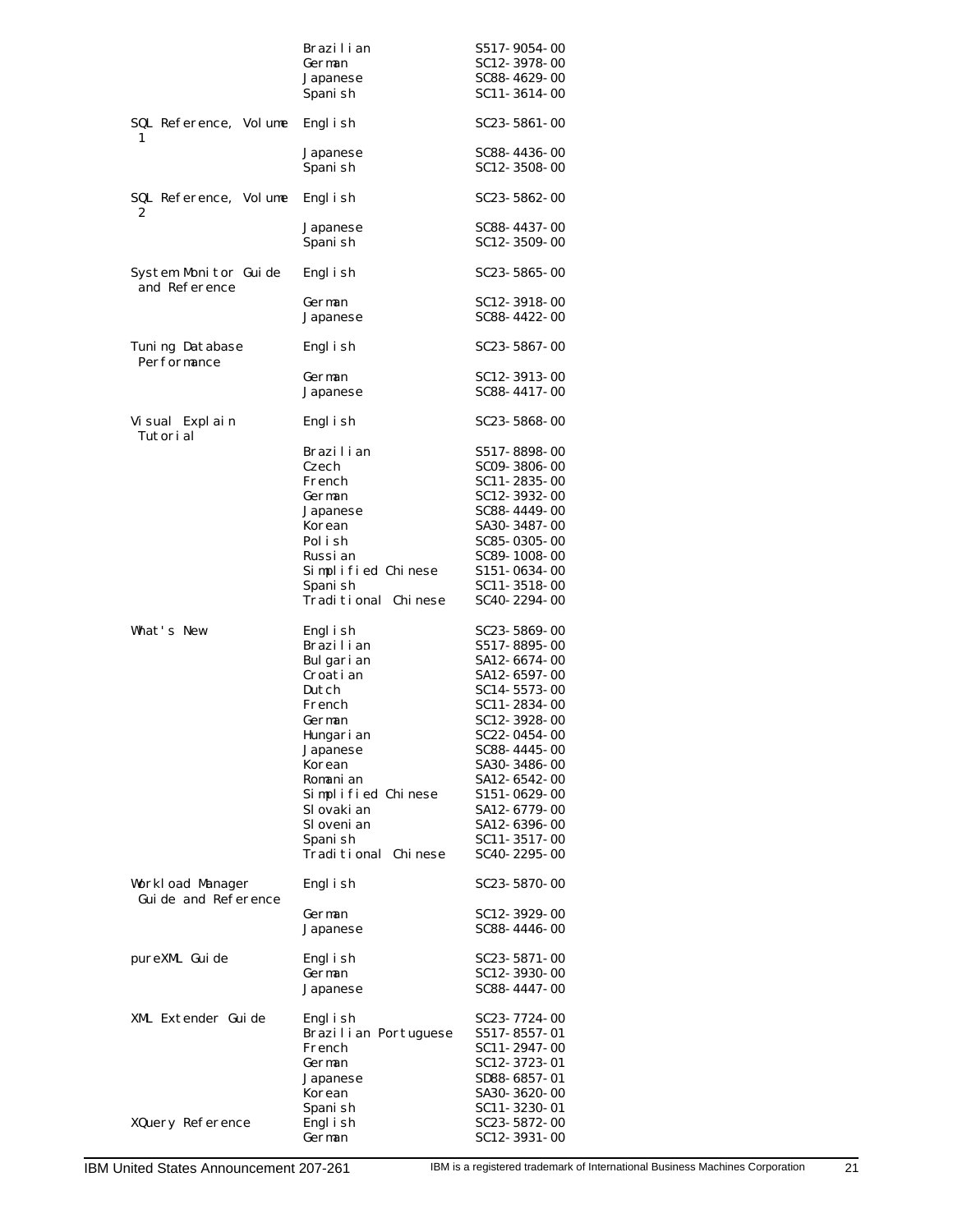# <span id="page-21-0"></span>**Technical information**

#### **Specified operating environment**

**Hardware requirements:** Minimum hardware requirements:

- 32-bit and 64-bit (x64) Windows and Linux: All systems based on Intel® or AMD processors that are capable of running the supported Windows or Linux operating systems (x86 and x64 systems).
- AIX® and Linux for IBM System p™ systems: Systems with POWER4™, or later processors are required.
- Solaris: Systems with UltraSPARC processors are required
- HP-UX: Itanium-based HP Integrity Series systems are required.

The hardware requirements of DB2 products may be occasionally updated. To obtain the current information for supported hardware, visit

#### http://www.ibm.com/software/data/db2/udb/sysreqs.html

Memory requirements: The amount of memory required for the IBM Data Server Runtime client depends on the operating system and the database applications that are running. In most cases, it should be sufficient to use the minimum memory requirements of the operating system as the minimum requirement for running the IBM Data Server Runtime client. Graphical administration and application development tools, that are part of the IBM Data Server Client, require an additional 256 MB.

The following table shows the minimum memory in MBs that are prerequisite to installation. The actual requirement depends on the applications you intend to run. Additional memory may be required to handle heavy workloads and a large number of concurrent users. The following numbers are for planning purposes only.

| DB2 products and components                               | Memory requirement |
|-----------------------------------------------------------|--------------------|
| DB2 for Linux, UNIX, and Windows 256 MB<br>(all editions) |                    |
| Net Search Extender                                       | 256 MB             |
| Spatial Extender                                          | 16 MB              |
| Query Patroller                                           | 256 MB             |
| Performance Expert server                                 | 512 MB             |
| Performance Expert client                                 | 512 MB             |
| Performance Expert agent                                  | 512 MB             |
|                                                           |                    |

Disk space requirements: The following table shows the minimum disk space in MB for a typical installation. The actual space required may vary depending on your file system and the components installed. The following numbers are for planning purposes only.

| DB2 products and components                                       | Disk space requirement                                                                                                                                              |
|-------------------------------------------------------------------|---------------------------------------------------------------------------------------------------------------------------------------------------------------------|
| DB2 for Linux, UNIX, and Windows $450$ MB $(1)$<br>(all editions) |                                                                                                                                                                     |
| IBM Data Server Runtime client                                    | 100 MB                                                                                                                                                              |
| IBM Data Server Client                                            | $256 \text{ MB} (2)$                                                                                                                                                |
| DB2 Information Center                                            | 120 MB $(3)$                                                                                                                                                        |
| Spatial Extender                                                  | 600 MB (4)                                                                                                                                                          |
| Net Search Extender                                               | 50 MB                                                                                                                                                               |
| Query Patroller                                                   | 14 MB                                                                                                                                                               |
| Performance<br>Operating<br>Expert component system               | Disk space in<br>Disk space in<br>the<br>the temporary<br>installation<br>di rectory<br>duri ng<br>di rectory for<br>installation<br>program files<br>and log files |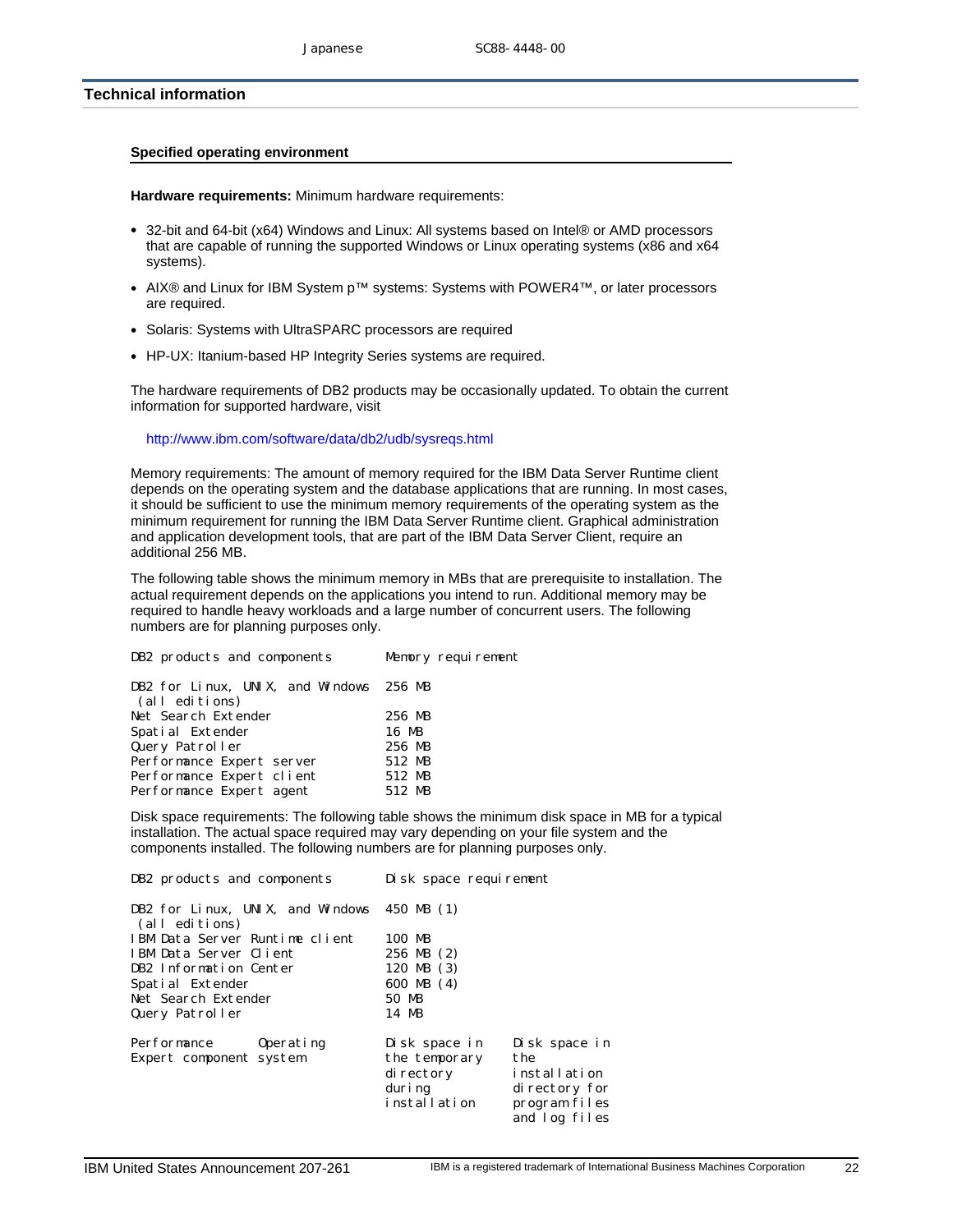| Performance<br>Expert Server       | Linux on System 260 MB<br>$x$ 32 bit |        | 110 MB |
|------------------------------------|--------------------------------------|--------|--------|
| (5)                                | Linux on System<br>x 64 bit          | 500 MB | 200 MB |
|                                    | Linux on System<br>p                 | 300 MB | 150 MB |
|                                    | Linux on System<br>z                 | 300 MB | 150 MB |
|                                    | AI X                                 | 150 MB | 150 MB |
|                                    | $HP - UX$                            | 600 MB | 300 MB |
|                                    | Sol ari s                            | 500 MB | 200 MB |
|                                    | Windows 32 bit 50 MB                 |        | 110 MB |
|                                    | Windows $64$ bit                     | 50 MB  | 170 MB |
| Performance                        | Linux on System                      | 260 MB | 200 MB |
| Expert Client                      | $x$ 32 bit                           |        |        |
|                                    | Linux on System<br>$x$ 64 bit        | 500 MB | 200 MB |
|                                    | Windows 32 bit                       | 150 MB | 210 MB |
|                                    | Windows 64 bit                       | 150 MB | 260 MB |
| Performance<br>Expert Agent<br>(6) | Linux on System<br>x 32 bit          | 260 MB | 80 MB  |
|                                    | Linux on System<br>$x$ 64 bit        | 500 MB | 200 MB |
|                                    | Linux on System<br>p                 | 300 MB | 150 MB |
|                                    | Linux on System<br>z                 | 300 MB | 150 MB |
|                                    | AI X                                 | 150 MB | 150 MB |
|                                    | $HP$ -UX                             | 600 MB | 300 MB |
|                                    | Sol ari s                            | 500 MB | 200 MB |
|                                    | Windows 32 bit                       | 50 MB  | 110 MB |
|                                    | Windows 64 bit                       | 50 MB  | 160 MB |

(1) Does not include any DB2 databases. An empty DB2 database requires 200 MB of disk space.

- (2) Includes the JDK and graphical tools.
- (3) English only. Other languages may require more disk space.
- (4) 563 MB of the 600 MB is for United States geocoder reference data.
- (5) Additional disk space for each monitored DB2 instance depending on the type of information that is collected for history data and Performance Warehouse.
- (6) 5 MB disk space in the working directory for log files and ini files of Performance Expert Agent.

**Software requirements:** This section indicates the minimal requirements for operating systems at the time of this announcement.

# **Linux**

- Red Hat Enterprise Linux (RHEL) 4 and 5
- SUSE Linux Enterprise Server (SLES) 9 and 10

#### **Windows**

- 32-bit and 64-bit (x64) Windows Server 2003, Standard Server, Enterprise Server, and Datacenter Editions
- 32-bit and 64-bit (x64) Windows XP Professional Edition
- 32-bit and 64-bit (x64) Windows Vista Business, Enterprise, and Ultimate editions

# **AIX**

• AIX 5L™ V5.3

# **HP-UX**

• HP-UX 11i v2 for HP Integrity servers (Itanium-based systems)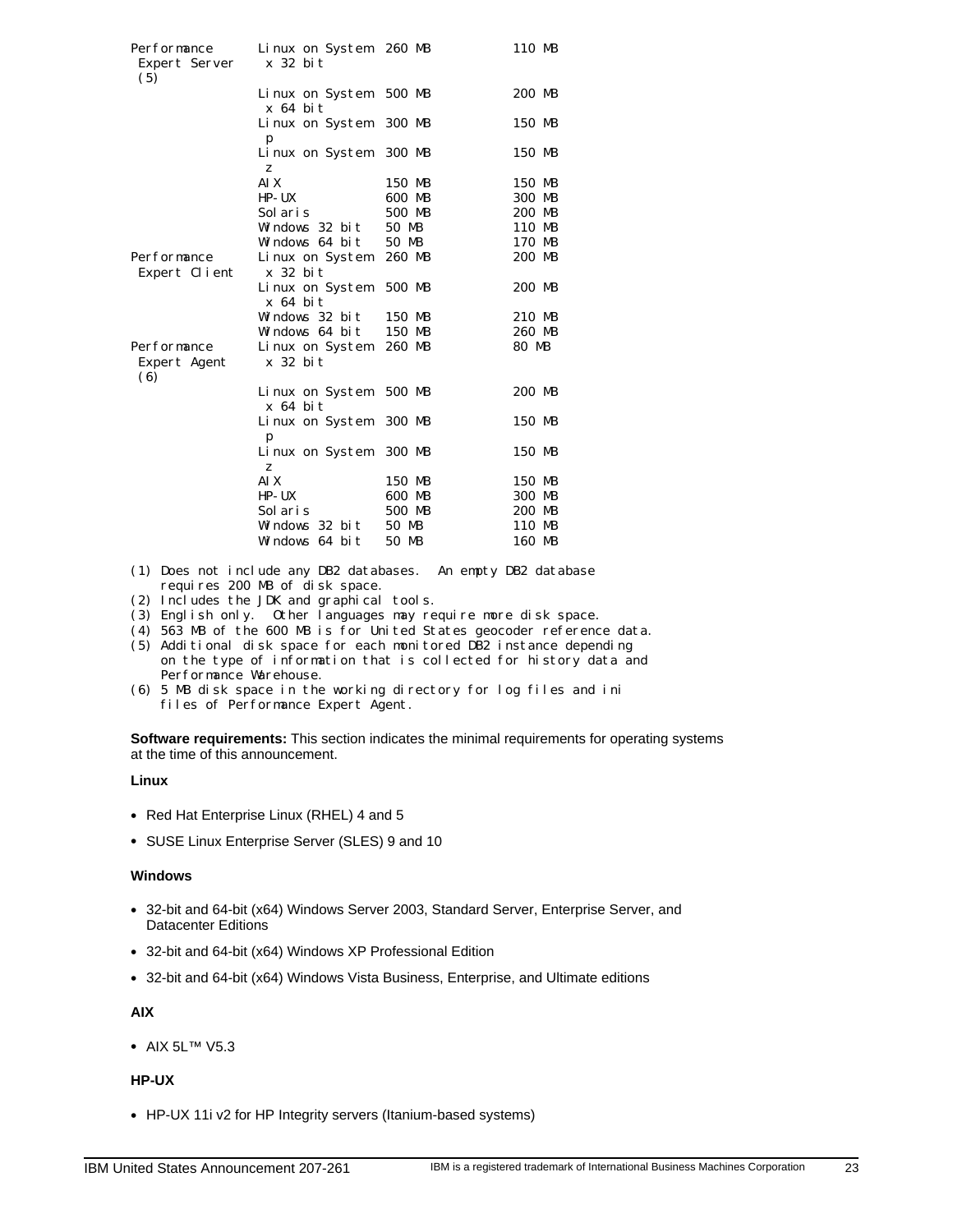• HP-UX 11i v3 for HP Integrity servers (Itanium-based systems)

#### **Solaris**

- Solaris 9 for UltraSPARC servers
- Solaris 10 for UltraSPARC servers

DB2 Express Edition, DB2 Workgroup Server Edition, and DB2 Enterprise Server Edition will offer support for Solaris x86-64 at a later date.

DB2 on Linux on System x<sup>™</sup> and System z<sup>™</sup> is only supported on DB2 Enterprise Server Edition.

The operating system support level for various DB2 products is frequently updated. To obtain the current information for supported software levels, including recommended maintenance levels, refer to

http://www.ibm.com/software/data/db2/udb/sysreqs.html

#### **DB2 Performance Expert**

- AIX 5L V5.2 or V5.3: 64 bit
- Solaris 9 and 10 operating environment on SPARC; 64 bit
- HP-UX 11iv2 or 11iv3 on Itanium; 64 bit
- Windows XP, Server 2003, Vista; 32 bit and 64 bit
- Linux for System x SLES 9, SLES 10; 32 bit and 64 bit
- Linux for System x RHEL 4, RHEL 5; 32 bit and 64 bit
- Linux for System p SLES 9, SLES 10; 64 -bit
- Linux for System p RHEL 4, RHEL 5; 64 bit
- Linux for System z SLES 9, SLES 10; 64 bit
- Linux for System z RHEL 4, RHEL 5; 64 bit

For more information, refer to the installation prerequisites in the documentation accompanying each product.

#### **Planning information**

Software Maintenance is included with licenses purchased through Passport Advantage and Passport Advantage Express. Product upgrades and technical support are provided by the Software Maintenance offering as described in the Agreements. Product upgrades provide the latest versions and releases to entitled software and technical support provides voice and electronic access to IBM support organizations, worldwide.

IBM includes one year of Software Maintenance with each program license acquired. The initial period of Software Maintenance can be extended by the purchase of a renewal option, if available.

#### **Packaging: IBM DB2 Personal Edition V9.5**

#### **Media**

- IBM DB2 Personal Edition Quick Start CD
- IBM DB2 Personal Edition for Linux on 32-bit AMD and Intel systems (x86) DVD
- IBM DB2 Personal Edition for Linux on AMD64 and Intel EM64T systems (x86-64) DVD
- IBM DB2 Personal Edition for Windows on 32-bit AMD and Intel systems (x86) DVD
- IBM DB2 Personal Edition for Windows on AMD64 and Intel EM64T systems (x64) DVD
- IBM DB2 Spatial Extender for Linux on 32-bit AMD and Intel systems (x86) CD
- IBM DB2 Spatial Extender for Linux on AMD64 and Intel EM64T systems (x86-64) CD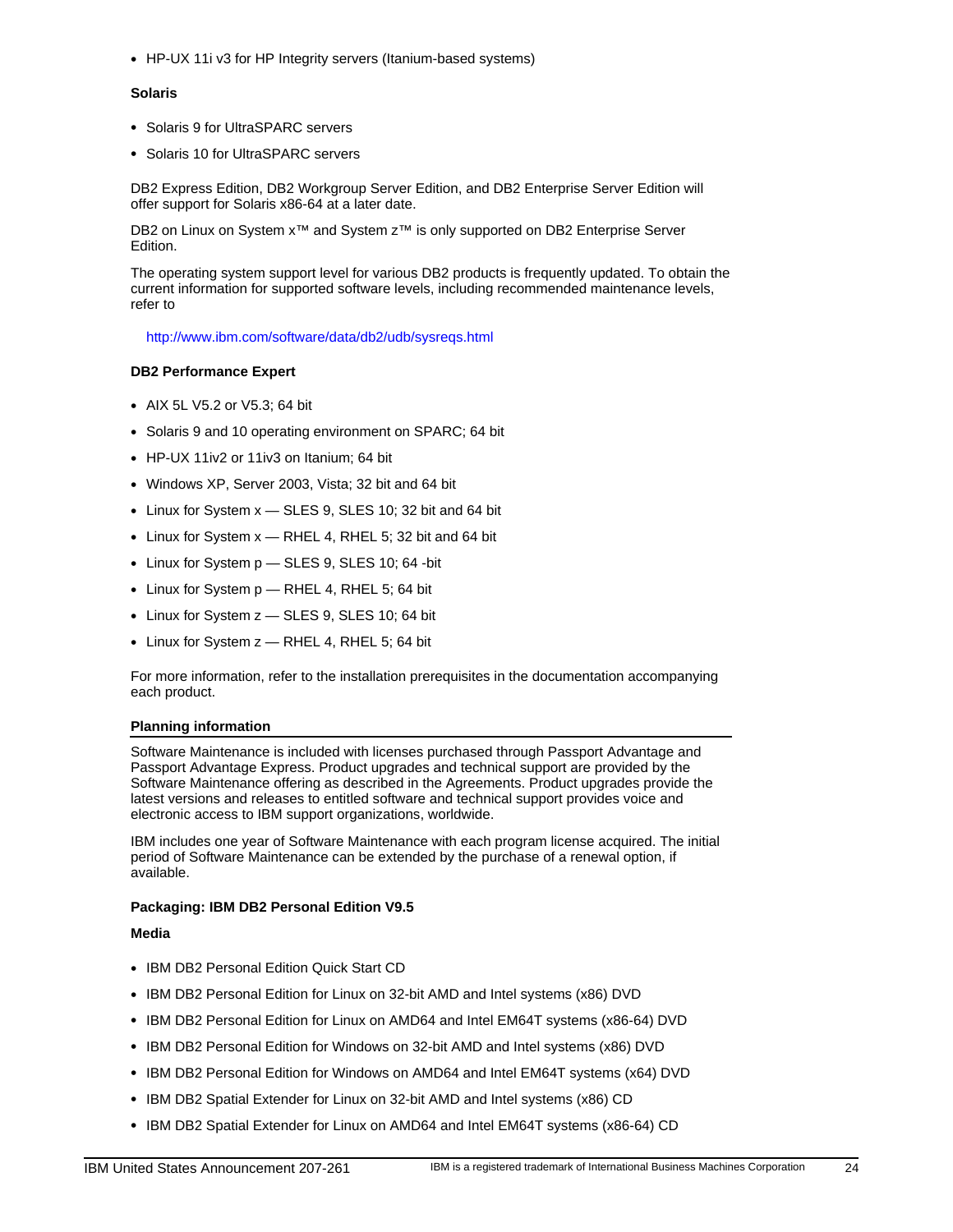- IBM DB2 Spatial Extender for Windows on 32-bit AMD and Intel systems (x86) CD
- IBM DB2 Spatial Extender for Windows on AMD64 and Intel EM64T systems (x64) CD
- IBM DB2 Information Center for Linux DVD
- IBM DB2 Information Center for Windows DVD
- IBM DB2 Information Center Updates for Linux and Windows DVD
- IBM DB2 PDF documentation DVD
- IBM DB2 Embedded Application Server for AIX, HP-UX, Linux, Solaris, and Windows DVD
- IBM Data Studio for Linux DVD
- IBM Data Studio for Windows DVD
- IBM DB2 Net Search Extender for AIX, Linux, HP-UX, Solaris, and Windows DVD

# **IBM DB2 Express Edition V9.5 — Authorized user and CPU options**

# **Media**

- IBM DB2 Server Quick Start CD
- IBM DB2 Express Edition Activation CD
- IBM DB2 Express Edition for Linux on 32-bit AMD and Intel systems (x86) DVD
- IBM DB2 Express Edition for Linux on AMD64 and Intel EM64T systems (x86-64) DVD
- IBM DB2 Express Edition for Linux on POWER™ (System i™ and System p) systems DVD
- IBM DB2 Express Edition for Windows on 32-bit AMD and Intel systems (x86) DVD
- IBM DB2 Express Edition for Windows on AMD64 and Intel EM64T systems (x64) DVD
- IBM Data Studio for Linux DVD
- IBM Data Studio for Windows DVD
- IBM DB2 Embedded Application Server for AIX, HP-UX, Linux, Solaris, and Windows DVD
- IBM DB2 Net Search Extender for AIX, Linux, HP-UX, Solaris, and Windows DVD

# **Downloadable**

- IBM DB2 Information Center for Linux
- IBM DB2 Information Center for Windows
- IBM DB2 Spatial Extender for Linux on 32-bit AMD and Intel systems (x86)
- IBM DB2 Spatial Extender for Linux on AMD64 and Intel EM64T systems (x86-64)
- IBM DB2 Spatial Extender for Windows on 32-bit AMD and Intel systems (x86)
- IBM DB2 Spatial Extender for Windows on AMD64 and Intel EM64T systems (x64)

# **IBM DB2 Express-C (with Fixed Term License) V9.5**

# **Media**

- IBM DB2 Server Quick Start CD
- IBM DB2 Express-C Activation CD
- IBM DB2 Express-C for Linux on 32-bit AMD and Intel systems (x86) DVD
- IBM DB2 Express-C for Linux on AMD64 and Intel EM64T systems (x86-64) DVD
- IBM DB2 Express-C for Linux on POWER (System i and System p) systems DVD
- IBM DB2 Express-C for Windows on 32-bit AMD and Intel systems (x86) DVD
- IBM DB2 Express-C for Windows on AMD64 and Intel EM64T systems (x64) DVD
- IBM Data Studio for Linux DVD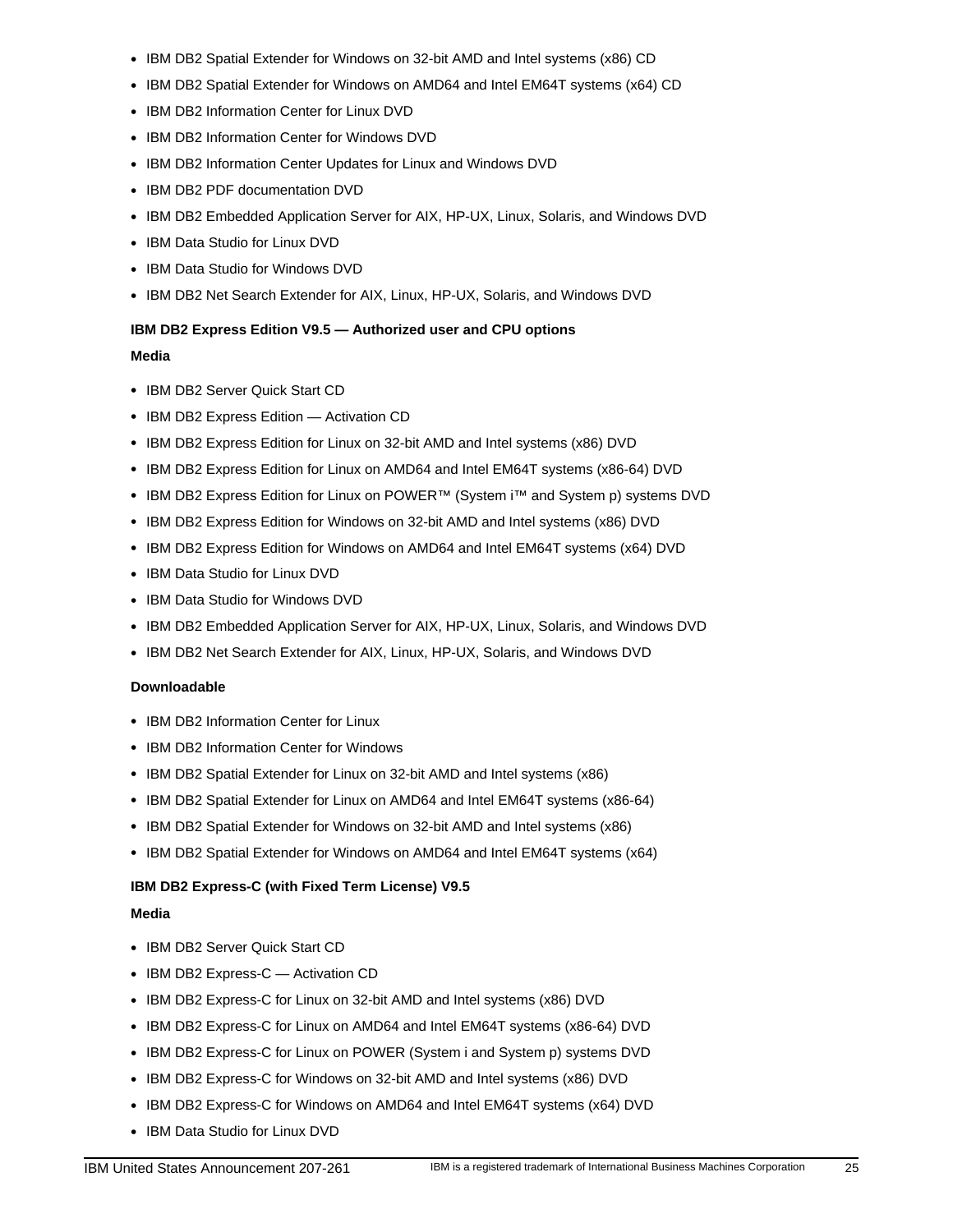- IBM Data Studio for Windows DVD
- IBM DB2 Embedded Application Server for AIX, HP-UX, Linux, Solaris, and Windows DVD
- IBM DB2 Net Search Extender for AIX, Linux, HP-UX, Solaris, and Windows DVD

# **Downloadable**

- IBM DB2 Information Center for Linux
- IBM DB2 Information Center for Windows
- IBM DB2 Spatial Extender for Linux on 32-bit AMD and Intel systems (x86)
- IBM DB2 Spatial Extender for Linux on AMD64 and Intel EM64T systems (x86-64)
- IBM DB2 Spatial Extender for Windows on 32-bit AMD and Intel systems (x86)
- IBM DB2 Spatial Extender for Windows on AMD64 and Intel EM64T systems (x64)

# **IBM DB2 Workgroup Server Edition V9.5 — Authorized user and CPU options Media**

- IBM DB2 Server Quick Start CD
- IBM DB2 Workgroup Server Edition Activation CD
- IBM DB2 Workgroup Server Edition for Linux on 32-bit AMD and Intel systems (x86) DVD
- IBM DB2 Workgroup Server Edition for Linux on AMD64 and Intel EM64T systems (x86-64) DVD
- IBM DB2 Workgroup Server Edition for Linux on POWER (System i and System p) systems DVD
- IBM DB2 Workgroup Server Edition for AIX DVD
- IBM DB2 Workgroup Server Edition for HP-UX on HP Integrity Itanium-based systems DVD
- IBM DB2 Workgroup Server Edition for Solaris on UltraSPARC systems DVD
- IBM DB2 Workgroup Server Edition for Windows on 32-bit AMD and Intel systems (x86) DVD
- IBM DB2 Workgroup Server Edition for Windows on AMD64 and Intel EM64T systems (x64) DVD
- IBM DB2 Net Search Extender for AIX, Linux, HP-UX, Solaris, and Windows DVD
- IBM DB2 Spatial Extender for Linux on 32-bit AMD and Intel systems (x86) CD
- IBM DB2 Spatial Extender for Linux on AMD64 and Intel EM64T systems (x86-64) CD
- IBM DB2 Spatial Extender for Linux on System z CD
- IBM DB2 Spatial Extender for AIX CD
- IBM DB2 Spatial Extender for HP-UX on HP Integrity Itanium-based systems CD
- IBM DB2 Spatial Extender for Solaris on UltraSPARC systems CD
- IBM DB2 Spatial Extender for Windows on 32-bit AMD and Intel systems (x86) CD
- IBM DB2 Spatial Extender for Windows on AMD64 and Intel EM64T systems (x64) CD
- IBM Data Server Runtime Client for Linux on 32-bit AMD and Intel systems (x86) DVD
- IBM Data Server Runtime Client for Linux on AMD64 and Intel EM64T systems (x86-64) DVD
- IBM Data Server Runtime Client for Linux on POWER (System i and System p) systems DVD
- IBM Data Server Runtime Client for Linux on System z DVD
- IBM Data Server Runtime Client for AIX DVD
- IBM Data Server Runtime Client for HP-UX on HP Integrity Itanium-based systems DVD
- IBM Data Server Runtime Client for Solaris on UltraSPARC systems DVD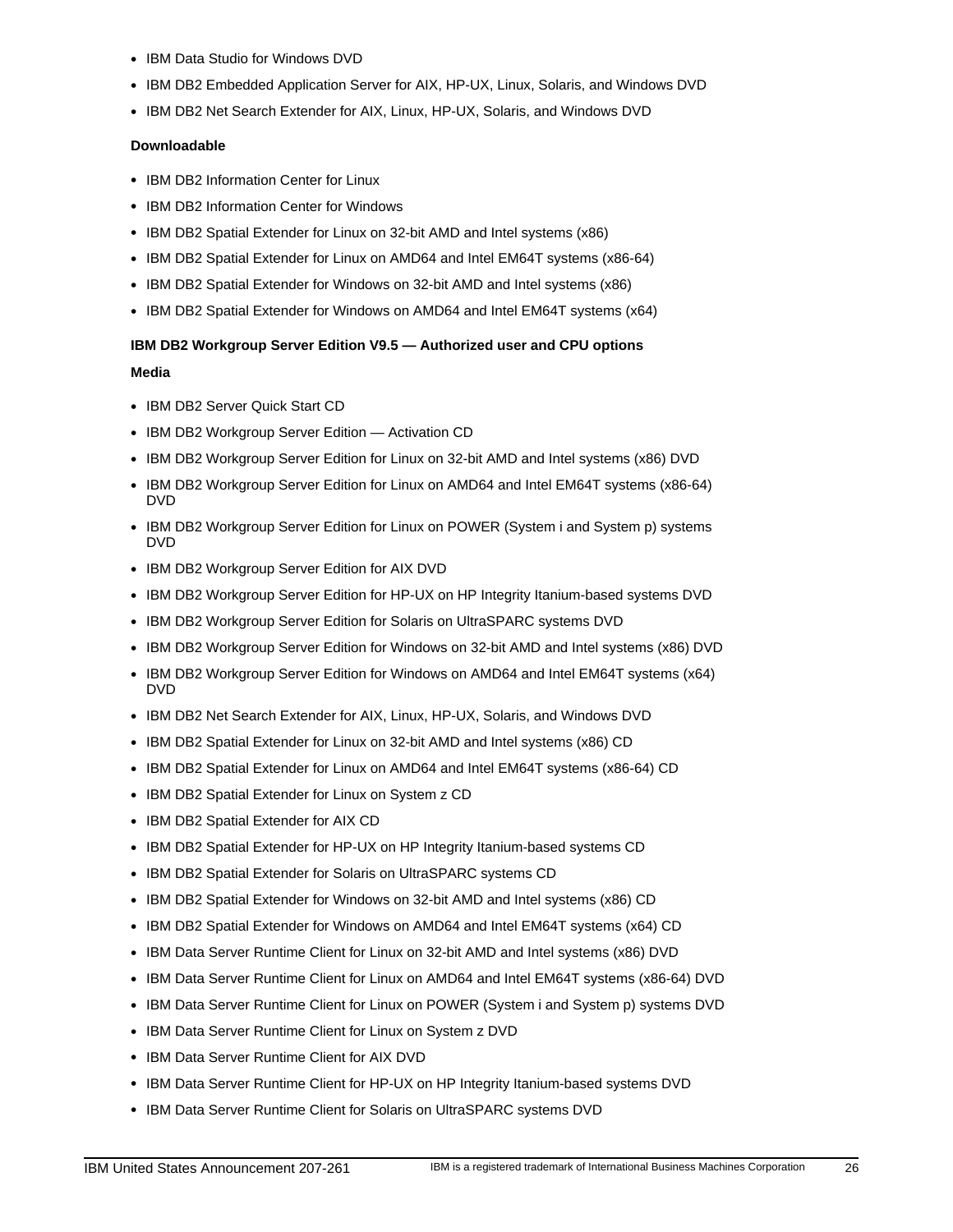- IBM Data Server Runtime Client for Windows on 32-bit AMD and Intel systems (x86) DVD
- IBM Data Server Runtime Client for Windows on AMD64 and Intel EM64T systems (x64) DVD
- IBM Data Server Client for Linux on 32-bit AMD and Intel systems (x86) DVD
- IBM Data Server Client for Linux on AMD64 and Intel EM64T systems (x86-64) DVD
- IBM Data Server Client for Linux on POWER (System i and System p) systems DVD
- IBM Data Server Client for Linux on System z DVD
- IBM Data Server Client for AIX DVD
- IBM Data Server Client for HP-UX on HP Integrity Itanium-based systems DVD
- IBM Data Server Client for Solaris on UltraSPARC systems DVD
- IBM Data Server Client for Windows on 32-bit AMD and Intel systems (x86) DVD
- IBM Data Server Client for Windows on AMD64 and Intel EM64T systems (x64) DVD
- IBM Data Studio for Linux DVD
- IBM Data Studio for Windows DVD
- IBM Data Server Drivers for AIX, Linux, Solaris, and HP-UX DVD
- IBM Data Server Drivers for Windows on 32-bit AMD and Intel systems (x86) DVD
- IBM Data Server Drivers for Windows on AMD64 and Intel EM64T systems (x64) DVD
- IBM DB2 Embedded Application Server for AIX, HP-UX, Linux, Solaris, and Windows DVD
- IBM DB2 Information Center for Linux DVD
- IBM DB2 Information Center for Windows DVD
- IBM DB2 Information Center Updates for Linux and Windows DVD
- IBM DB2 PDF documentation DVD

# **Complimentary products/additional media**

- IBM WebSphere® MQSeries® CDs
- IBM Tivoli System Automation for Multiplatform Windows CD

# **IBM DB2 Enterprise Server Edition V9.5 — Authorized user and CPU options**

**Media**

- IBM DB2 Server Quick Start CD
- IBM DB2 Enterprise Server Edition Activation CD
- IBM DB2 Enterprise Server Edition for Linux on AMD64 and Intel EM64T systems (x86-64) DVD
- IBM DB2 Enterprise Server Edition for Linux on POWER (System i and System p) systems DVD
- IBM DB2 Enterprise Server Edition for Linux on System z DVD
- IBM DB2 Enterprise Server Edition for AIX DVD
- IBM DB2 Enterprise Server Edition for HP-UX on HP Integrity Itanium-based systems DVD
- IBM DB2 Enterprise Server Edition for Solaris on UltraSPARC systems DVD
- IBM DB2 Enterprise Server Edition for Windows on 32-bit AMD and Intel systems (x86) DVD
- IBM DB2 Enterprise Server Edition for Windows on AMD64 and Intel EM64T systems (x64) DVD
- IBM DB2 Net Search Extender for AIX, Linux, HP-UX, Solaris, and Windows DVD
- IBM DB2 Spatial Extender for Linux on 32-bit AMD and Intel systems (x86) CD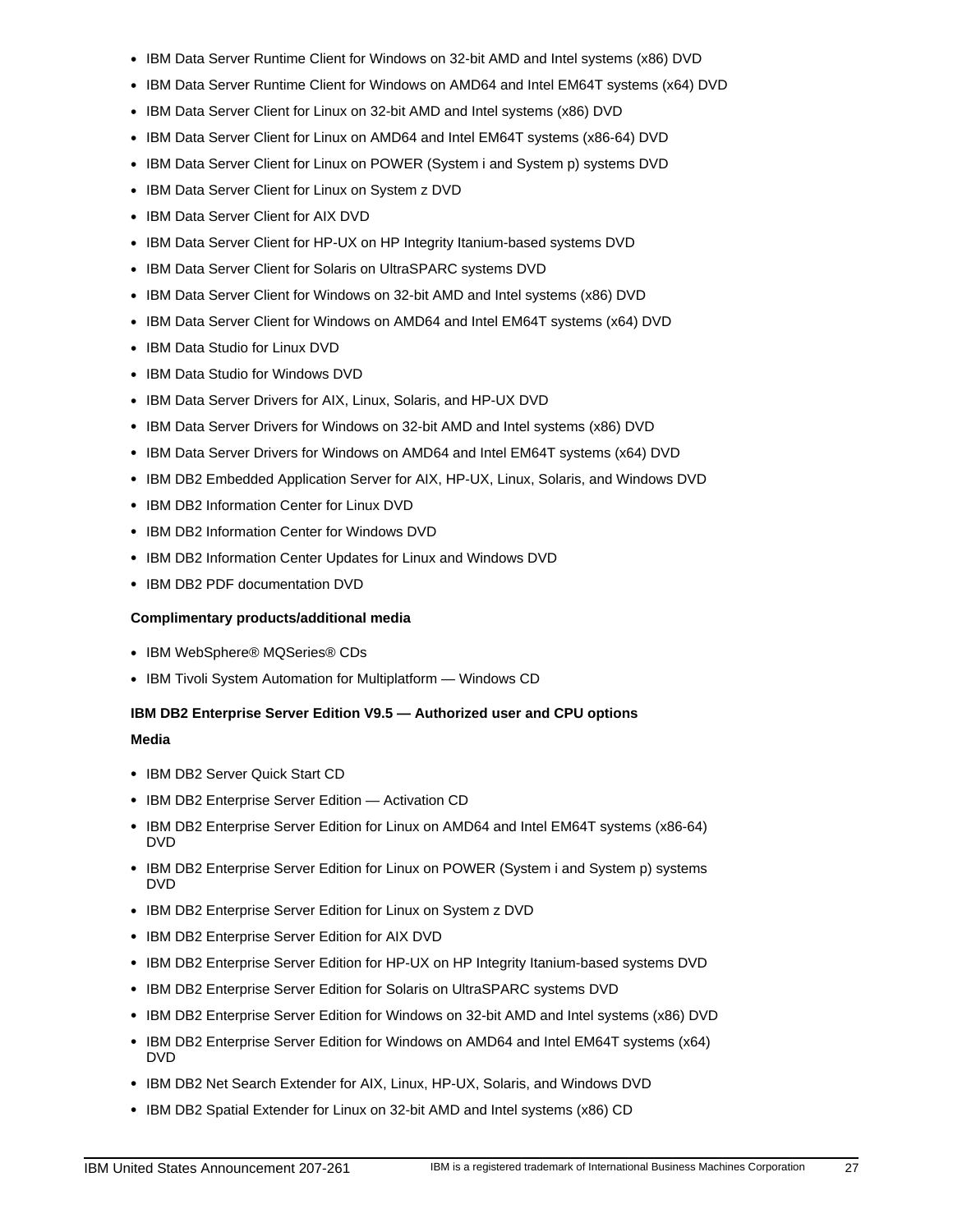- IBM DB2 Spatial Extender for Linux on AMD64 and Intel EM64T systems (x86-64) CD
- IBM DB2 Spatial Extender for Linux on System z CD
- IBM DB2 Spatial Extender for AIX CD
- IBM DB2 Spatial Extender for HP-UX on HP Integrity Itanium-based systems CD
- IBM DB2 Spatial Extender for Solaris on UltraSPARC systems CD
- IBM DB2 Spatial Extender for Windows on 32-bit AMD and Intel systems (x86) CD
- IBM DB2 Spatial Extender for Windows on AMD64 and Intel EM64T systems (x64) CD
- IBM Data Server Runtime Client for Linux on 32-bit AMD and Intel systems (x86) DVD
- IBM Data Server Runtime Client for Linux on AMD64 and Intel EM64T systems (x86-64) DVD
- IBM Data Server Runtime Client for Linux on POWER (System i and System p) systems DVD
- IBM Data Server Runtime Client for Linux on System z DVD
- IBM Data Server Runtime Client for AIX DVD
- IBM Data Server Runtime Client for HP-UX on HP Integrity Itanium-based systems DVD
- IBM Data Server Runtime Client for Solaris on UltraSPARC systems DVD
- IBM Data Server Runtime Client for Windows on 32-bit AMD and Intel systems (x86) DVD
- IBM Data Server Runtime Client for Windows on AMD64 and Intel EM64T systems (x64) DVD
- IBM Data Server Client for Linux on 32-bit AMD and Intel systems (x86) DVD
- IBM Data Server Client for Linux on AMD64 and Intel EM64T systems (x86-64) DVD
- IBM Data Server Client for Linux on POWER (System i and System p) systems DVD
- IBM Data Server Client for Linux on System z DVD
- IBM Data Server Client for AIX DVD
- IBM Data Server Client for HP-UX on HP Integrity Itanium-based systems DVD
- IBM Data Server Client for Solaris on UltraSPARC systems DVD
- IBM Data Server Client for Windows on 32-bit AMD and Intel systems (x86) DVD
- IBM Data Server Client for Windows on AMD64 and Intel EM64T systems (x64) DVD
- IBM Data Studio for Linux DVD
- IBM Data Studio for Windows DVD
- IBM Data Server Drivers for AIX, Linux, Solaris, and HP-UX DVD
- IBM Data Server Drivers for Windows on 32-bit AMD and Intel systems (x86) DVD
- IBM Data Server Drivers for Windows on AMD64 and Intel EM64T systems (x64) DVD
- IBM DB2 Embedded Application Server for AIX, HP-UX, Linux, Solaris, and Windows DVD
- IBM DB2 Information Center for Linux DVD
- IBM DB2 Information Center for Windows DVD
- IBM DB2 Information Center Updates for Linux and Windows DVD
- IBM DB2 PDF documentation DVD
- IBM DB2 Mobility on Demand DVD

# **Complimentary products/additional media**

- IBM WebSphere MQSeries CDs
- IBM Tivoli System Automation for Multiplatform Windows CD

# **IBM Database Enterprise Developer Edition V9.5**

**Media**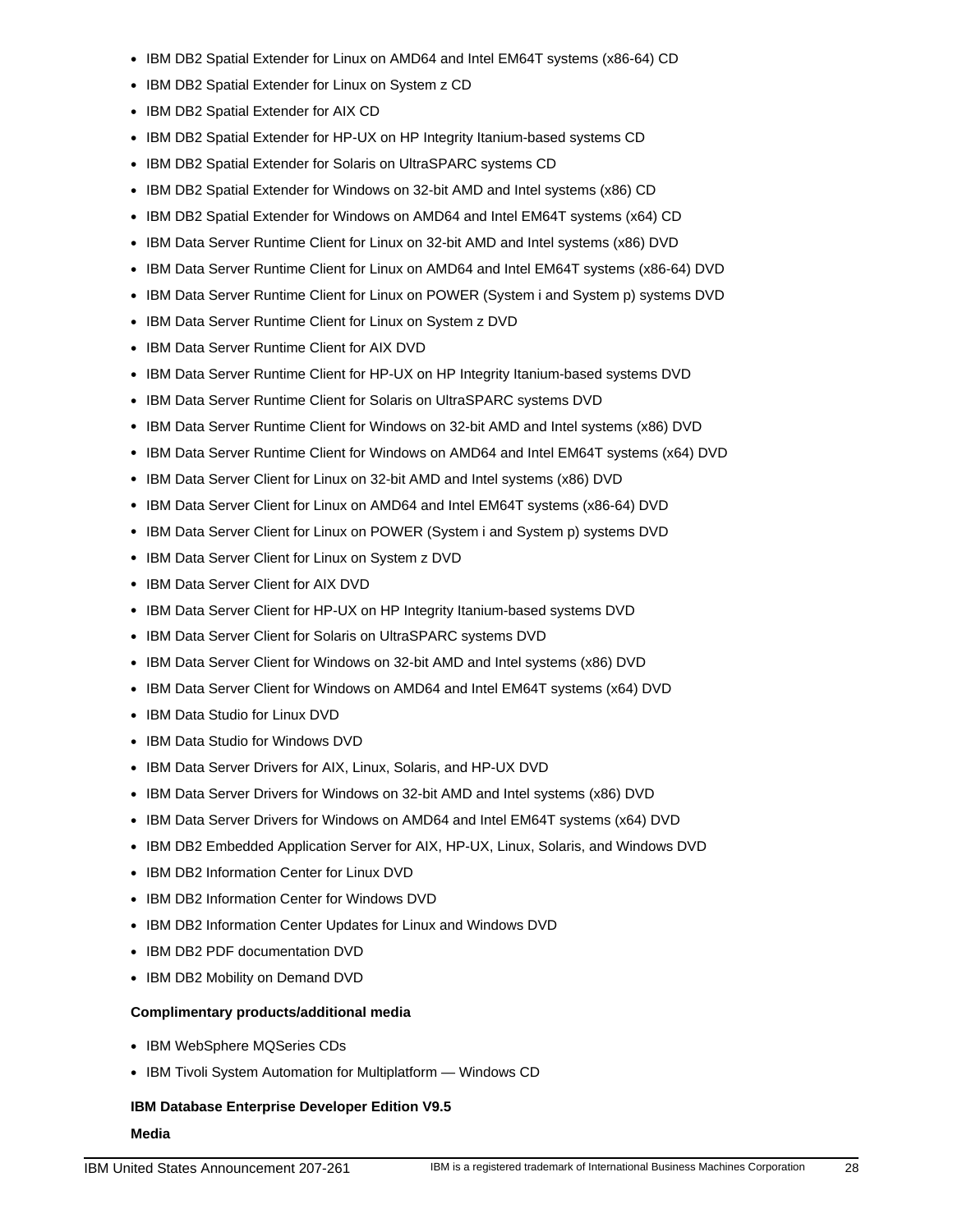- IBM Database Enterprise Developer Edition Quick Start CD
- IBM Database Enterprise Developer Edition Activation CD
- IBM DB2 Workgroup Server Edition for Linux on 32-bit AMD and Intel systems (x86) DVD
- IBM DB2 Workgroup Server Edition for Linux on AMD64 and Intel EM64T systems (x86-64) DVD
- IBM DB2 Workgroup Server Edition for Linux on POWER (System i and System p) systems DVD
- IBM DB2 Workgroup Server Edition for AIX DVD
- IBM DB2 Workgroup Server Edition for HP-UX on HP Integrity Itanium-based systems DVD
- IBM DB2 Workgroup Server Edition for Solaris on UltraSPARC systems DVD
- IBM DB2 Workgroup Server Edition for Windows on 32-bit AMD and Intel systems (x86) DVD
- IBM DB2 Workgroup Server Edition for Windows on AMD64 and Intel EM64T systems (x64) DVD
- IBM DB2 Enterprise Server Edition for Linux on AMD64 and Intel EM64T systems (x86-64) DVD
- IBM DB2 Enterprise Server Edition for Linux on POWER (System i and System p) systems DVD
- IBM DB2 Enterprise Server Edition for Linux on System z DVD
- IBM DB2 Enterprise Server Edition for AIX DVD
- IBM DB2 Enterprise Server Edition for HP-UX on HP Integrity Itanium-based systems DVD
- IBM DB2 Enterprise Server Edition for Solaris on UltraSPARC systems DVD
- IBM DB2 Enterprise Server Edition for Windows on 32-bit AMD and Intel systems (x86) DVD
- IBM DB2 Enterprise Server Edition for Windows on AMD64 and Intel EM64T systems (x64) DVD
- IBM DB2 Connect Server for Linux on 32-bit AMD and Intel systems (x86) DVD
- IBM DB2 Connect Server for Linux on AMD64 and Intel EM64T systems (x86-64) DVD
- IBM DB2 Connect Server for Linux on POWER (System i and System p) systems DVD
- IBM DB2 Connect Server for Linux on System z DVD
- IBM DB2 Connect Server for AIX DVD
- IBM DB2 Connect Server for HP-UX on HP Integrity Itanium-based systems DVD
- IBM DB2 Connect Server for Solaris on UltraSPARC systems DVD
- IBM DB2 Connect Server for Windows on 32-bit AMD and Intel systems (x86) DVD
- IBM DB2 Connect Server for Windows on AMD64 and Intel EM64T systems (x64) DVD
- IBM DB2 Net Search Extender for AIX, Linux, HP-UX, Solaris, and Windows DVD
- IBM DB2 Spatial Extender for Linux on 32-bit AMD and Intel systems (x86) CD
- IBM DB2 Spatial Extender for Linux on AMD64 and Intel EM64T systems (x86-64) CD
- IBM DB2 Spatial Extender for Linux on System z CD
- IBM DB2 Spatial Extender for AIX CD
- IBM DB2 Spatial Extender for HP-UX on HP Integrity Itanium-based systems CD
- IBM DB2 Spatial Extender for Solaris on UltraSPARC systems CD
- IBM DB2 Spatial Extender for Windows on 32-bit AMD and Intel systems (x86) CD
- IBM DB2 Spatial Extender for Windows on AMD64 and Intel EM64T systems (x64) CD
- IBM Data Server Runtime Client for Linux on 32-bit AMD and Intel systems (x86) DVD
- IBM Data Server Runtime Client for Linux on AMD64 and Intel EM64T systems (x86-64) DVD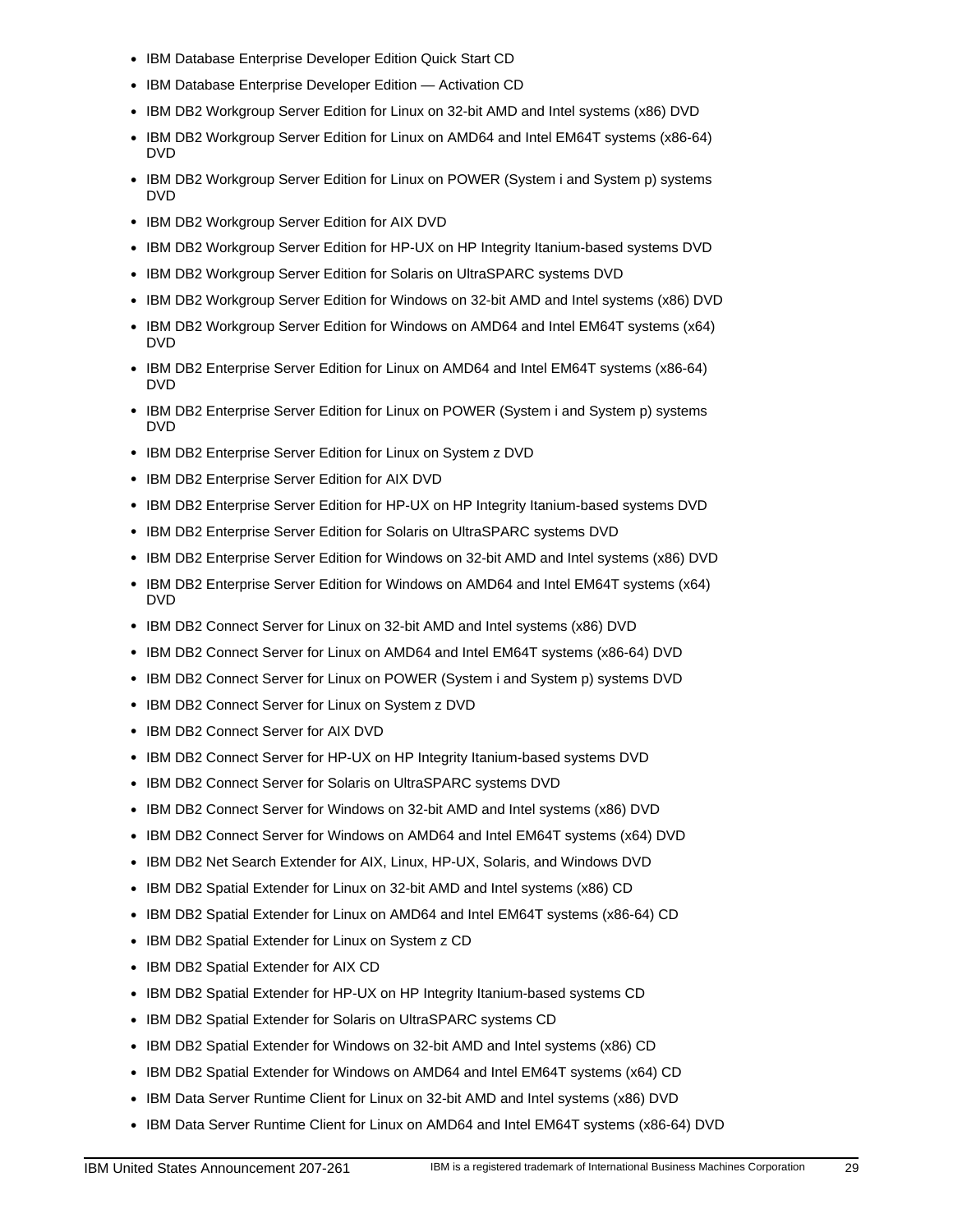- IBM Data Server Runtime Client for Linux on POWER (System i and System p) systems DVD
- IBM Data Server Runtime Client for Linux on System z DVD
- IBM Data Server Runtime Client for AIX DVD
- IBM Data Server Runtime Client for HP-UX on HP Integrity Itanium-based systems DVD
- IBM Data Server Runtime Client for Solaris on UltraSPARC systems DVD
- IBM Data Server Runtime Client for Windows on 32-bit AMD and Intel systems (x86) DVD
- IBM Data Server Runtime Client for Windows on AMD64 and Intel EM64T systems (x64) DVD
- IBM Data Server Client for Linux on 32-bit AMD and Intel systems (x86) DVD
- IBM Data Server Client for Linux on AMD64 and Intel EM64T systems (x86-64) DVD
- IBM Data Server Client for Linux on POWER (System i and System p) systems DVD
- IBM Data Server Client for Linux on System z DVD
- IBM Data Server Client for AIX DVD
- IBM Data Server Client for HP-UX on HP Integrity Itanium-based systems DVD
- IBM Data Server Client for Solaris on UltraSPARC systems DVD
- IBM Data Server Client for Windows on 32-bit AMD and Intel systems (x86) DVD
- IBM Data Server Client for Windows on AMD64 and Intel EM64T systems (x64) DVD
- IBM Data Studio for Linux DVD
- IBM Data Studio for Windows DVD
- IBM Data Server Drivers for AIX, Linux, Solaris and HP-UX DVD
- IBM Data Server Drivers for Windows on 32-bit AMD and Intel systems (x86) DVD
- IBM Data Server Drivers for Windows on AMD64 and Intel EM64T systems (x64) DVD
- IBM DB2 Embedded Application Server for AIX, HP-UX, Linux, Solaris, and Windows DVD
- IBM DB2 Information Center for Linux DVD
- IBM DB2 Information Center for Windows DVD
- IBM DB2 Information Center Updates for Linux and Windows DVD
- IBM DB2 PDF documentation DVD
- IBM DB2 Mobility on Demand DVD
- IBM DB2 Query Patroller for Linux on 32-bit AMD and Intel systems (x86) CD
- IBM DB2 Query Patroller for Linux on AMD64 and Intel EM64T systems (x86-64) CD
- IBM DB2 Query Patroller for Linux on POWER (System i and System p) systems CD
- IBM DB2 Query Patroller for AIX 5L CD
- IBM DB2 Query Patroller for HP-UX on HP Integrity Itanium-based systems CD
- IBM DB2 Query Patroller for Solaris on UltraSPARC systems CD
- IBM DB2 Query Patroller for Windows on 32-bit AMD and Intel systems (x86) CD
- IBM Informix™ Dynamic Server Enterprise Edition for Linux on 32-bit AMD and Intel systems (x86) CD
- IBM Informix Dynamic Server Enterprise Edition for Linux on AMD64 and Intel EM64T systems (x86-64) CD
- IBM Informix Dynamic Server Enterprise Edition for Linux on POWER (System i and System p) systems CD
- IBM Informix Dynamic Server Enterprise Edition for Linux on System z CD
- IBM Informix Dynamic Server Enterprise Edition for AIX CD
- IBM Informix Dynamic Server Enterprise Edition for HP-UX on HP Integrity Itanium-based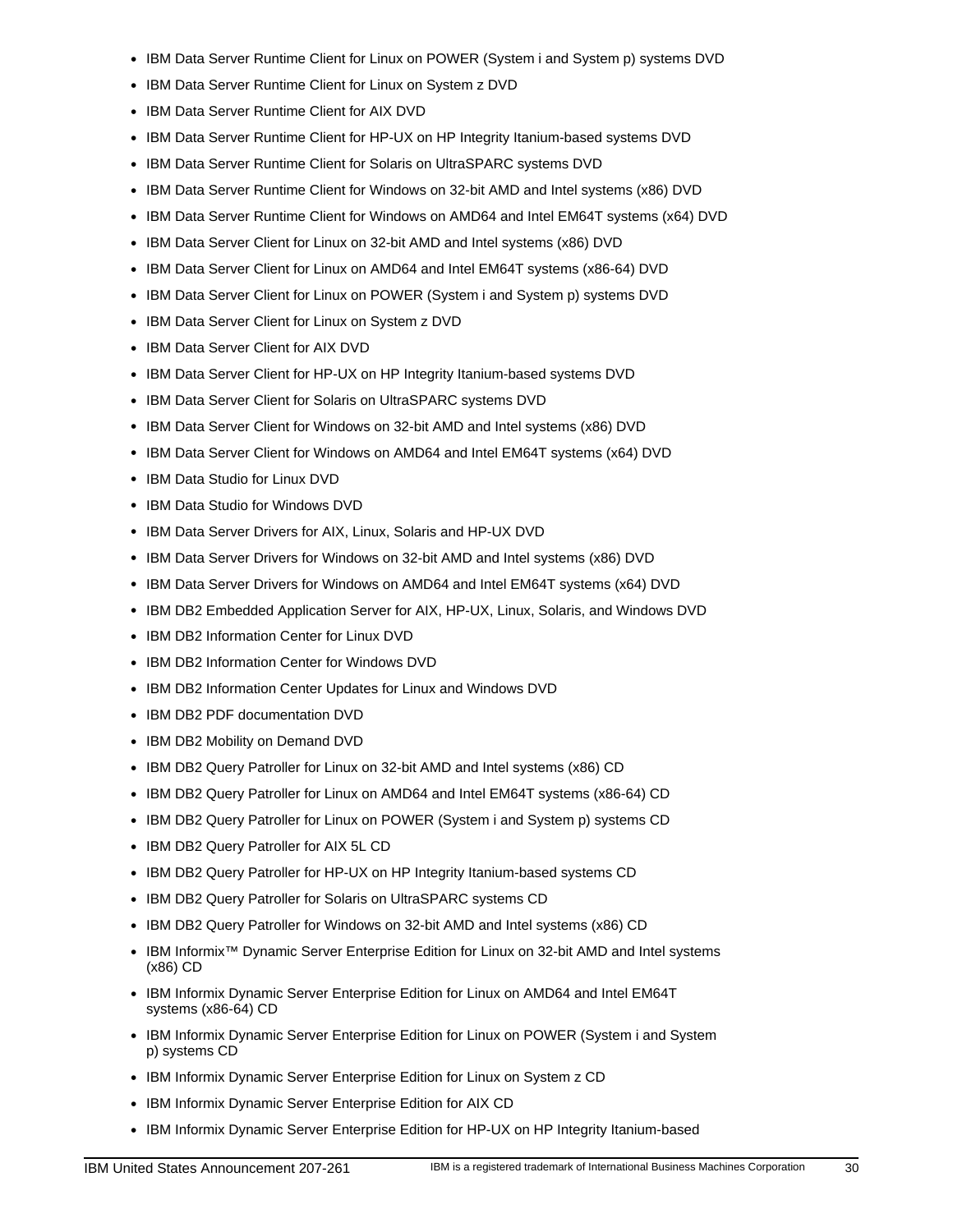systems CD

- IBM Informix Dynamic Server Enterprise Edition for Solaris on UltraSPARC systems CD
- IBM Informix Dynamic Server Enterprise Edition for Windows on 32-bit AMD and Intel systems (x86) CD
- IBM Informix Dynamic Server Enterprise Edition for Windows on AMD64 and Intel EM64T systems (x64) CD

# **Complimentary products/additional media**

- IBM WebSphere MQSeries CDs
- IBM Tivoli System Automation for Multiplatform Windows CD

# **IBM DB2 Advanced Access Control Feature V9.5**

# **Media**

- IBM DB2 Feature Quick Start CD
- IBM DB2 Advanced Access Control Feature Activation CD

# **IBM DB2 Geodetic Data Management Feature V9.5**

# **Media**

- IBM DB2 Feature Quick Start CD
- IBM DB2 Geodetic Data Management Feature Activation CD

# **IBM DB2 High Availability Feature for Express Edition V9.5**

#### **Media**

- IBM DB2 Feature Quick Start CD
- IBM DB2 High Availability Feature for Express Edition Activation CD

# **IBM DB2 Performance Optimization Feature for Enterprise Server Edition V9.5**

# **Media**

- IBM DB2 Feature Quick Start CD
- IBM DB2 Performance Optimization Feature for Enterprise Server Edition Activation CD
- IBM DB2 Query Patroller for Linux on 32-bit AMD and Intel systems (x86) CD
- IBM DB2 Query Patroller for Linux on AMD64 and Intel EM64T systems (x86-64) CD
- IBM DB2 Query Patroller for Linux on POWER (System i and System p) systems CD
- IBM DB2 Query Patroller for AIX 5L CD
- IBM DB2 Query Patroller for HP-UX on HP Integrity Itanium-based systems CD
- IBM DB2 Query Patroller for Solaris on UltraSPARC systems CD
- IBM DB2 Query Patroller for Windows on 32-bit AMD and Intel systems (x86) CD
- IBM DB2 Performance Expert for Multiplatforms Quick Start CD
- IBM DB2 Performance Expert for Multiplatforms for Linux on System x and Windows CD
- IBM DB2 Performance Expert for Multiplatforms for AIX, HP-UX, Linux on System p and System z, and Solaris CD

# **IBM DB2 pureXML Feature for Enterprise Server Edition V9.5**

# **Media**

• IBM DB2 Feature Quick Start CD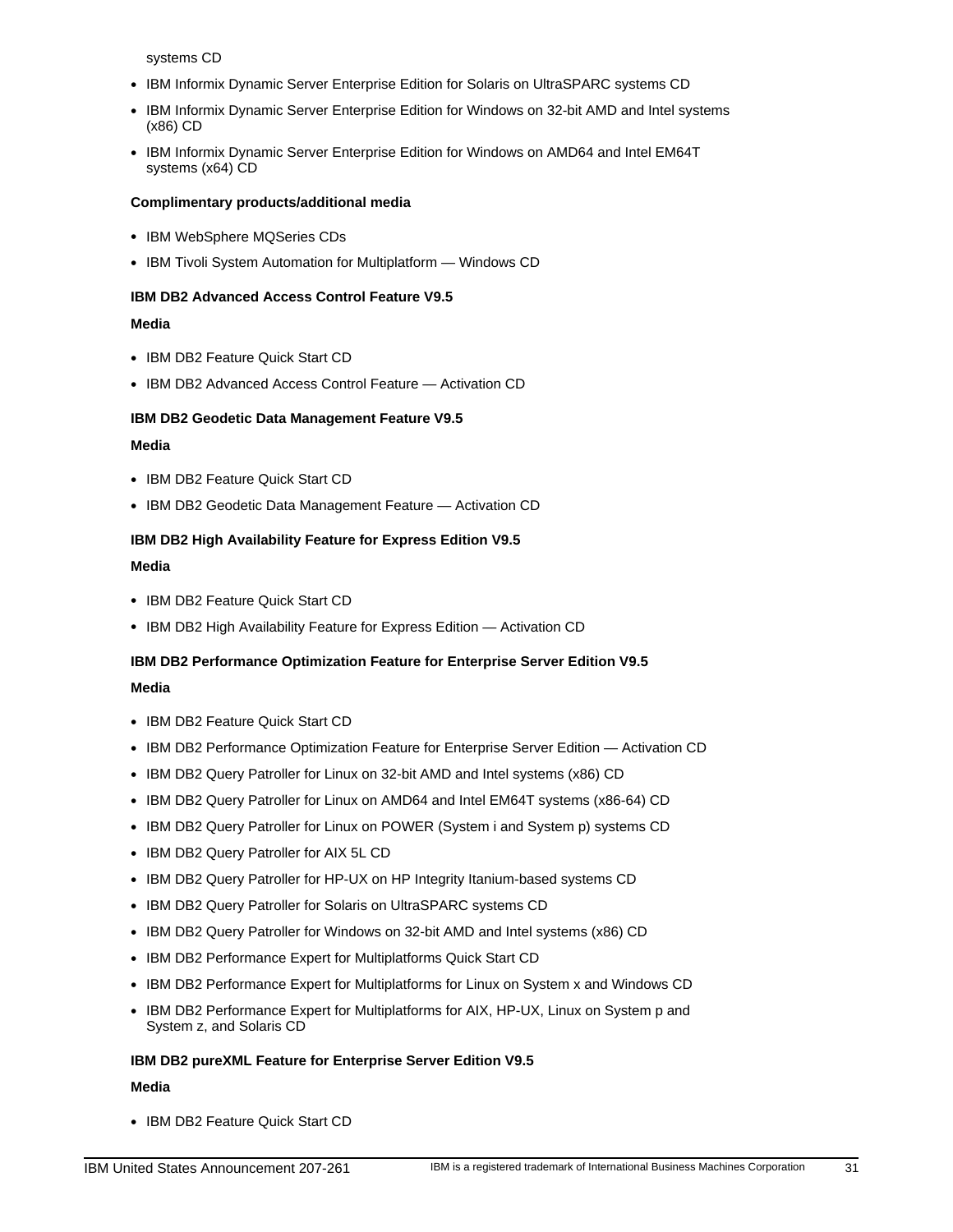• IBM DB2 pureXML Feature for Enterprise Server Edition — Activation CD

# **IBM DB2 pureXML Feature for Express Edition V9.5**

# **Media**

- IBM DB2 Feature Quick Start CD
- IBM DB2 pureXML Feature for Express Edition Activation CD

### **IBM DB2 pureXML Feature for Workgroup Server Edition V9.5**

### **Media**

- IBM DB2 Feature Quick Start CD
- IBM DB2 pureXML Feature for Workgroup Server Edition Activation CD

#### **IBM DB2 Query Optimization Feature for Workgroup Server Edition V9.5**

#### **Media**

- IBM DB2 Feature Quick Start CD
- IBM DB2 Query Optimization Feature for Workgroup Server Edition Activation CD

#### **IBM DB2 Storage Optimization Feature V9.5**

#### **Media**

- IBM DB2 Feature Quick Start CD
- IBM DB2 Storage Optimization Feature Activation CD

# **IBM Homogeneous Federation Feature for DB2 Enterprise Server Edition V9.5**

#### **Media**

- IBM DB2 Feature Quick Start CD
- IBM Homogeneous Federation Feature for DB2 Enterprise Server Edition -- Activation CD

#### **IBM Homogeneous Federation Feature for DB2 Express Edition V9.5**

#### **Media**

- IBM DB2 Feature Quick Start CD
- IBM Homogeneous Federation Feature for DB2 Express Edition Activation CD

### **IBM Homogeneous Federation Feature for DB2 Workgroup Server Edition V9.5**

# **Media**

- IBM DB2 Feature Quick Start CD
- IBM Homogeneous Federation Feature for DB2 Workgroup Server Edition Activation CD

#### **Security, auditability, and control**

To protect data and resources associated with a database server, DB2 uses a combination of external security services and internal access control information. To access a database server, the user must pass some security checks before being given access to database data or resources.

DB2 products interface with external security mechanisms available with operating systems on which DB2 products are supported as well as support for the Kerberos security mechanism. DB2 has an integrated audit facility that can be used to track data access by users. The subsequent analysis of an audit log can lead to improvements in the control of data access and the ultimate prevention of malicious or careless unauthorized access to the data.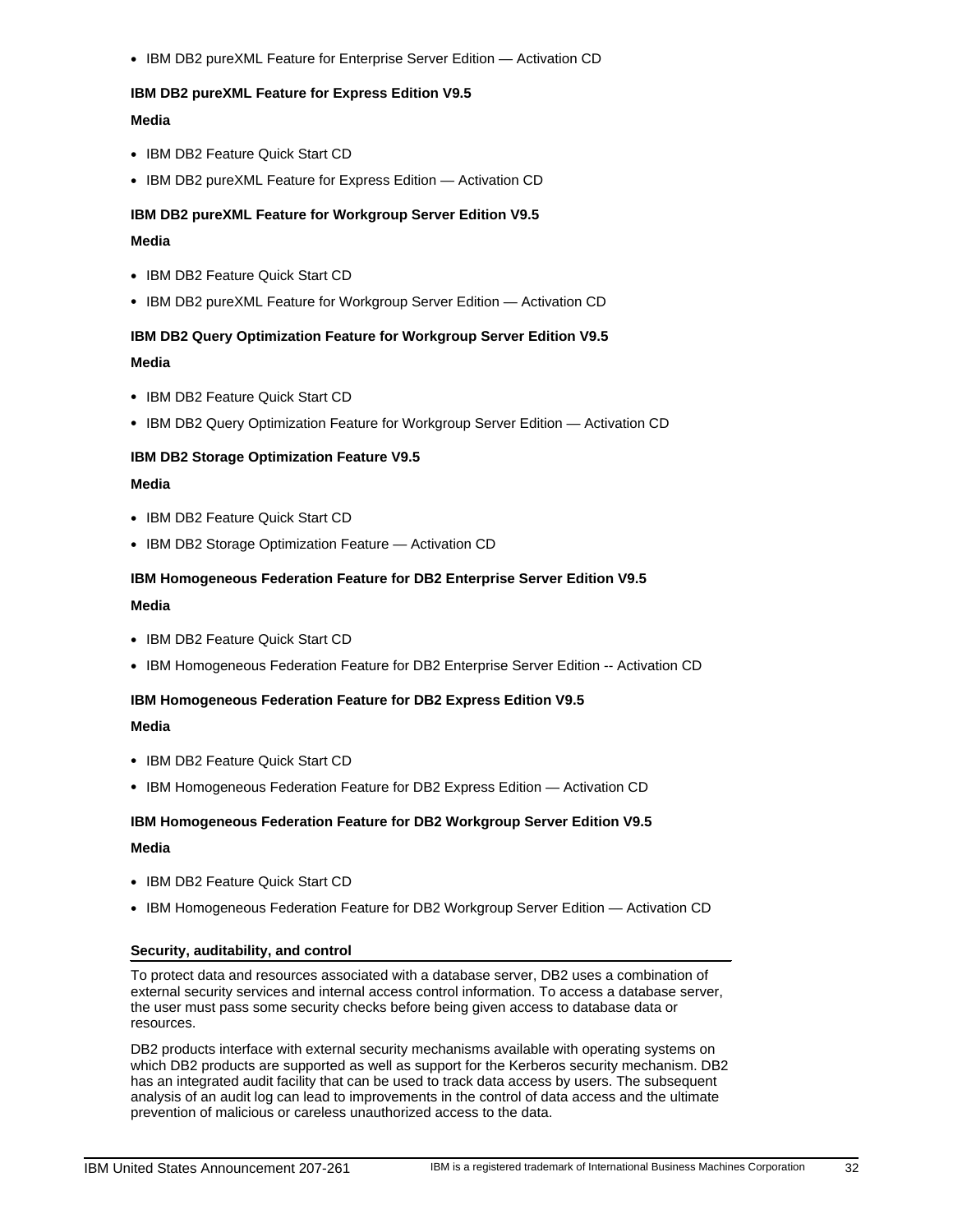The customer is responsible for evaluation, selection, and implementation of security features, administrative procedures, and appropriate controls in application systems and communication facilities.

# <span id="page-32-0"></span>**Software Services**

IBM Software Services has the breadth, depth, and reach to manage your services needs. You can leverage the deep technical skills of our lab-based, software services team and the business consulting, project management, and infrastructure expertise of our IBM Global Services team. Also, we extend our IBM Software Services reach through IBM Business Partners to provide an unmatched portfolio of capabilities. Together, we provide the global reach, intellectual capital, industry insight, and technology leadership to support any critical business need.

To learn more about IBM Software Services or to contact a Software Services sales specialist, visit

http://www.ibm.com/software/sw-services/

To locate an IBM Business Partner, visit

http://www.ibm.com/software/solutions/isv

# <span id="page-32-1"></span>**Ordering information**

This product is only available via Passport Advantage. It is not available as shrinkwrap.

### **Product information**

|                                                                                |                         | Product                                                           |
|--------------------------------------------------------------------------------|-------------------------|-------------------------------------------------------------------|
| Licensed function title                                                        | Product group           | category                                                          |
| IBM DB2 Advanced Access Control<br>Feature                                     | IBM Database 2™ IBM DB2 | Uni versal<br>Database                                            |
| IBM DB2 Enterprise Server Edition<br>Authorized User                           | IBM Database 2          | IBM DB2<br>Uni versal<br>Database<br>Enterprise<br>Server Edition |
| IBM DB2 Enterprise Server Edition<br>CPU Option                                | IBM Database 2          | IBM DB2<br>Uni versal<br>Database<br>Enterprise<br>Server Edition |
| IBM DB2 Express Edition Authorized<br>User                                     | IBM Database 2          | IBM DB2<br>Uni versal<br>Database                                 |
| IBM DB2 Express Edition CPU Option                                             | IBM Database 2          | IBM DB2<br>Uni versal<br>Database                                 |
| IBM DB2 Express-C                                                              | IBM Database 2          | DB <sub>2</sub>                                                   |
| IBM DB2 Geodetic Data Management<br>Feature                                    | IBM Database 2          | IBM DB2<br>Uni versal<br>Database                                 |
| IBM DB2 High Availability Feature<br>for Express Edition                       | IBM Database 2          | IBM DB2<br>Uni versal<br>Database                                 |
| IBM DB2 Performance Optimization<br>Feature for Enterprise Server<br>Edi ti on | IBM Database 2          | IBM DB2<br>Uni versal<br>Database                                 |
| IBM DB2 Personal Edition Client<br>Devi ce                                     | IBM Database 2          | IBM DB2<br>Uni versal<br>Database                                 |
| IBM DB2 Query Optimization Feature<br>for Workgroup Server Edition             | IBM Database 2          | IBM DB2<br>Uni versal<br>Database                                 |
| IBM DB2 Storage Optimization<br>Feature                                        | IBM Database 2          | <b>IBM DB2</b><br>Uni versal<br>Database                          |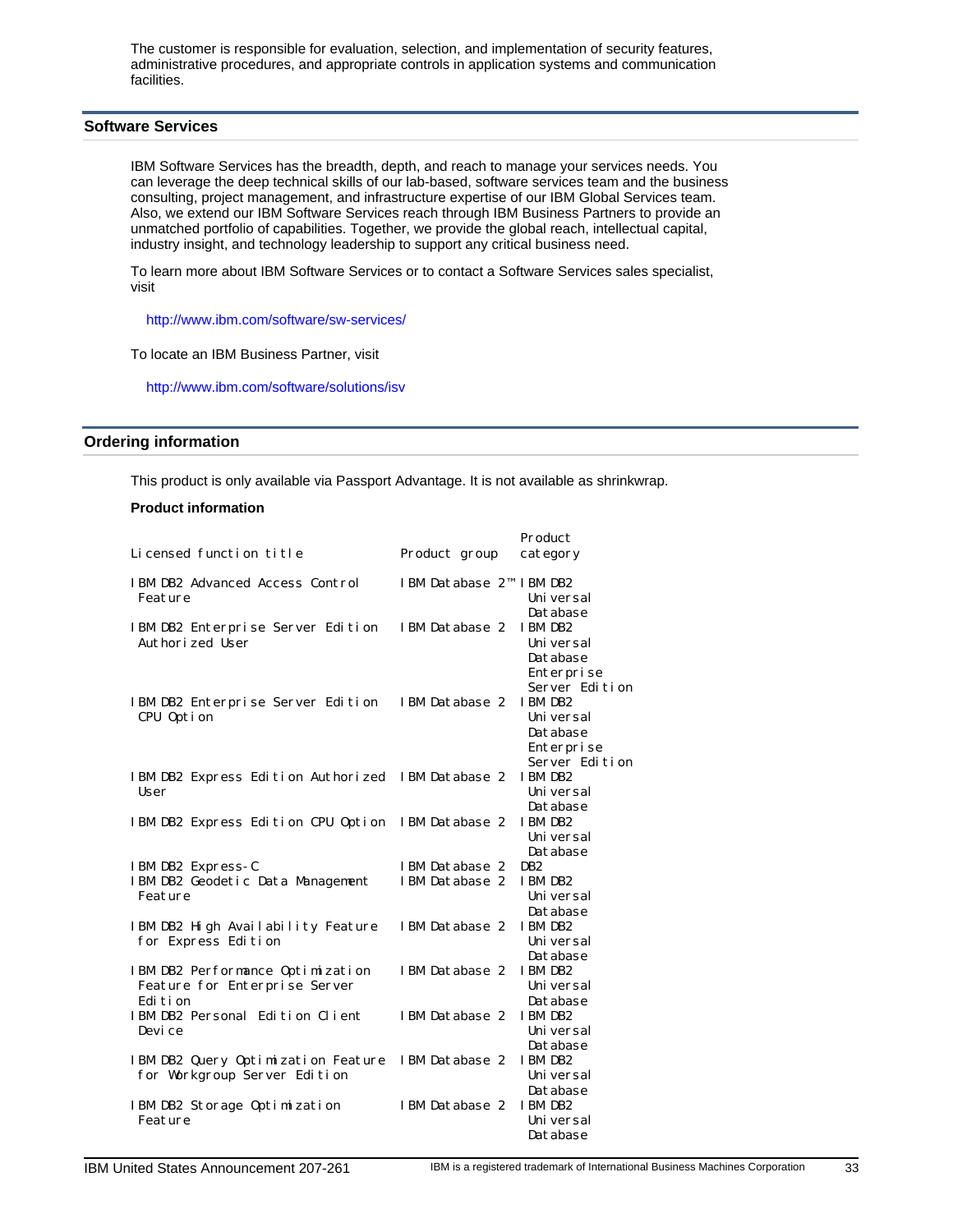| IBM DB2 Workgroup Server Edition<br>Authorized User                            | IBM Database 2        | IBM DB2<br>Uni versal<br>Database |
|--------------------------------------------------------------------------------|-----------------------|-----------------------------------|
| IBM DB2 Workgroup Server Edition<br>CPU Option                                 | IBM Database 2        | IBM DB2<br>Uni versal<br>Database |
| IBM DB2 pureXML Feature for<br>Enterprise Server Edition                       | IBM Database 2        | IBM DB2<br>Uni versal<br>Database |
| IBM DB2 pureXML Feature for<br>Express Edition                                 | IBM Database 2        | IBM DB2<br>Uni versal<br>Database |
| IBM DB2 pureXML Feature for<br>Workgroup Server Edition                        | IBM Database 2        | IBM DB2<br>Uni versal<br>Database |
| IBM Database Enterprise Developer<br>Edi ti on                                 | IBM Database 2        | IBM DB2<br>Uni versal<br>Database |
| IBM Homogeneous Federation Feature<br>for DB2 Enterprise Server Edition        | IBM Database 2        | IBM DB2<br>Uni versal<br>Database |
| IBM Homogeneous Federation Feature<br>for DB2 Express Edition                  | IBM Database 2        | D <sub>B2</sub>                   |
| IBM Homogeneous Federation Feature<br>for DB2 Workgroup Server Edition         | IBM Database 2        | DB <sub>2</sub>                   |
| Program name                                                                   | PI D<br>number        | Charge unit<br>description        |
| IBM DB2 Advanced Access Control<br>Feature                                     | 5724-N80              | Processor Day                     |
| IBM DB2 Advanced Access Control<br>Feature                                     | 5724-N80              | Authori zed<br>Users              |
| IBM DB2 Advanced Access Control<br>Feature                                     | 5724-N80              | Value Unit                        |
| IBM DB2 Enterprise Server Edition<br>Authorized User                           | 5765-F41              | Authori zed<br>Users              |
| IBM DB2 Enterprise Server Edition<br>CPU Option                                | 5765-F41              | SubCapacity<br>Value Unit         |
| IBM DB2 Enterprise Server Edition<br>CPU Option                                | 5765-F41              | SubCapacity<br>Value Unit         |
| IBM DB2 Enterprise Server Edition<br>CPU Option                                | 5765-F41              | Value Unit                        |
| IBM DB2 Enterprise Server Edition<br>CPU Option                                | 5765-F41              | Processor Day                     |
| IBM DB2 Enterprise Server Edition<br>CPU Option                                | 5765- F41             | Value Unit                        |
| IBM DB2 Express Edition Authorized<br>User                                     | 5724-E49              | Authorized<br>Users               |
| IBM DB2 Express Edition CPU Option                                             | 5724-E49              | Processor Day                     |
| IBM DB2 Express Edition CPU Option                                             | 5724- E49             | Value Unit                        |
| IBM DB2 Express-C                                                              | 5724- S40<br>5724-N75 | Servers                           |
| IBM DB2 Geodetic Data Management<br>Feature                                    |                       | Processor Day                     |
| IBM DB2 Geodetic Data Management<br>Feature                                    | 5724-N75              | Authori zed<br>Users              |
| IBM DB2 Geodetic Data Management<br>Feature                                    | 5724-N75              | Value Unit                        |
| IBM DB2 High Availability Feature<br>for Express Edition                       | 5724-N85              | Value Unit                        |
| IBM DB2 High Availability Feature<br>for Express Edition                       | 5724-N85              | Processor Day                     |
| IBM DB2 High Availability Feature<br>for Express Edition                       | 5724-N85              | Authorized<br>Users               |
| IBM DB2 Performance Optimization<br>Feature for Enterprise Server<br>Edi ti on | 5724-N77              | Value Unit                        |
| IBM DB2 Performance Optimization<br>Feature for Enterprise Server<br>Edi ti on | 5724-N77              | Processor Day                     |
| IBM DB2 Performance Optimization<br>Feature for Enterprise Server<br>Edi ti on | 5724-N77              | Authori zed<br>Users              |
| IBM DB2 Personal Edition Client                                                | 5724-B55              | Client Devices                    |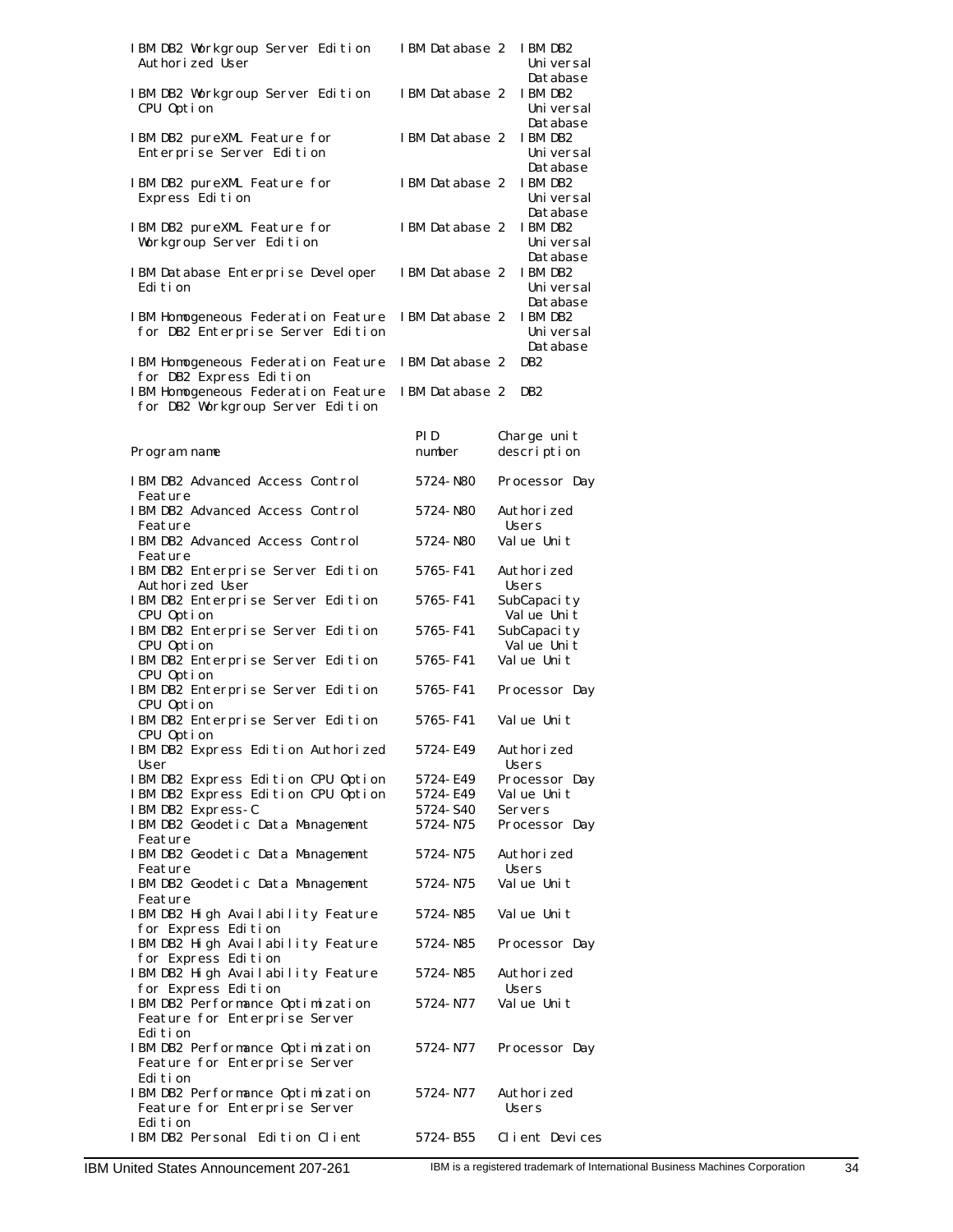| Devi ce                                                            |            |                      |
|--------------------------------------------------------------------|------------|----------------------|
| IBM DB2 Query Optimization Feature<br>for Workgroup Server Edition | 5724-N81   | Value Unit           |
|                                                                    |            |                      |
| IBM DB2 Query Optimization Feature<br>for Workgroup Server Edition | 5724-N81   | Authori zed<br>Users |
| IBM DB2 Query Optimization Feature                                 | 5724-N81   | Processor Day        |
| for Workgroup Server Edition                                       |            |                      |
| IBM DB2 Storage Optimization Feature                               | 5724-N78   |                      |
|                                                                    |            | Processor Day        |
| IBM DB2 Storage Optimization Feature                               | 5724-N78   | Value Unit           |
| IBM DB2 Workgroup Server Edition                                   | 5765-F35   | Authorized           |
| Authorized User                                                    |            | Users                |
| IBM DB2 Workgroup Server Edition CPU                               | 5765-F35   | Value Unit           |
| Option                                                             |            |                      |
| IBM DB2 Workgroup Server Edition CPU                               | 5765-F35   | Processor Day        |
| Option                                                             |            |                      |
| IBM DB2 pureXML Feature for                                        | 5724-Q35   | Processor Day        |
| Enterprise Server Edition                                          |            |                      |
| IBM DB2 pureXML Feature for                                        | 5724-Q35   | Value Unit           |
| Enterprise Server Edition                                          |            |                      |
| IBM DB2 pureXML Feature for                                        | 5724-Q35   | Authori zed          |
| Enterprise Server Edition                                          |            | Users                |
| IBM DB2 pureXML Feature for Express                                | 5724-Q33   | Value Unit           |
| Edi ti on                                                          |            |                      |
| IBM DB2 pureXML Feature for Express                                | 5724-033   | Authori zed          |
| Edi ti on                                                          |            | Users                |
| IBM DB2 pureXML Feature for Express                                | 5724-033   | Processor Day        |
| Edi ti on                                                          |            |                      |
| IBM DB2 pureXML Feature for                                        | 5724-034   | Processor Day        |
| Workgroup Server Edition                                           |            |                      |
| IBM DB2 pureXML Feature for                                        | 5724-Q34   | Authori zed          |
| Workgroup Server Edition                                           |            | <b>Users</b>         |
| IBM DB2 pureXML Feature for                                        | 5724-Q34   | Value Unit           |
| Workgroup Server Edition                                           |            |                      |
| IBM Database Enterprise Developer                                  | 5724-N76   | Authorized User      |
| Edi ti on                                                          |            |                      |
| IBM Database Enterprise Developer                                  | 5724-N76   | Authori zed          |
| Edi ti on                                                          |            | Users                |
| IBM Homogeneous Federation Feature                                 | 5724-N79   | Processor Day        |
| for DB2 Enterprise Server Edition                                  |            |                      |
| IBM Homogeneous Federation Feature                                 | 5724-N79   | Value Unit           |
| for DB2 Enterprise Server Edition                                  |            |                      |
| IBM Homogeneous Federation Feature                                 | 5724-R19   | Processor Day        |
| for DB2 Express Edition                                            |            |                      |
| IBM Homogeneous Federation Feature                                 | 5724-R19   | Value Unit           |
| for DB2 Express Edition                                            |            |                      |
| IBM Homogeneous Federation Feature                                 | 5724-R18   | Value Unit           |
| for DB2 Workgroup Server Edition                                   |            |                      |
| IBM Homogeneous Federation Feature                                 | 5724 - R18 | Processor Day        |
| for DB2 Workgroup Server Edition                                   |            |                      |

#### **Charge metrics definitions**

#### **Value Unit**

A Value Unit is a pricing charge metric for program license entitlements which is based upon the quantity of a specific designated measurement used for a given program. Each program has a designated measurement. The most commonly used designated measurement is a processor core. However, for select programs, there are other designated measurements such as users, client devices, and messages. The number of Value Unit entitlements required for a program depends on how the program is deployed in your environment and must be obtained from a Value Unit table. You must obtain a PoE for the calculated number of Value Unit entitlements for your implementation. The Value Unit entitlements are specific to a program and may not be exchanged, interchanged, or aggregated with Value Unit entitlements of another program.

#### **Processor (Value Unit)**

A processor core is a functional unit within a computing device that interprets and executes instructions. A processor core consists of at least an instruction control unit and one or more arithmetic or logic unit. With multicore technology, each core is considered a processor. Not all processor cores require the same number of Value Unit entitlements. To calculate the number of Value Unit entitlements required, refer to the Value Unit table on the following Web site

http://www-142.ibm.com/software /sw-lotus/services/cwepassport.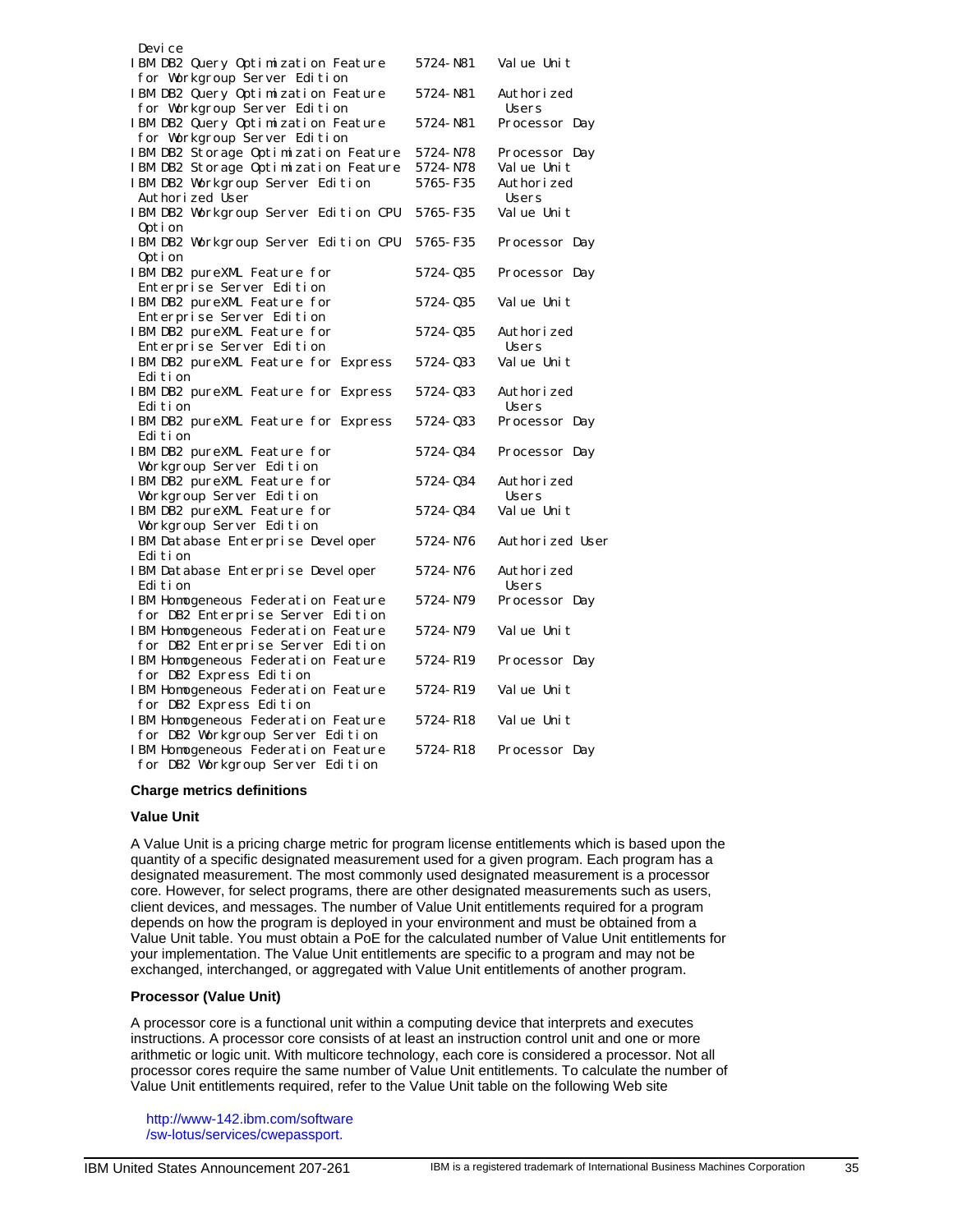With full capacity licensing, a PoE must be acquired for the appropriate number of Value Units based on all activated processor cores available for use on the server.

### **Sub-capacity processor (Value Unit)**

For programs eligible for sub-capacity licensing, a PoE must be acquired for the appropriate number of Value Units based on all activated processor cores available for use in each partition (utilizing eligible partitioning technologies) where the program runs. Refer to the International Passport Advantage Agreement Attachment for sub-capacity terms or the program's license information to determine applicable sub-capacity terms.

#### **Server**

A server is a computer system that executes requested procedures, commands, or applications to one or more user and/or client devices. A PoE must be obtained for each server regardless of the number of processors and partitions in the server on which the program runs or for each server managed by the program. Where blade technology is employed, each blade is considered a separate server.

#### **Authorized user**

An authorized user is one and only one individual (named or unnamed) within or outside your enterprise. A PoE must be obtained for each individual user accessing the program in any manner. A program licensed under an authorized user PoE may be installed on a single computer or server, and accessed by multiple users, provided that a PoE has been obtained for each individual user accessing the program either directly or indirectly (via a multiplexing program, device, or application server) through any means on behalf of the user.

#### **Client device**

A client device is a computing device that requests the execution of a set of commands, procedures, or applications from another computer system that is typically referred to as a server. Multiple client devices may share access to a common server. A client device generally has some processing capability or is programmable to allow a user to do work. Examples include, but are not limited to, notebook computers, desktop computers, desk side computers, technical workstations, appliances, automated teller machines, point-of-sale terminals, tills and cash registers, and kiosks.

# **Processor Day**

On/Off Capacity on Demand (OOCoD) extends the use of a perpetual license on a term basis when a peak situation occurs in a customer environment. OOCoD provides for daily temporary use of additional capacity when it is required by a customer. This is measured in processor days, which is defined as the number of physical processor cores that are activated to increase temporary capacity on a server during a contiguous 24-hour period, beginning at the time when temporary capacity is initiated. Processor core usage is measured in day increments and is independent of the time of the day used. At initial activation, each processor core being used is charged for one day of use; software charges are incurred on a daily basis for each processor core that has been activated on a temporary basis for every IBM middleware program that is loaded on that server. An additional charge of a processor day is made for each 24 hours of continuous usage after the initial charge.

#### **Passport Advantage program licenses**

# **DB2 Advanced Access Control Feature**

| Part description                                             | Part number |
|--------------------------------------------------------------|-------------|
| IBM DB2 Advanced Access Control<br>Feature                   |             |
| DB2 Adv Access Ctrl Feature<br>Authorized Users License & SW | D58N3LL     |
| Maintenance 12<br>DB2 Adv Access Ctrl Feature                | E02MQLL     |
| Authorized Users SW                                          |             |
| Maintenance Annual Renew<br>DB2 Adv Access Ctrl Feature      | D58N4LL     |
| Authorized Users SW                                          |             |
| Maintenance Reinstatement<br>DB2 Advanced Access Control     | E02T7LL     |
| Feature Value Unit Annual SW<br>Maint Rnwl                   |             |
|                                                              |             |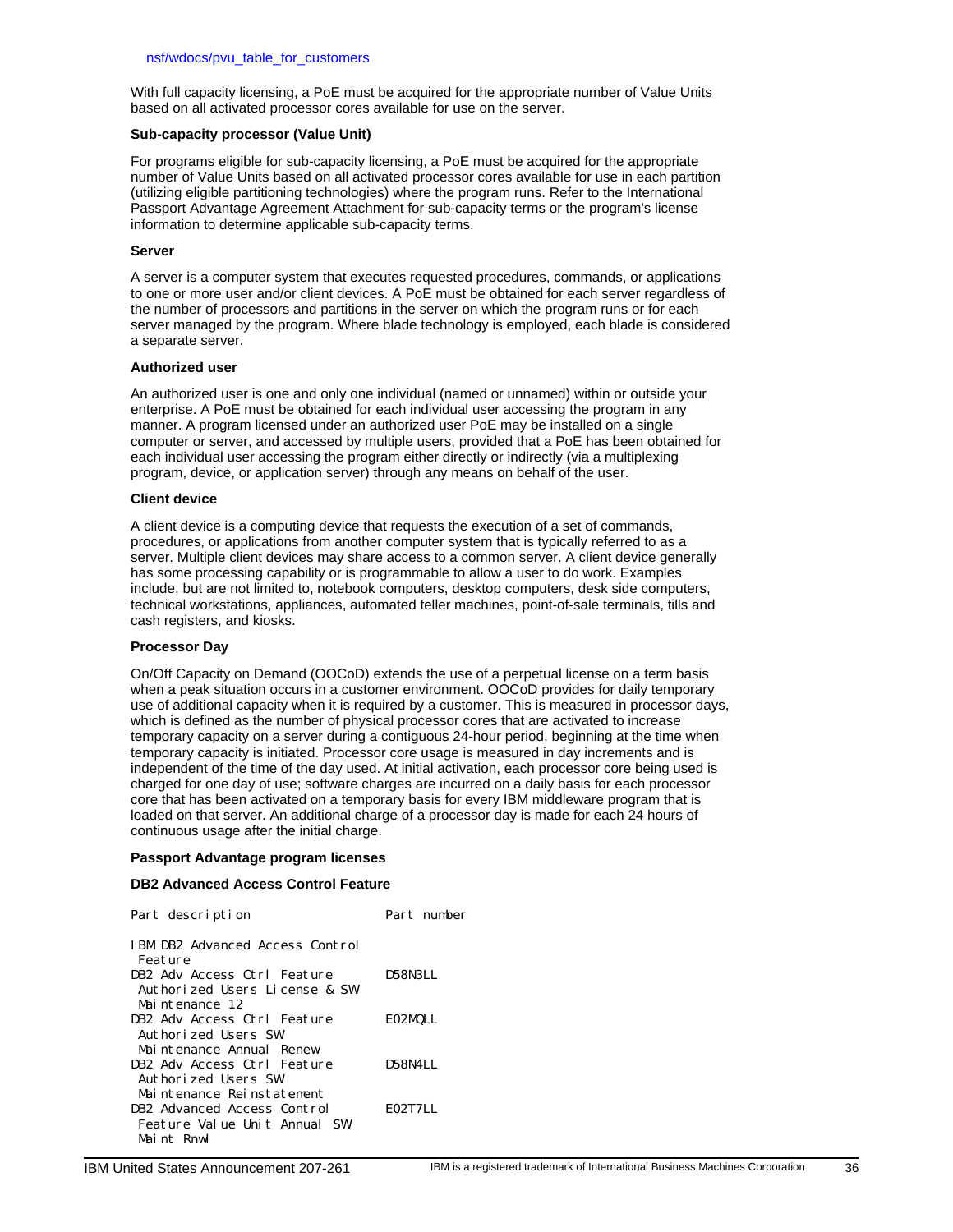| DB2 Advanced Access Control     | D590ZLL |
|---------------------------------|---------|
| Feature Value Unit Lic+SW Maint |         |
| 12 M <sub>0</sub>               |         |
| DB2 Advanced Access Control     | D5912LL |
| Feature Value Unit SW Maint     |         |
| Reinstate 12 Mo                 |         |

# **DB2 Enterprise Server Edition**

| Part description                | Part number     |
|---------------------------------|-----------------|
| IBM DB2 Enterprise Server       |                 |
| Edition CPU Option              |                 |
| DB2 ESE CPU Option Value Unit   | D570VLL         |
| License & SW Maintenance 12     |                 |
| Months                          |                 |
| DB2 ESE VU from Qualified       | D55I WLL        |
| Competitor Proc Trdup Lic+SW 12 |                 |
| MΩ                              |                 |
| DB2 ESE VU from WSE CPU Opt     | <b>D55I XLL</b> |
| Trdup License & SW Maintenance  |                 |
| 12 Months                       |                 |
| DB2 ESE Value Unit License & SW | <b>D55I ULL</b> |
| Maintenance 12 Months           |                 |
| DB2 ESE Value Unit SW           | E020CLL         |
| Maintenance Annual Renewal      |                 |
| DB2 ESE Value Unit SW           | D55I VLL        |
| Maintenance Reinstatement 12    |                 |
| Months                          |                 |
| DB2 ESE for Linux on z Value    | EO2OELL         |
| Unit SW Maintenance Annual      |                 |
| Renewal                         |                 |
| DB2 ESE for Linux on z Value    | D55.J1LL        |
| Unit SW Maintenance             |                 |
| Reinstatement 12 Months         |                 |
| DB2 ESE for Linux on z Value    | D55.JOLL        |
| Unit License +SW Maintenance 12 |                 |
| Mo                              |                 |
|                                 |                 |

# **DB2 Enterprise Server Edition**

| Part description              | Part number |
|-------------------------------|-------------|
| IBM DB2 Enterprise Server     |             |
| Edition Authorized User       |             |
| DB2 Enterprise Server Ed.     | D56CLLL     |
| Authorized Users License & SW |             |
| Maintenance 12 M              |             |
| DB2 Enterprise Server Ed.     | EO28NLL     |
| Authorized Users SW           |             |
| Maintenance Annual Renewal    |             |
| DB2 Enterprise Server Ed.     | D56C.JLL    |
| Authorized Users SW           |             |
| Maintenance Reinstatement     |             |
|                               |             |

# **DB2 Express Edition**

| Part description                                                  | Part number    |
|-------------------------------------------------------------------|----------------|
| IBM DB2 Express Edition<br>Authorized User                        |                |
| DB2 Expr Auth User fr PE Cl Dev<br>TU License & SW Maintenance 12 | D591HLL        |
| Months                                                            |                |
| DB2 Express Authorized Users<br>License & SW Maintenance 12       | D52BKLL        |
| Months                                                            |                |
| DB2 Express Authorized Users                                      | <b>EOOQULL</b> |
| SW Maintenance Annual Renewal                                     |                |
| DB2 Express Authorized Users                                      | D52BLLL        |
| SW Maintenance Reinstatement 12                                   |                |
| Months                                                            |                |
|                                                                   |                |

# **DB2 Express Edition**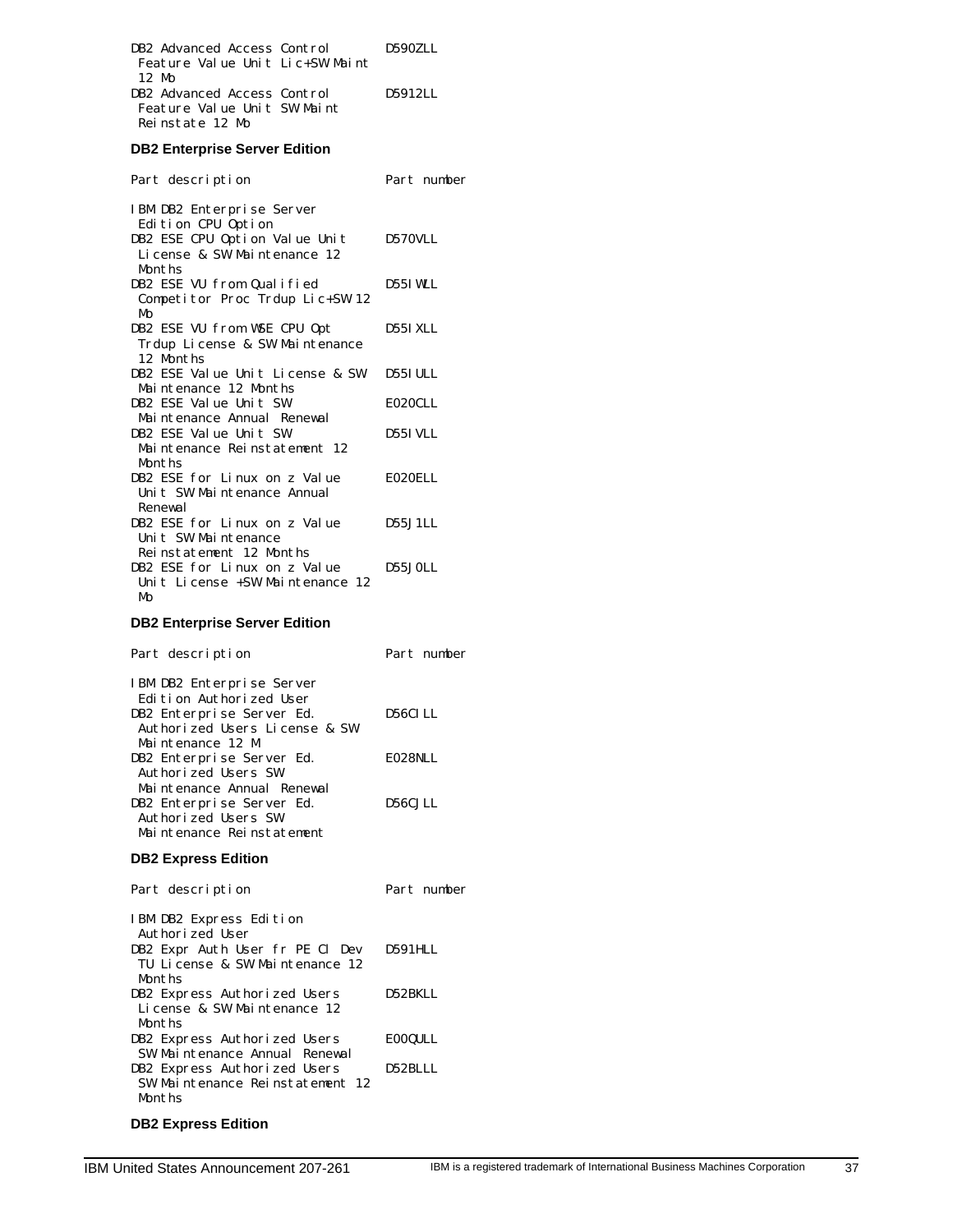| IBM DB2 Express Edition CPU<br>Option |         |
|---------------------------------------|---------|
| DB2 Express Ed CPU Opt VU Fr          | D59E9LL |
| Pers Ed Client Dev Trdup Lic+SW       |         |
| Maint 12 Mo                           |         |
| DB2 Express Edition CPU Option        | E024QLL |
| Value Unit Annual SW Maint Rnwl       |         |
| DB2 Express Edition CPU Option        | D55TULL |
| Value Unit Lic+SW Maint 12 Mo         |         |
| DB2 Express Edition CPU Option        | D55TVLL |
| Value Unit SW Maint Reinstate 12      |         |
| MΩ                                    |         |
|                                       |         |

# **DB2 Geodetic Data Management Feature**

Part description Part number

| IBM DB2 Geodetic Data Management         |          |
|------------------------------------------|----------|
| Feature                                  |          |
| DB2 Geodetic Data Mgmnt Feat             | D585VLL  |
| Authorized Users License & SW            |          |
| Maint 12 Mo                              |          |
| DB2 Geodetic Data Mgmnt Feat             | E02I 6LL |
| Authorized Users SW Maint                |          |
| Annual Renewal                           |          |
| DB2 Geodetic Data Mgmnt Feat             | D585W.L  |
| Authorized Users SW Maint                |          |
| Reinstatement                            |          |
| DB2 Geodetic Extender Value Unit E021RLL |          |
| Annual SW Maint Rnwl                     |          |
| DB2 Geodetic Extender Value Unit D55LVLL |          |
| Lic+SW Maint 12 Mo                       |          |
| DB2 Geodetic Extender Value Unit D55LWLL |          |
| SW Maint Reinstate 12 Mo                 |          |

# **DB2 High Availability Feature for EXE**

| Part description                                                 | Part number |
|------------------------------------------------------------------|-------------|
| IBM DB2 High Availability<br>Feature for Express Edition         |             |
| DB2 HAF for Express Edition<br>Authorized Users License & SW     | D58NJLL     |
| Maintenance 12                                                   |             |
| DB2 HAF for Express Edition                                      | E02MXLL     |
| Authorized Users SW<br>Maintenance Annual Renew                  |             |
| DB2 HAF for Express Edition<br>Authorized Users SW               | D58NKLL     |
| Maintenance Reinstatement                                        |             |
| DB2 High Availability Feature<br>for EXE Value Unit Annual SW    | E02T8LL     |
| Maint Rnwl                                                       |             |
| DB2 High Availability Feature<br>for EXE Value Unit Lic+SW Maint | D5910LL     |
| 12 Mo                                                            |             |
| DB2 High Availability Feature                                    | D5913LL     |
| for EXE Value Unit SW Maint                                      |             |
| Reinstate 12 Mo                                                  |             |

# **DB2 Performance Optimization Feature for ESE**

| Part description                                                                | Part number |
|---------------------------------------------------------------------------------|-------------|
| IBM DB2 Performance Optimization<br>Feature for Enterprise Server<br>Edi t.i on |             |
| DB2 POF for ESE Authorized<br>Users License & SW Maintenance                    | D5874LL     |
| 12 Months<br>DB2 POF for ESE Authorized                                         | EO2I CLL    |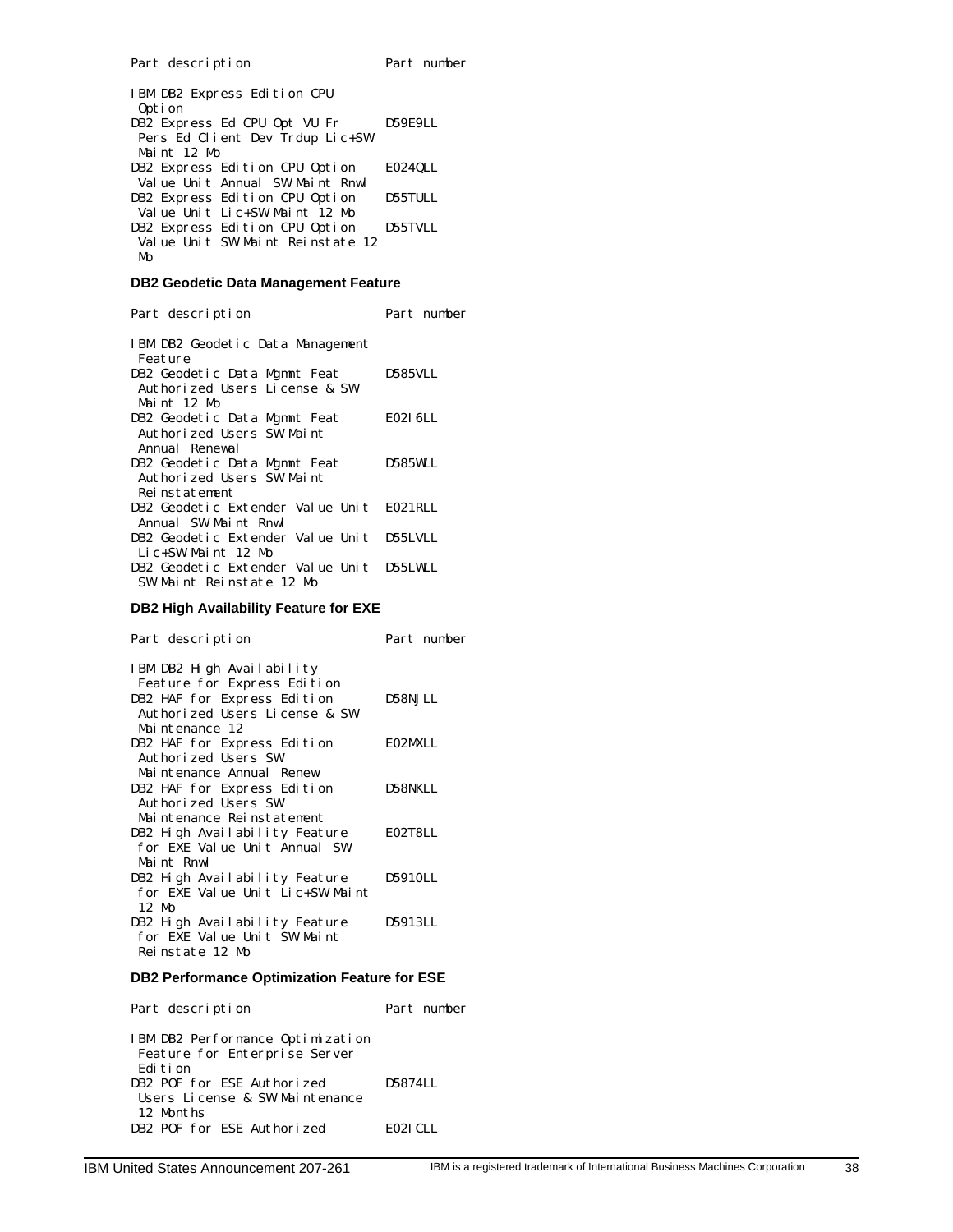| Users SW Maintenance Annual<br>Renewal |         |
|----------------------------------------|---------|
| DB2 POF for ESE Authorized             | D5875LL |
| Users SW Maintenance                   |         |
| Reinstatement 12 Months                |         |
| DB2 Perf Optimization Ftr for          | E02STLL |
| ESE Value Unit Annual SW Maint         |         |
| Rnwl                                   |         |
| DB2 Perf Optimization Ftr for          | D5907LL |
| ESE Value Unit Lic+SW Maint 12         |         |
| MΩ                                     |         |
| DB2 Perf Optimization Ftr for          | D5908LL |
| ESE Value Unit SW Maint                |         |
| Reinstate 12 Mo                        |         |
| PO Ftr for ESE VU from Query           | D59E5LL |
| Patroller Value Unit Trdup             |         |
| Lic+SW Maint 12 Mo                     |         |

# **DB2 Personal Edition**

| Part description                | Part number |
|---------------------------------|-------------|
| IBM DB2 Personal Edition Client |             |
| Devi ce                         |             |
| DB2 Personal Edition Client     | D58VLLL     |
| Devices License & SW            |             |
| Maintenance 12 Months           |             |
| DB2 Personal Edition Client     | E02R7LL     |
| Devices SW Maintenance Annual   |             |
| Renewal                         |             |
| DB2 Personal Edition Client     | D58VMLL     |
| Devices SW Maintenance          |             |
| Reinstatement 12 Mont           |             |

# **DB2 Query Optimization Feature for WSE**

| Part description                                                         | Part number |
|--------------------------------------------------------------------------|-------------|
| IBM DB2 Query Optimization<br>Feature for Workgroup Server<br>Edi t i on |             |
| DB2 QOF for WSE Authorized                                               | D589PLL     |
| Users License & SW Maintenance<br>12 Months                              |             |
| DB2 QOF for WSE Authorized                                               | EO2I ULL    |
| Users SW Maintenance Annual<br>Renewal                                   |             |
| DB2 QOF for WSE Authorized                                               | D589QLL     |
| Users SW Maintenance<br>Reinstatement 12 Months                          |             |
| DB2 QOF for WSE Value Unit                                               | EO2TZLL     |
| Annual SW Maint Rnwl                                                     |             |
| DB2 QOF for WSE Value Unit                                               | D592NLL     |
| Lic+SW Maint 12 Mo                                                       |             |
| DB2 QOF for WSE Value Unit SW                                            | D592PLL     |
| Maint Reinstate 12 Mo                                                    |             |
|                                                                          |             |

# **DB2 Storage Optimization Feature**

| Part description                                                                   | Part number |
|------------------------------------------------------------------------------------|-------------|
| IBM DB2 Storage Optimization<br>Feature                                            |             |
| DB2 Storage Optimization Feature E02ZDLL<br>Value Unit Annual SW Maint Rnwl        |             |
| DB2 Storage Optimization Feature D59GFLL<br>Value Unit Lic+SW Maint 12 Mo          |             |
| DB2 Storage Optimization Feature D59GGLL<br>Value Unit SW Maint Reinstate 12<br>Mo |             |

# **DB2 Workgroup Server Edition**

Part description Part number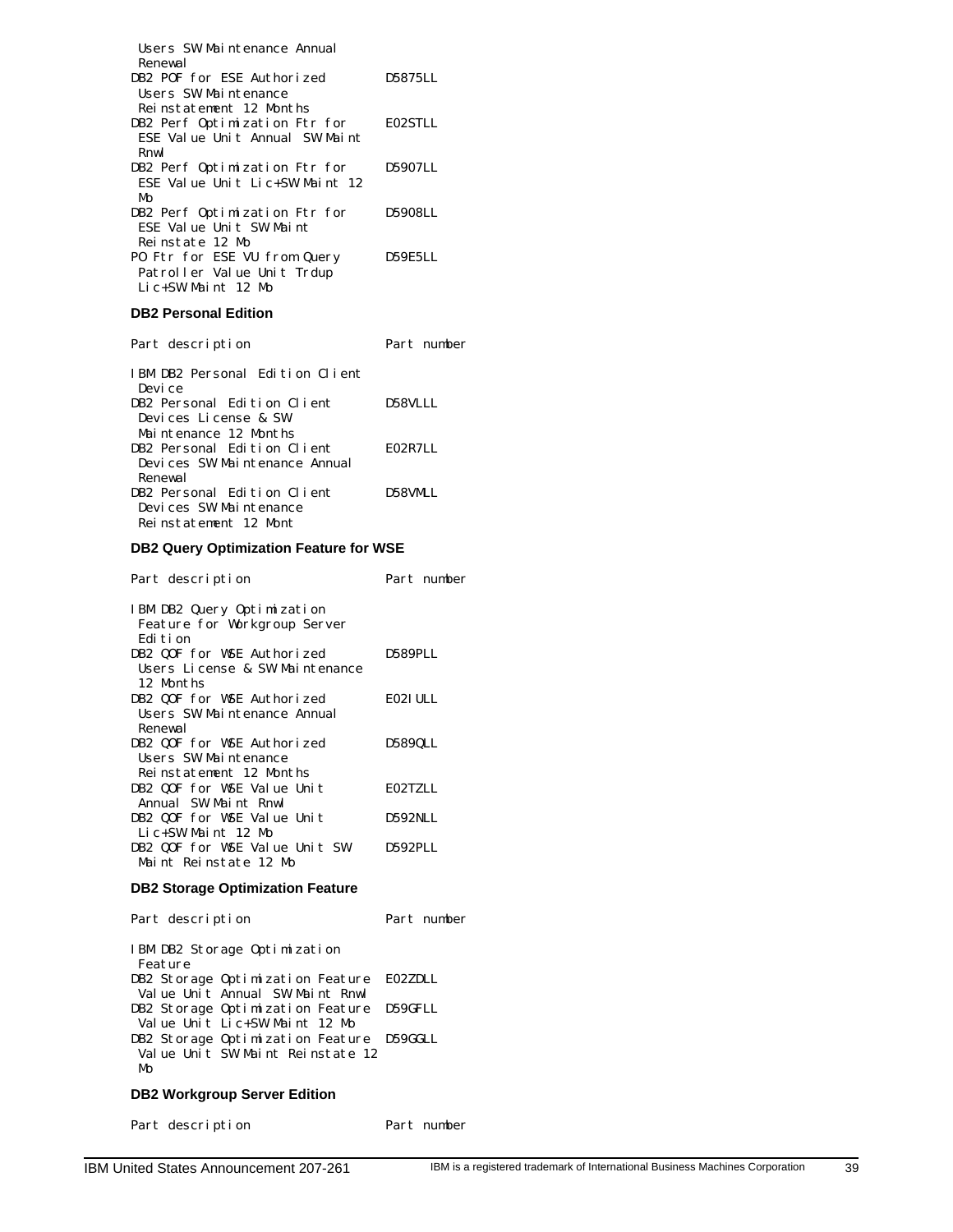| IBM DB2 Workgroup Server Edition<br>Authorized User |         |
|-----------------------------------------------------|---------|
| DB2 WSE Authorized Users                            | D5B77LL |
| License & SW Maintenance 12                         |         |
| Months                                              |         |
| DB2 WSE Authorized Users                            | D58Z5LL |
| License & SW Maintenance 12                         |         |
| Months Trade Up                                     |         |
| DB2 WSE Authorized Users                            | D58Z4LL |
| License & SW Maintenance 12                         |         |
| Months Trade Up                                     |         |
| DB2 WSE Authorized Users SW                         | E1B79LL |
| Mai ntenance Annual Renewal                         |         |
| DB2 WSE Authorized Users SW                         | D5B7ALL |
| Maintenance Reinstatement 12                        |         |
| Months                                              |         |

# **DB2 Workgroup Server Edition**

Part description Part number

| IBM DB2 Workgroup Server Edition<br>CPU Option |                |
|------------------------------------------------|----------------|
| DB2 WSUE Value Unit from DB2                   | <b>D55TZLL</b> |
| Express Ed CPU Op Pr Trdup                     |                |
| Lic+SW Maint 12 Mo                             |                |
| DB2 WSUE Value Unit from                       | D55TYLL        |
| Qualified Competitor Trdup                     |                |
| $Li C+SW$ Maint 12 Mo                          |                |
| DB2 Workgroup Server Unlimited                 | E024RLL        |
| Ed Value Unit Annual SW Maint                  |                |
| Rnwl                                           |                |
| DB2 Workgroup Server Unlimited                 | <b>D55TWLL</b> |
| Ed Value Unit Lic+SW Maint 12 Mo               |                |
| DB2 Workgroup Server Unlimited                 | D55TXLL        |
| Ed Value Unit SW Maint Reinstate               |                |
| $12 \text{ Mo}$                                |                |

# **DB2 pureXML Feature for ESE**

| Part description                                                                                                     | Part number |
|----------------------------------------------------------------------------------------------------------------------|-------------|
| IBM DB2 pureXML Feature for<br>Enterprise Server Edition<br>DB2 pureXML Ftr for ESE<br>Authorized Users License & SW | D58V3LL     |
| Maintenance 12 Mon<br>DB2 pureXML Ftr for ESE<br>Authorized Users SW                                                 | E02QYLL     |
| Maintenance Annual Renewal<br>DB2 pureXML Ftr for ESE<br>Authorized Users SW                                         | D58V4LL     |
| Maintenance Reinstatement 12<br>DB2 pureXML Ftr for Enterprise<br>Svr Ed Value Unit Annual SW                        | EO2UFLL     |
| Maint Rnwl<br>DB2 pureXML Ftr for Enterprise<br>Syr Ed Value Unit Lic+SW Maint                                       | D593LLL     |
| 12 M <sub>0</sub><br>DB2 pureXML Ftr for Enterprise<br>Svr Ed Value Unit SW Maint<br>Reinstate 12 Mo                 | D593LLL     |
| DB2 pureXML Feature for EXE                                                                                          |             |
| Part description                                                                                                     | Part number |

| IBM DB2 pureXML Feature for     |         |
|---------------------------------|---------|
| Express Edition                 |         |
| DB2 pureXML Feature for Express | E02UHLL |
| Ed Value Unit Annual SW Maint   |         |
| Rnwl                            |         |
| DB2 pureXML Feature for Express | D593PLL |
|                                 |         |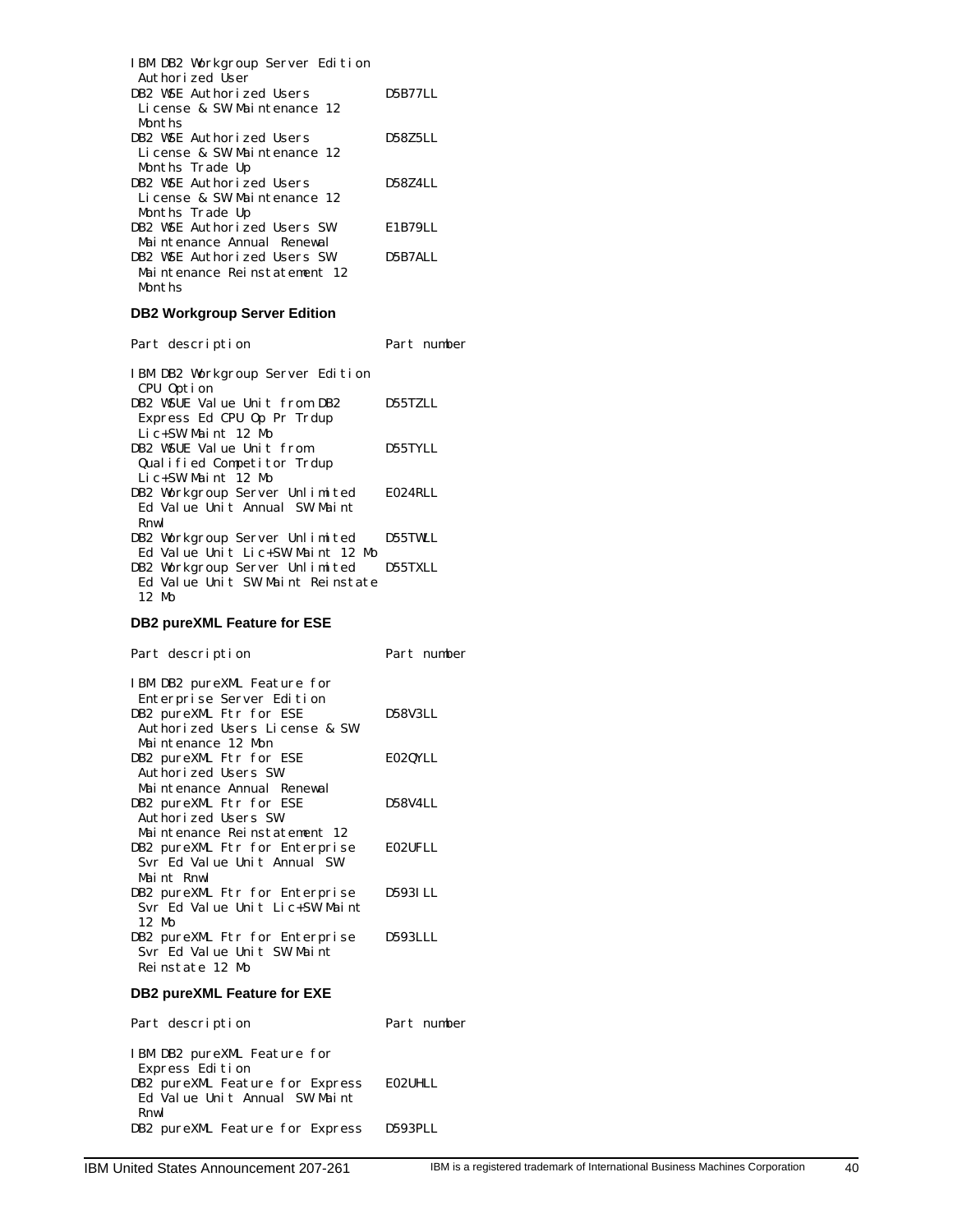| Ed Value Unit Lic+SW Maint 12 Mo        |         |
|-----------------------------------------|---------|
| DB2 pureXML Feature for Express D593QLL |         |
| Ed Value Unit SW Maint Reinstate        |         |
| 12 Mo                                   |         |
| DB2 pureXML Ftr for EXE                 | D58UULL |
| Authorized Users License & SW           |         |
| Maintenance 12 Mon                      |         |
| DB2 pureXML Ftr for EXE                 | E020VLL |
| Authorized Users SW                     |         |
| Maintenance Annual Renewal              |         |
| DB2 pureXML Ftr for EXE                 | D58UVLL |
| Authorized Users SW                     |         |
| Maintenance Reinstatement 12            |         |

# **DB2 pureXML Feature for WSE**

Part description Part number

| IBM DB2 pureXML Feature for<br>Workgroup Server Edition |          |
|---------------------------------------------------------|----------|
| DB2 pureXML Ftr Workgroup Svr Ed                        | E02UJLL  |
| Value Unit Annual SW Maint Rnwl                         |          |
| DB2 pureXML Ftr Workgroup Svr Ed                        | D593TLL  |
| Value Unit Lic+SW Maint 12 Mo                           |          |
| DB2 pureXML Ftr Workgroup Svr Ed                        | D593ULL  |
| Value Unit SW Maint Reinstate 12                        |          |
| MΩ                                                      |          |
| DB2 pureXML Ftr for WSE                                 | D58U.JLL |
| Authorized Users License & SW                           |          |
| Maintenance 12 Mon                                      |          |
| DB2 pureXML Ftr for WSE                                 | E02QSLL  |
| Authorized Users SW                                     |          |
| Maintenance Annual Renewal                              |          |
| DB2 pureXML Ftr for WSE                                 | D58UPLL  |
| Authorized Users SW                                     |          |
| Maintenance Reinstatement 12                            |          |

# **Database Enterprise Developer Edition**

| Part description               | Part number    |
|--------------------------------|----------------|
| IBM Database Enterprise        |                |
| Devel oper Edition             |                |
| DEDE Authorized User License & | D58N7LL        |
| SW Maintenance 12 Months       |                |
| DEDE Authorized User SW        | EO2MSLL        |
| Maintenance Annual Renewal     |                |
| DEDE Authorized User SW        | <b>D58N8LL</b> |
| Maintenance Reinstatement 12   |                |
| Months                         |                |
| DEDE Authorized Users License  | D58N5LL        |
| & SW Maintenance 12 Months     |                |
| DEDE Authorized Users SW       | EO2MRLL        |
| Maintenance Annual Renewal     |                |
| DEDE Authorized Users SW       | D58N6LL        |
| Maintenance Reinstatement 12   |                |
| Months                         |                |
| <b>IBM DB2 Express-C</b>       |                |

| Part description                                 | Part number |
|--------------------------------------------------|-------------|
| IBM DB2 Express-C<br>IBM DB2 Express-C 12 Months | EO3NALL     |

| License and Subscription Renewal |         |
|----------------------------------|---------|
| per Server                       |         |
| IBM DB2 Express-C 12 Months      | D60PLLL |
| License and Subscription per     |         |
| Server                           |         |

# **IBM HFF for DB2 ESE**

Part description Part number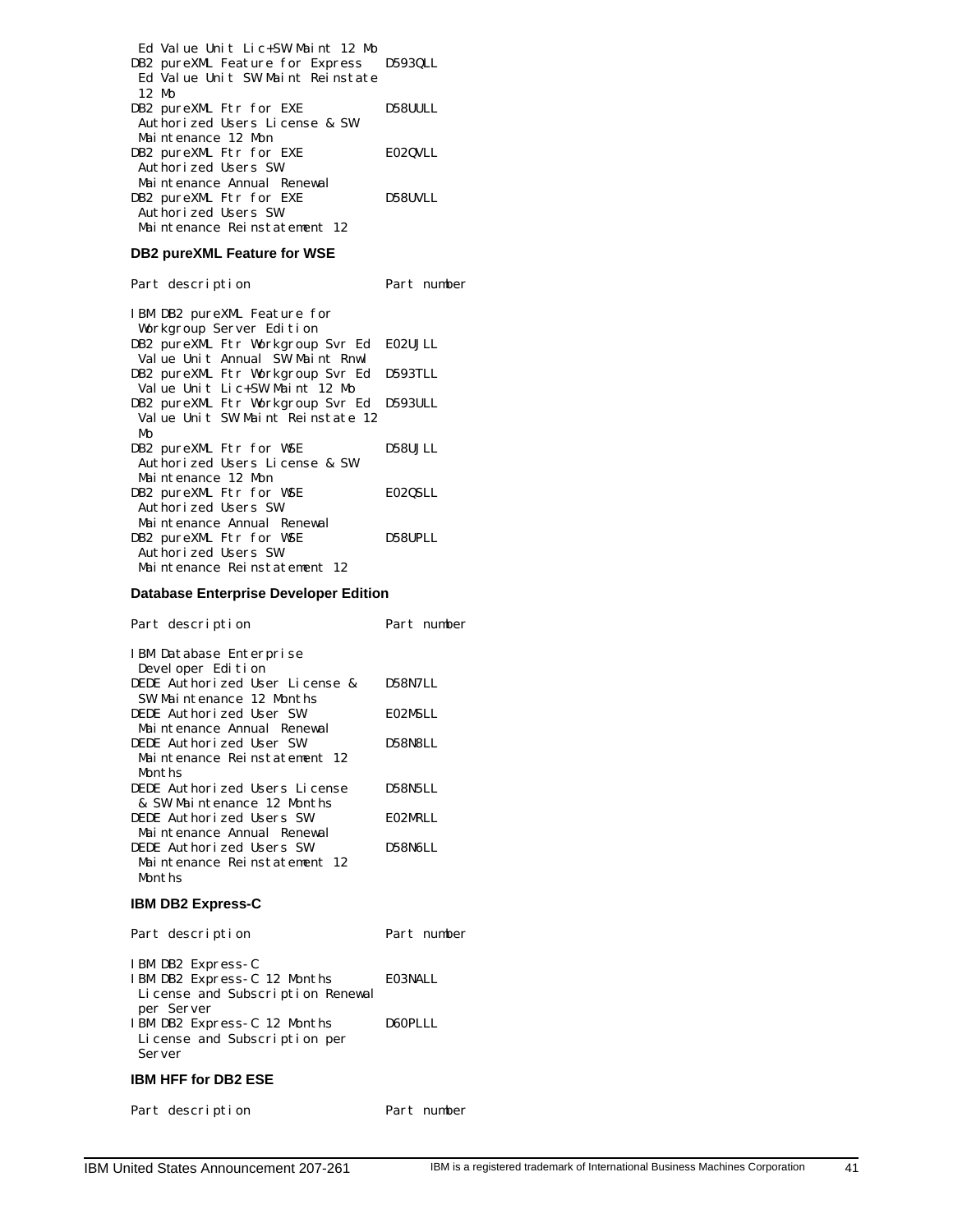| IBM Homogeneous Federation      |         |
|---------------------------------|---------|
| Feature for DB2 Enterprise      |         |
| Server Edition                  |         |
| IBM HFF for DB2 ESE Value Unit  | D592SLL |
| License & SW Maintenance 12     |         |
| Months                          |         |
| IBM HFF for DB2 ESE Value Unit  | EO2U1LL |
| SW Maintenance Annual Renewal   |         |
| IBM HFF for DB2 ESE Value Unit  | D592TLL |
| SW Maintenance Reinstatement 12 |         |
| Months                          |         |
|                                 |         |

# **IBM HFF for DB2 EXE**

Part description Part number IBM Homogeneous Federation Feature for DB2 Express Edition IBM HFF for DB2 EXE Value Unit D59QTLL License & SW Maintenance 12 Months IBM HFF for DB2 EXE Value Unit E033QLL SW Maintenance Annual Renewal IBM HFF for DB2 EXE Value Unit D59QULL SW Maintenance Reinstatement 12 Months

### **IBM HFF for DB2 WSE**

Part description Part number IBM Homogeneous Federation Feature for DB2 Workgroup Server Edition IBM HFF for DB2 WSE Value Unit D59QVLL License & SW Maintenance 12 Months IBM HFF for DB2 WSE Value Unit E033RLL SW Maintenance Annual Renewal IBM HFF for DB2 WSE Value Unit D59QWLL SW Maintenance Reinstatement 12 Months

#### **Passport Advantage supply**

| Program name/description                                                                    | Part<br>number |
|---------------------------------------------------------------------------------------------|----------------|
| DB2 Adv Access Ctrl Feature V9.5.0                                                          |                |
| DB2 Adv Access Ctrl Feature Windows Vista Business, Sun                                     | BBOR2ML        |
| Sol ari s/SPARC, Windows                                                                    |                |
| DB2 ESE CPU Option V9.5.0                                                                   |                |
| DB2 ESE CPU Option Linux for System i Integrated                                            | <b>BBORIML</b> |
| Mid-Market Business Serve                                                                   |                |
| DB2 Enterprise Server Ed. V9.5.0                                                            |                |
| DB2 Enterprise Server Ed. Linux for System i Integrated<br>Mid-Market Business              | <b>BBORJML</b> |
|                                                                                             |                |
| DB2 Express Ed CPU Option V9.5.0<br>DB2 Express Ed CPU Option Linux for System i Integrated | <b>BBOVYML</b> |
| Mid-Market Business                                                                         |                |
| DB2 Express Edition V9.5.0                                                                  |                |
| DB2 Express Edition Linux for System i Integrated                                           | <b>BBOVXML</b> |
| Mid-Market Business Serv                                                                    |                |
| DB2 Express-C V9.5.0                                                                        |                |
| DB2 Express-C V9.5: 12 Months License and Subscription                                      | <b>BBOVZML</b> |
| MP Multilingual                                                                             |                |
| DB2 Geodetic DM Feature V9.5.0                                                              |                |
| DB2 Geodetic DM Feature Linux for System i Integrated                                       | <b>BBOQUML</b> |
| Mid-Market Business                                                                         |                |
| DB2 HAF for Express Edition V9.5.0                                                          |                |
| DB2 HAF for Express Edition Windows Vista                                                   | <b>BBOR3ML</b> |
| Business, Windows Vista Enterprise                                                          |                |
| DB2 POF for ESE V9.5.0                                                                      |                |
| DB2 POF for ESE Linux for System i Integrated                                               | <b>BBOQVML</b> |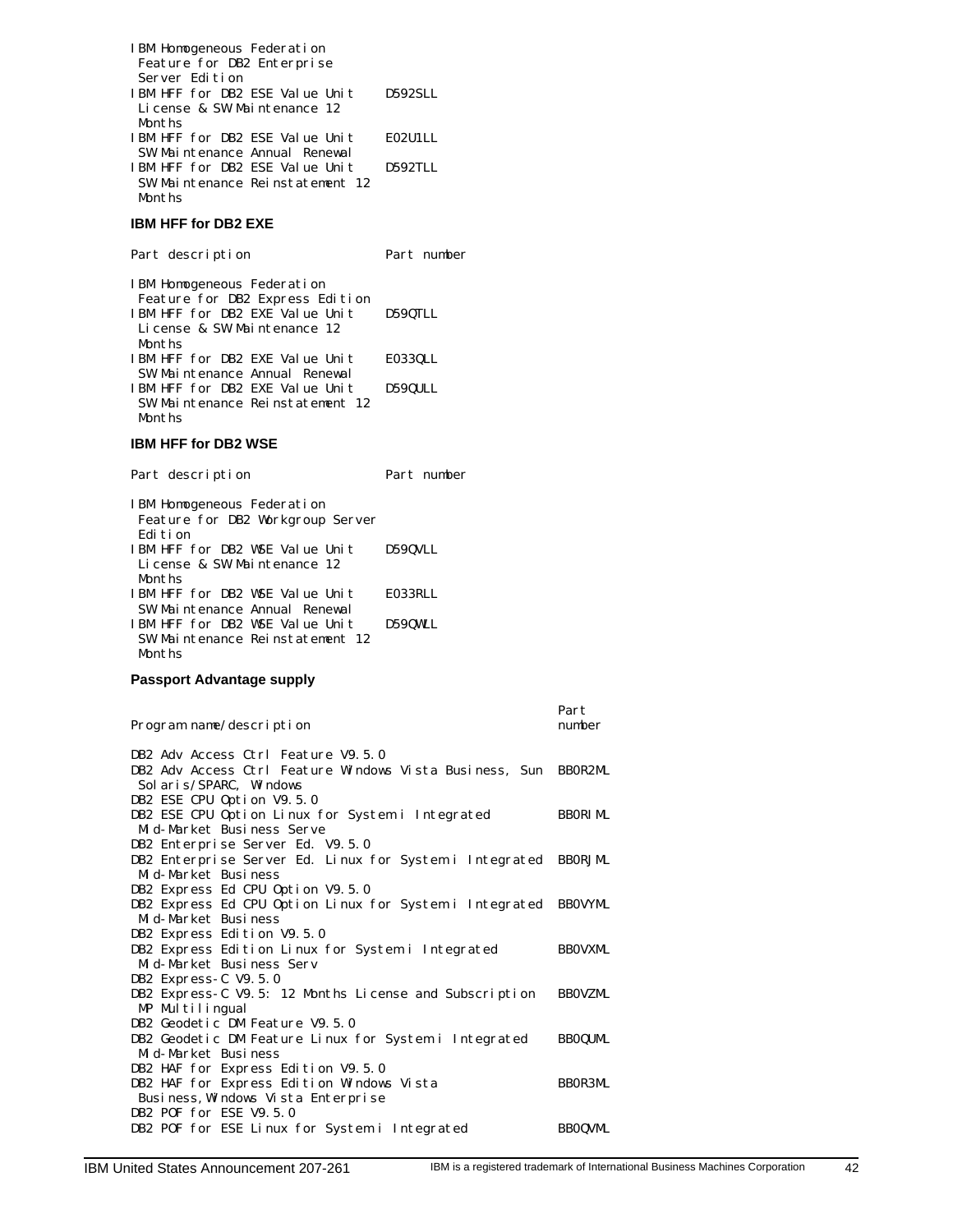| Mid-Market Business Servers,                                     |                |
|------------------------------------------------------------------|----------------|
| DB2 POF for WSE V9.5.0                                           |                |
| DB2 POF for WSE Linux for System i Integrated                    | <b>BBOQZML</b> |
| Mid-Market Business Servers,                                     |                |
| DB2 Personal Edition V9.5.0                                      |                |
| DB2 Personal Edition Windows 2000, Windows XP                    | <b>BBORGML</b> |
| Family, Windows Server 2003, Li                                  |                |
| DB2 SOF V9.5.0                                                   |                |
| DB2 SOF Windows Vista Business, Sun                              | BBOR1ML        |
| Solaris/SPARC, Windows Vista Enterprise,                         |                |
| DB2 WSE CPU Option V9.5.0                                        |                |
| DB2 WSE CPU Option Linux for System i Integrated                 | <b>BBOSLML</b> |
| Mid-Market Business Serve                                        |                |
| DB2 Workgroup Server Edition V9.5.0                              |                |
| DB2 Workgroup Server Edition Linux for System i                  | <b>BBOREML</b> |
| Integrated Mid-Market Business                                   |                |
| DB2 pureXML Ftr for ESE V9.5.0                                   |                |
| DB2 pureXML Ftr for ESE Linux for System i Integrated            | <b>BBOR6ML</b> |
| Mid-Market Business                                              |                |
| DB2 pureXML Ftr for EXE V9.5.0                                   |                |
| DB2 pureXML Ftr for EXE Linux for System i Integrated            | <b>BBOR4ML</b> |
| Mid-Market Business                                              |                |
| DB2 pureXML Ftr for WSE V9.5.0                                   |                |
| DB2 pureXML Ftr for WSE Linux for System i Integrated            | <b>BBOR5ML</b> |
| Mid-Market Business                                              |                |
| DEDE V9.5.0                                                      |                |
| DEDE Linux for System i Integrated Mid-Market Business           | <b>BBORDML</b> |
| Servers, AIX 6, Windows                                          |                |
| IBM HFF for DB2 DBs V9.5.0                                       |                |
| IBM HFF for DB2 DBs Windows Vista Business, Solaris (Sun BBOROML |                |
| Microsystems), Wind                                              |                |
| IBM HFF for DB2 EXE V9.5.0                                       |                |
| IBM HFF for DB2 EXE Windows Vista Business, Sun                  | <b>BBOSZML</b> |
| Sol aris/SPARC, Windows Vista                                    |                |
| IBM HFF for DB2 WSE V9.5.0                                       |                |
| IBM HFF for DB2 WSE Windows Vista Business, Sun                  | <b>BBOSYML</b> |
| Sol aris/SPARC, Windows Vista                                    |                |

# **Passport Advantage customer: Media pack entitlement details**

Customers with active maintenance or subscription for the products listed are entitled to receive the corresponding media pack.

# **DB2 pureXML Ftr for ESE V9.5.0**

| Entitled maintenance<br>offerings description                     | Media packs description                                                                   | Part<br>number |
|-------------------------------------------------------------------|-------------------------------------------------------------------------------------------|----------------|
| DB2 pureXML Feature for<br>Enterprise Server Ed<br>Authorized Usr | DB2 pureXML Ftr for ESE<br>Linux for System i<br>Integrated Mid-Market<br><b>Business</b> | <b>BBOR6ML</b> |
| DB2 pureXML Feature for<br>Enterprise Syr per Value<br>Uni t      | DB2 pureXML Ftr for ESE<br>Linux for System i<br>Integrated Mid-Market<br><b>Business</b> | BBOR6ML        |

# **DB2 pureXML Ftr for EXE V9.5.0**

| Entitled maintenance<br>offerings description                     | Media packs description                                                                   | Part<br>number |
|-------------------------------------------------------------------|-------------------------------------------------------------------------------------------|----------------|
| DB2 pureXML Feature for<br>Express Edition per<br>Authorized User | DB2 pureXML Ftr for EXE<br>Linux for System i<br>Integrated Mid-Market<br><b>Business</b> | <b>BBOR4ML</b> |
| DB2 pureXML Feature for<br>Express per Value Unit                 | DB2 pureXML Ftr for EXE<br>Linux for System i<br>Integrated Mid-Market<br><b>Business</b> | <b>BBOR4ML</b> |

# **DB2 Workgroup Server Edition V9.5.0**

Entitled maintenance Part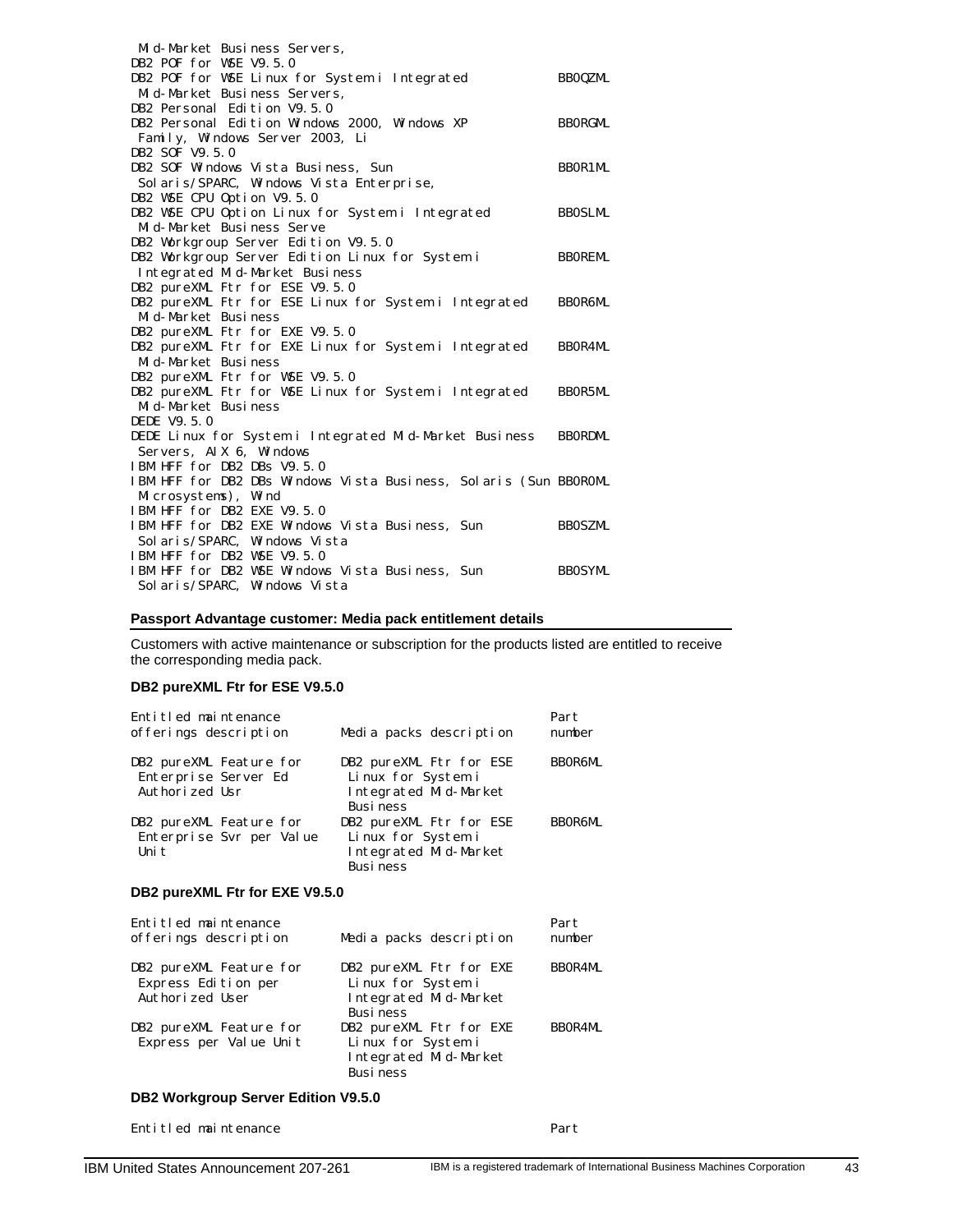| offerings description                                                 | Media packs description                                                                    | number         |
|-----------------------------------------------------------------------|--------------------------------------------------------------------------------------------|----------------|
| DB2 Workgroup Server<br>Edition Authorized User                       | DB2 Workgroup Server<br>Edition Linux for System i<br>Integrated Mid-Market Busi           | <b>BBOREML</b> |
| <b>DB2 SOF V9.5.0</b>                                                 |                                                                                            |                |
| Entitled maintenance<br>offerings description                         | Media packs description                                                                    | Part<br>number |
| DB2 Storage Optimization<br>Feature per Value Unit                    | DB2 SOF Windows Vista<br>Business, Sun<br>Sol ari s/SPARC, Windows<br>Vista Enterprise,    | BBOR1ML        |
| DB2 WSE CPU Option V9.5.0                                             |                                                                                            |                |
| Entitled maintenance<br>offerings description                         | Media packs description                                                                    | Part<br>number |
| DB2 UDB Workgroup Svr<br>Unltd Value Unit                             | DB2 WSE CPU Option Linux<br>for System i Integrated<br>Mid-Market Business Serve           | <b>BBOSLML</b> |
| <b>IBM HFF for DB2 EXE V9.5.0</b>                                     |                                                                                            |                |
| Entitled maintenance<br>offerings description                         | Media packs description                                                                    | Part<br>number |
| Homogeneous Federation<br>Feature for DB2 Express<br>Value Unit       | IBM HFF for DB2 EXE<br>Windows Vista Business,<br>Sun<br>Sol ari s/SPARC, Windows<br>Vista | <b>BBOSZML</b> |
| <b>IBM HFF for DB2 WSE V9.5.0</b>                                     |                                                                                            |                |
| Entitled maintenance<br>offerings description                         | Media packs description                                                                    | Part<br>number |
| Homogeneous Federation<br>Featur for DB2 Workgroup<br>Svr Value Unit  | IBM HFF for DB2 WSE<br>Windows Vista Business,<br>Sun<br>Sol aris/SPARC, Windows<br>Vista  | <b>BBOSYML</b> |
| IBM HFF for DB2 DBs V9.5.0                                            |                                                                                            |                |
| Entitled maintenance<br>offerings description                         | Media packs description                                                                    | Part<br>number |
| Homogeneous Federation<br>Feature for DB2 Enterprise<br>Svr Valu Unit | IBM HFF for DB2 DBs<br>Windows Vista<br>Business, Solaris (Sun<br>Microsystems), Wind      | <b>BBOROML</b> |
| DB2 pureXML Ftr for WSE V9.5.0                                        |                                                                                            |                |
| Entitled maintenance<br>offerings description                         | Media packs description                                                                    | Part<br>number |
| DB2 pureXML Feature for<br>WSE per Authorized User                    | DB2 pureXML Ftr for WSE<br>Linux for System i<br>Integrated Mid-Market<br>Busi ness        | BBOR5ML        |
| DB2 pureXML Feature for<br>Workgroup Svr per Value<br>Uni t           | DB2 pureXML Ftr for WSE<br>Linux for System i<br>Integrated Mid-Market<br>Busi ness        | BBOR5ML        |
| <b>DEDE V9.5.0</b>                                                    |                                                                                            |                |
| Entitled maintenance<br>offerings description                         | Media packs description                                                                    | Part<br>number |
|                                                                       | DEDE Linux for System i                                                                    | <b>BBORDML</b> |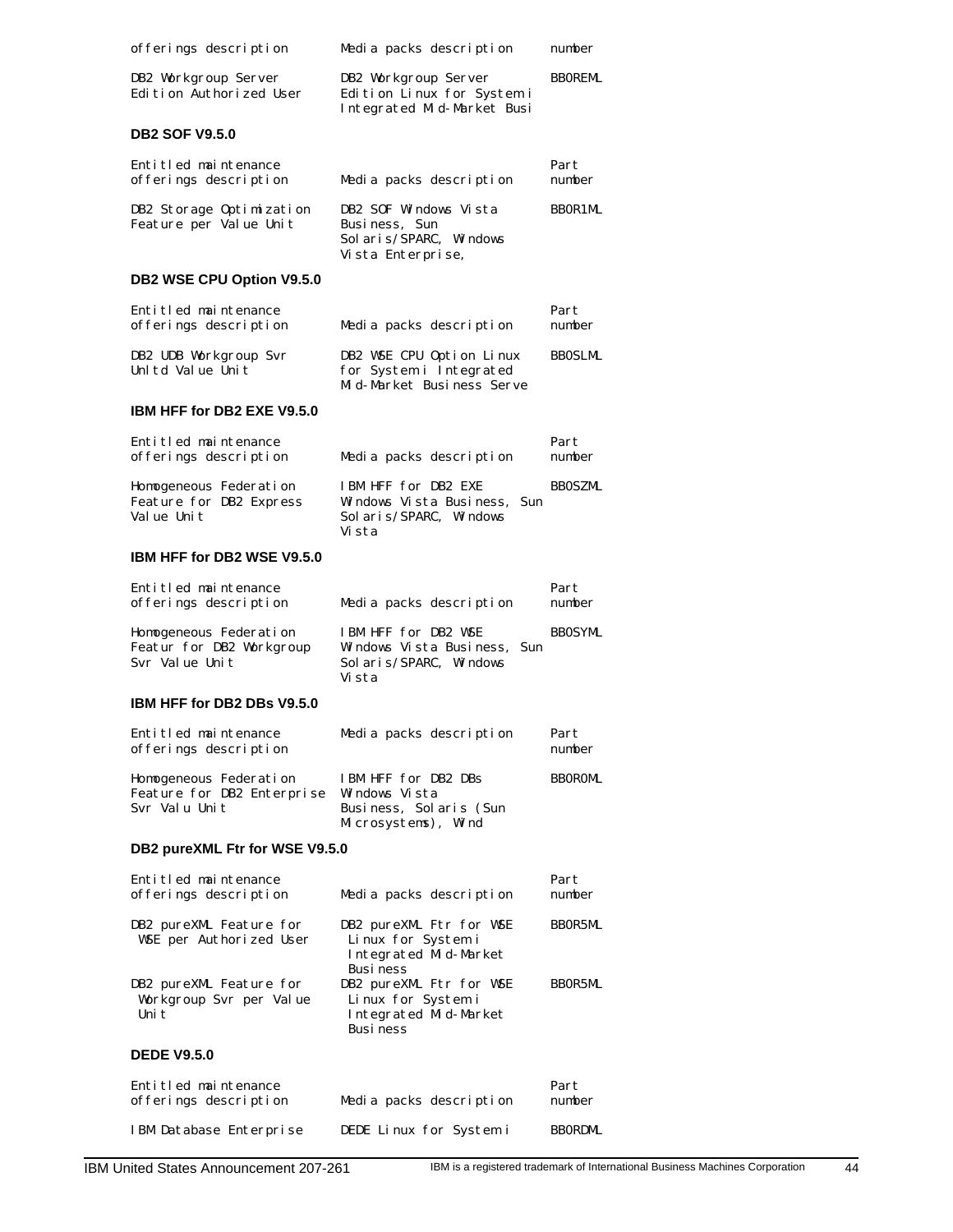| Developer Edition per Auth<br>Usr Lnx Z                                         | Integrated Mid-Market<br>Business Servers, AIX<br>6. Windo                                                         |                 |
|---------------------------------------------------------------------------------|--------------------------------------------------------------------------------------------------------------------|-----------------|
| IBM Database Enterprise<br>Devel oper Edition per<br>Authorized Usr             | DEDE Linux for System i<br>Integrated Mid-Market<br>Business Servers, AIX<br>6. Windo                              | <b>BBORDML</b>  |
| <b>DB2 Personal Edition V9.5.0</b>                                              |                                                                                                                    |                 |
| Entitled maintenance<br>offerings description                                   | Media packs description                                                                                            | Part<br>number  |
| DB2 Personal Edition per<br>Client Device                                       | DB2 Personal Edition<br>Windows 2000, Windows XP<br>Family, Windows Server<br>2003, Li                             | <b>BBORGML</b>  |
| DB2 Express Ed CPU Option V9.5.0                                                |                                                                                                                    |                 |
| Entitled maintenance<br>offerings description                                   | Media packs description                                                                                            | Part<br>number  |
| DB2 Express CPU Option<br>Value Unit                                            | DB2 Express Ed CPU Option<br>Linux for System i<br>Integrated Mid-Market<br>Busi ness                              | <b>BBOVYML</b>  |
| <b>DB2 Express Edition V9.5.0</b>                                               |                                                                                                                    |                 |
| Entitled maintenance<br>offerings description                                   | Media packs description                                                                                            | Part<br>number  |
| DB2 Express Edition<br>Authorized User                                          | DB2 Express Edition Linux<br>for System i Integrated<br>Mid-Market Business Serv                                   | <b>BBOVXML</b>  |
| DB2 Enterprise Server Ed. V9.5.0                                                |                                                                                                                    |                 |
| Entitled maintenance<br>offerings description                                   | Media packs description                                                                                            | Part<br>number  |
| DB2 Universal Database(R)<br>Enterprise Server Ed<br>Authorized User            | DB2 Enterprise Server Ed.<br>Linux for System i<br>Integrated Mid-Market<br><b>Business</b>                        | <b>BBORJML</b>  |
| DB2 Adv Access Ctrl Feature V9.5.0                                              |                                                                                                                    |                 |
| Entitled maintenance<br>offerings description                                   | Media packs description                                                                                            | Part<br>number  |
| DB2 Advanced Access<br>Control Feature Authorized<br>User                       | DB2 Adv Access Ctrl<br>Feature Windows Vista<br>Busi ness, Sun                                                     | BBOR2ML         |
| IBM DB2 Advanced Access<br>Control Feature per Value<br>Uni t                   | Sol ari s/SPARC, Windo<br>DB2 Adv Access Ctrl<br>Feature Windows Vista<br>Busi ness, Sun<br>Sol ari s/SPARC, Windo | BBOR2ML         |
| DB2 ESE CPU Option V9.5.0                                                       |                                                                                                                    |                 |
| Entitled maintenance<br>offerings description                                   | Media packs description                                                                                            | Part<br>number  |
| DB2 Enterprise Server per<br>SubCapacity Value Unit                             | DB2 ESE CPU Option Linux<br>for System i Integrated                                                                | BBORI ML        |
| DB2 UDB Enterprise Server<br>Edition Linux on z Value                           | Mid-Market Business Serve<br>DB2 ESE CPU Option Linux<br>for System i Integrated                                   | BBORI ML        |
| Uni t<br>DB2 UDB Enterprise Svr<br>Edition Linux on z<br>SubCapacity Value Unit | Mid-Market Business Serve<br>DB2 ESE CPU Option Linux<br>for System i Integrated<br>Mid-Market Business Serve      | <b>BBORI ML</b> |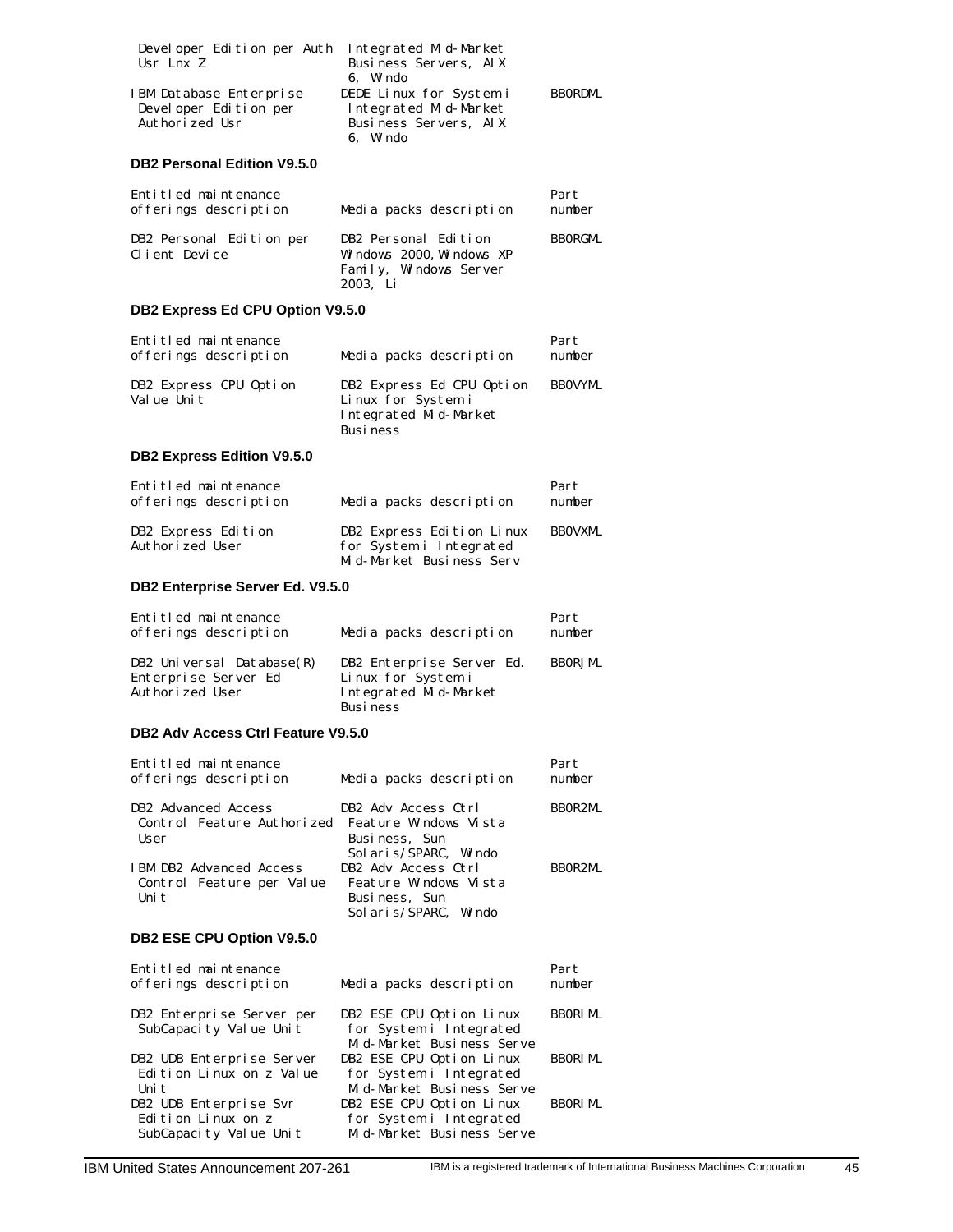| DB2 Universal Database    | DB2 ESE CPU Option Linux  | BBORI ML |
|---------------------------|---------------------------|----------|
| Enterprise Server Edition | for System i Integrated   |          |
| Value Unit                | Mid-Market Business Serve |          |

# **DB2 POF for ESE V9.5.0**

| Entitled maintenance<br>offerings description | Media packs description   | Part<br>number |
|-----------------------------------------------|---------------------------|----------------|
| DB2 Performance                               | DB2 POF for ESE Linux for | <b>BBOQVML</b> |
| Optimization Feature for                      | System i Integrated       |                |
| ESE Value Unit                                | Mid-Market Business       |                |
|                                               | Servers.                  |                |
| DB2 Performance                               | DB2 POF for ESE Linux for | <b>BBOOVML</b> |
| Optimization Feature for                      | System i Integrated       |                |
| ESE per Aut Usr                               | Mid-Market Business       |                |
|                                               | Servers,                  |                |

# **DB2 POF for WSE V9.5.0**

| Entitled maintenance<br>offerings description | Media packs description                          | Part<br>number |
|-----------------------------------------------|--------------------------------------------------|----------------|
| DB2 Query Optimization<br>Feature for WSE per | DB2 POF for WSE Linux for<br>System i Integrated | <b>BBOQZML</b> |
| Authorized User                               | Mid-Market Business                              |                |
|                                               | Servers.                                         |                |
| DB2 Query Optimization                        | DB2 POF for WSE Linux for                        | <b>BBOOZML</b> |
| Feature for WSE per Value                     | System i Integrated                              |                |
| Uni t                                         | Mid-Market Business                              |                |
|                                               | Servers.                                         |                |

# **DB2 HAF for Express Edition V9.5.0**

| Entitled maintenance<br>offerings description   | Media packs description                      | Part<br>number |
|-------------------------------------------------|----------------------------------------------|----------------|
| DB2 High Availability<br>Feature for Express Ed | DB2 HAF for Express<br>Edition Windows Vista | <b>BBOR3ML</b> |
| AutUs                                           | Business, Windows Vista                      |                |
|                                                 | Enterprise                                   |                |
| DB2 High Availability                           | DB2 HAF for Express                          | BB0R3ML        |
| Feature for Express Ed per                      | Edition Windows Vista                        |                |
| Value Unit                                      | Business, Windows Vista                      |                |
|                                                 | Enterprise                                   |                |

# **DB2 Express-C V9.5.0**

| Entitled maintenance<br>offerings description | Media packs description                                                         | Part<br>number |
|-----------------------------------------------|---------------------------------------------------------------------------------|----------------|
| IBM DB2 Express-C Server                      | DB2 Express C V9.5: 12<br>Months License and<br>Subscription MP<br>Multilingual | <b>BBOVZML</b> |

### **DB2 Geodetic DM Feature V9.5.0**

| Entitled maintenance<br>offerings description | Media packs description | Part<br>number |
|-----------------------------------------------|-------------------------|----------------|
| DB2 Geodetic Data                             | DB2 Geodetic DM Feature | <b>BBOQUML</b> |
| Management Feature Value                      | Linux for System i      |                |
| Uni t                                         | Integrated Mid-Market   |                |
|                                               | <b>Busi ness</b>        |                |
| IBM DB2 Geodetic Data                         | DB2 Geodetic DM Feature | <b>BBOOUML</b> |
| Management Feature per                        | Linux for System i      |                |
| Authorized User                               | Integrated Mid-Market   |                |
|                                               | <b>Business</b>         |                |

# **Sub-capacity**

# **IBM DB2 Enterprise Server Edition CPU Option**

Part number Part description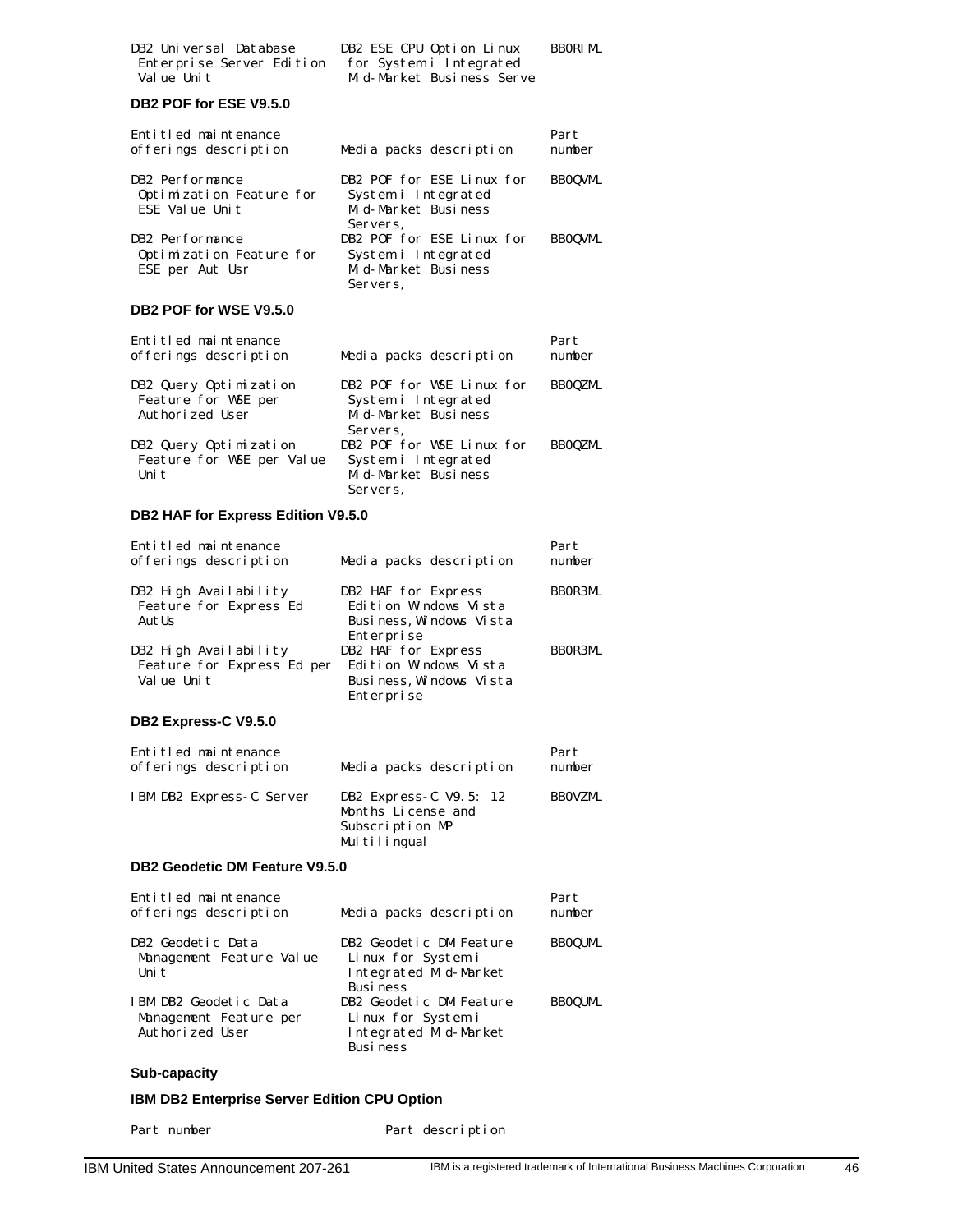| D55LXLL | DB2 ESE SubCapacity Value Unit<br>License & SW Maintenance 12<br>Mont.          |
|---------|---------------------------------------------------------------------------------|
| E021SLL | DB2 ESE SubCapacity Value Unit<br>SW Maintenance Annual Renewal                 |
| D55LYLL | DB2 ESE SubCapacity Value Unit<br>SW Maintenance Reinstatement 12               |
| D55LZLL | DB2 ESE for Lnx z SubCapacity<br>Value Unit License & SW<br>Maintenance 12 Mont |
| E021TLL | DB2 ESE for Lnx z SubCapacity<br>Value Unit SW Maintenance<br>Annual Renewal    |
| D55MOLL | DB2 ESE for Lnx z SubCapacity<br>Value Unit SW Maintenance<br>Reinstatement 12  |

# **Sub-capacity for selected middleware products**

Sub-capacity licensing on a per processor or per Value Unit basis is available for selected middleware products. To offer sub-capacity licensing, IBM software products implement IBM Tivoli License Compliance Manager within their offerings so that you can monitor and report quarterly to IBM on the use of the programs on a continuous basis.

More information can be found on the Passport Advantage Web site

http://www.ibm.com/software/passportadvantage

#### **Eligibility requirement for sub-capacity licensing**

To be eligible for sub-capacity licensing terms on this product, you must agree to install and configure IBM Tivoli License Manager for IBM Software, in accordance with the IBM Tivoli License Manager publications, and to enable the collection of program use data on all eligible machines subject to sub-capacity terms.

For those machines running programs with sub-capacity licensing terms, you must use IBM Tivoli License Manager for IBM Software to monitor program use and submit to IBM an IBM Use Report each calendar quarter. Multiple copies of IBM Tivoli License Manager for IBM Software or IBM Tivoli License Manager are not required. You can use more copies if you need them to support your operational environment, but only one copy is required to monitor all your sub-capacity licensed products.

Additionally, if this is the first product you have licensed under sub-capacity terms, you must agree to the terms of an attachment to your Passport Advantage or Passport Advantage Express contract and submit a new Passport Advantage enrollment form. First-time sub-capacity clients also have an opportunity to ensure a primary business contact is established for their contracts.

For more information on required and entitled license capacity, license requirements, and reporting, refer to Software Announcement [205-093,](http://www.ibm.com/common/ssi/fcgi-bin/ssialias?infotype=AN&subtype=CA&htmlfid=897/ENUS205-093&appname=USN) dated April 19, 2005.

If you order (this product) under sub-capacity terms, IBM Tivoli License Manager for IBM Software will be made available to you if you do not already have one. You must install and configure this tool for your sub-capacity products. Alternately, you can use Tivoli License Manager. Once the license manager software is installed, you will be required to register online (IBM may need to contact you in order to finalize the registration process.) You must monitor program use on a continuous basis with an IBM Tivoli License Manager for IBM Software and submit IBM Use Reports to IBM on a calendar quarterly basis.

IBM Tivoli License Manager for IBM Software is documented in the following customer publications, which are available from IBM Publications Center at

#### http://www.elink.ibmlink.ibm.com/public/ [applications/publications/cgibin/pbi.cgi?](http://www.elink.ibmlink.ibm.com/public/applications/publications/cgibin/pbi.cgi?)

| Publ i cation                                | Form                   |
|----------------------------------------------|------------------------|
| Planning, Installation, and<br>Configuration | SC <sub>32</sub> -1431 |
| Administration                               | SC32-1430              |
| Problem Determination                        | SC <sub>32</sub> -9102 |
| Data Dictionary<br>Release Notes             | SC32-1432<br>SC32-1429 |
|                                              |                        |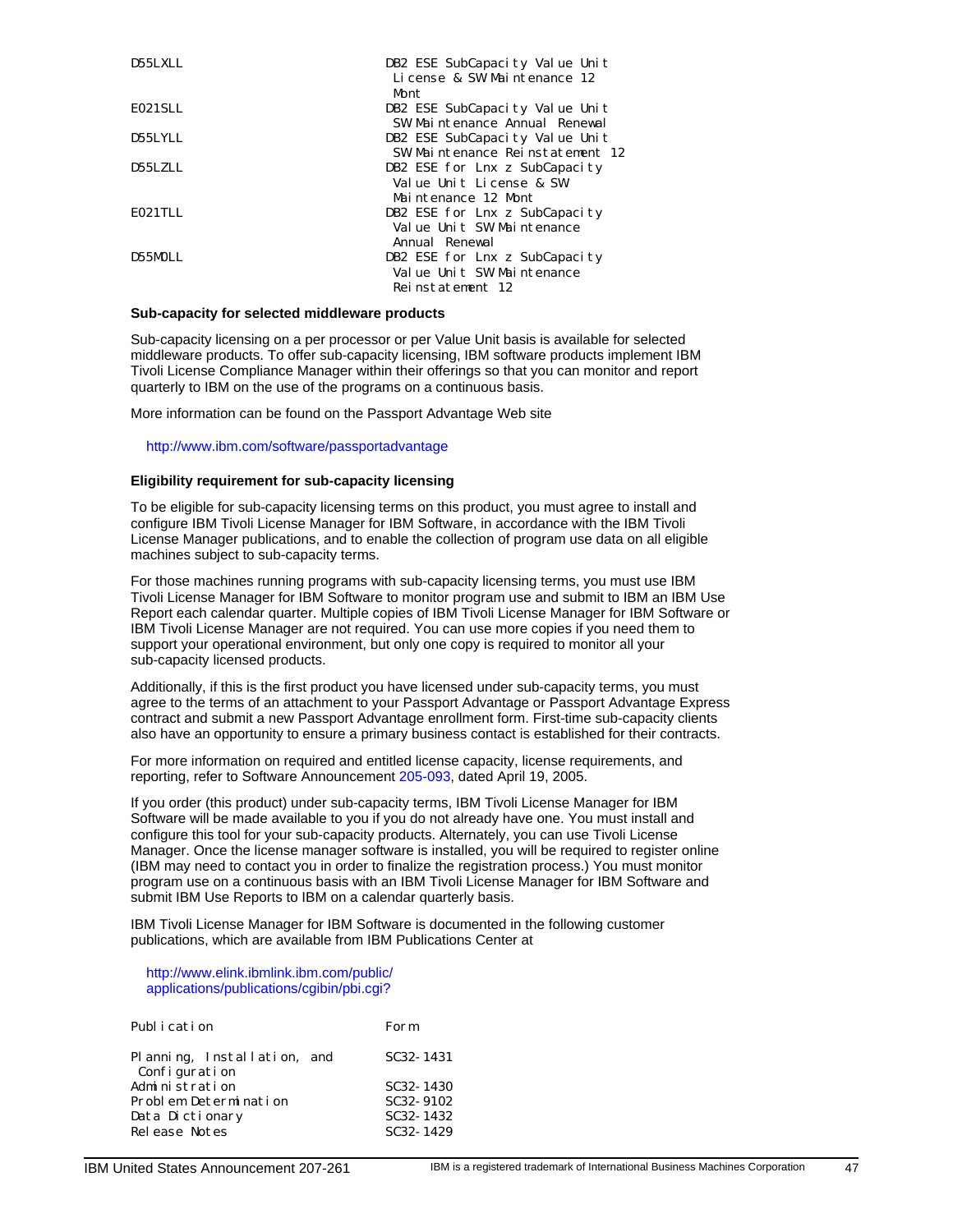For IBM Tivoli License Manager configuration guidance and instructions for specific products (including this product) acquired with sub-capacity terms, refer to

# http://www.lotus.com/sub-capacity

The Web site will give you information about how to set up the product for detection by IBM Tivoli License Manager, any required maintenance, and any required steps that are unique to this product.

### **On/Off Capacity on Demand (CoD)**

# **IBM DB2 Advanced Access Control Feature**

| Part description                                                              | Part<br>number |
|-------------------------------------------------------------------------------|----------------|
| DB2 Adv Access Ctrl Feature Processor Day Per Use-Day,<br>0n/0ff Capacity on  | D58NELL        |
| <b>IBM DB2 Enterprise Server Edition CPU Option</b>                           |                |
| Part description                                                              | Part<br>number |
| DB2 ESE Processor Day Per Use-Day 00CoD                                       | ASQC8LL        |
| <b>IBM DB2 Express Edition CPU Option</b>                                     |                |
| Part description                                                              | Part<br>number |
| DB2 Express Ed CPU Option Processor Day Per Use-Day,<br>00CoD Temp Use Charge | D53H1LL        |
| <b>IBM DB2 Geodetic Data Management Feature</b>                               |                |
| Part description                                                              | Part<br>number |
| DB2 Geodetic Data Mgmnt Feat Proc Day Per Use-Day,<br>00CoD Temp Use Charge   | D5865LL        |
| <b>IBM DB2 High Availability Feature for Express Edition</b>                  |                |
| Part description                                                              | Part<br>number |
| DB2 HAF for Express Edition Processor Day Per Use-Day,<br>On/Off Capacity on  | D58NI LL       |
| <b>IBM DB2 Performance Optimization Feature for Enterprise Server Edition</b> |                |
| Part description                                                              | Part<br>number |
| DB2 POF for ESE Processor Day Per Use-Day, 0n/Off<br>Capacity on demand Tempo | D5869LL        |
| <b>IBM DB2 Query Optimization Feature for Workgroup Server Edition</b>        |                |
| Part description                                                              | Part<br>number |
| DB2 QOF for WSE Processor Day Per Use-Day, 0n/Off<br>Capacity on demand Tempo | D589ZLL        |
| IBM DB2 Storage Optimization Feature                                          |                |
| Part description                                                              | Part<br>number |
| DB2 SOF Processor Day Per Use-Day, On/Off Capacity on                         | D58UFLL        |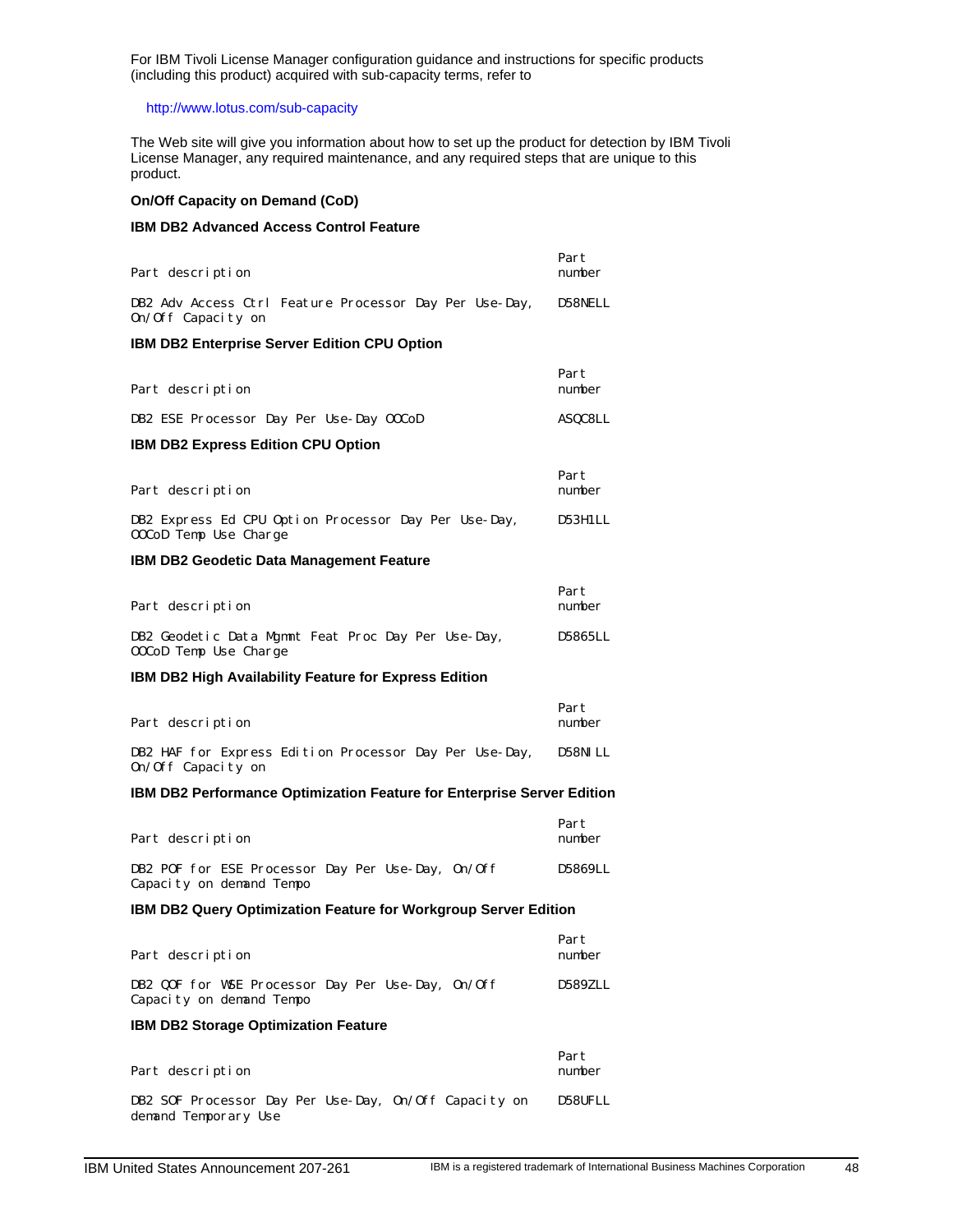#### **IBM DB2 Workgroup Server Edition CPU Option**

| Part description                                                                | Part<br>number |
|---------------------------------------------------------------------------------|----------------|
| DB2 WSE CPU Option Processor Day Per Use-Day, On/Off<br>Capacity on demand Te   | ASQH2LL        |
| <b>IBM DB2 pureXML Feature for Enterprise Server Edition</b>                    |                |
|                                                                                 |                |
| Part description                                                                | Part<br>number |
| DB2 pureXML Ftr for ESE Processor Day Per Use-Day,<br>0n/0ff Capacity on demand | D58VOLL        |
| <b>IBM DB2 pureXML Feature for Express Edition</b>                              |                |
|                                                                                 | Part           |
| Part description                                                                | number         |
| DB2 pureXML Ftr for EXE Processor Day Per Use-Day,<br>On/Off Capacity on demand | D58UZLL        |
| IBM DB2 pureXML Feature for Workgroup Server Edition                            |                |
|                                                                                 |                |
| Part description                                                                | Part<br>number |
| DB2 pureXML Ftr for WSE Processor Day Per Use-Day,<br>On/Off Capacity on demand | D58UWLL        |
| <b>IBM Homogeneous Federation Feature for DB2 Enterprise Server Edition</b>     |                |
|                                                                                 | Part           |
| Part description                                                                | number         |
| IBM HFF for DB2 ESE Processor Day Per Use-Day OOCoD                             | D58MULL        |
| <b>IBM Homogeneous Federation Feature for DB2 Express Edition</b>               |                |
|                                                                                 | Part           |
| Part description                                                                | number         |
| IBM HFF for DB2 EXE Processor Day Per Use-Day OOCoD                             | D59QYLL        |
| IBM Homogeneous Federation Feature for DB2 Workgroup Server Edition             |                |
|                                                                                 | Part           |
| Part description                                                                | number         |
| IBM HFF for DB2 WSE Processor Day Per Use-Day 00CoD                             | D590XLL        |

# <span id="page-48-0"></span>**Terms and conditions**

The information provided in this announcement letter is for reference and convenience purposes only. The terms and conditions that govern any transaction with IBM are contained in the applicable contract documents such as the IBM International Program License Agreement, IBM International Passport Advantage Agreement, and the IBM Agreement for Acquisition of Software Maintenance.

**Licensing:** IBM International Program License Agreement including the License Information document and Proof of Entitlement (PoE) govern your use of the Program. PoEs are required for all authorized use.

Part number products only, offered outside of Passport Advantage, where applicable, are license only and do not include Software Maintenance.

This software license includes Software Maintenance, previously referred to as Software Subscription and Technical Support.

#### **License Information form numbers**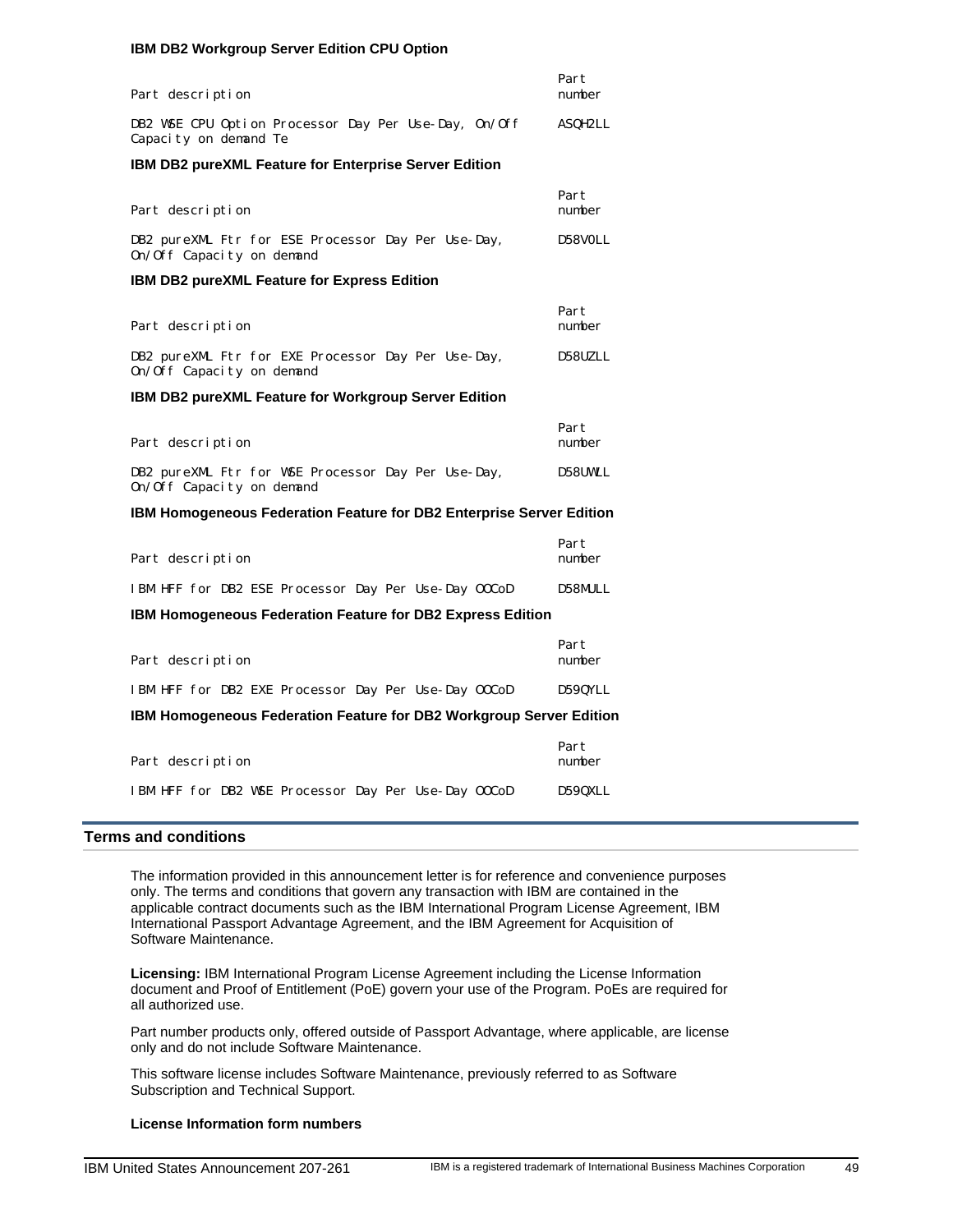| Program name                             | Program<br>number | Form number   |
|------------------------------------------|-------------------|---------------|
| DB2 Advanced Access Control Feature      | 5724-N80          | L-SVAY-74DSFQ |
| DB2 Enterprise Server Edition            | 5765-F41          | L-SVAY-73G5XE |
| DB2 Express Edition                      | 5724-E49          | L-SVAY-73G5XH |
| DB2 Geodetic Data Management Feature     | 5724-N75          | L-SVAY-74DSFL |
| DB2 High Availability Feature for EXE    | 5724-N85          | L-SVAY-74DSFM |
| DB2 Performance Optimization Feature for | 5724-N77          | L-SVAY-74DSFT |
| ESE.                                     |                   |               |
| DB2 Personal Edition                     | 5724-B55          | L-SVAY-73GTVM |
| DB2 Query Optimization Feature for WSE   | 5724-N81          | L-SVAY-74DSFN |
| DB2 Storage Optimization Feature         | 5724-N78          | L-SVAY-74DSFR |
| DB2 Workgroup Server Edition             | 5765-F35          | L-SVAY-73G5XF |
| DB2 pureXML Feature for ESE              | 5724-035          | L-SVAY-74DSDN |
| DB2 pureXML Feature for EXE              | 5724-033          | L-SVAY-74DSDK |
| DB2 pureXML Feature for WSE              | 5724-034          | L-SVAY-74DSDM |
| Database Enterprise Developer Edition    | 5724-N76          | L-SVAY-73GTVL |
| IBM DB2 Express-C                        | 5724-S40          | L-CLAW-74LTPY |
| IBM HFF for DB2 ESE                      | 5724-N79          | L-SVAY-74DSDJ |
| IBM HFF for DB2 EXE                      | 5724-R19          | L-SVAY-74DSDG |
| IBM HFF for DB2 WSE                      | 5724-R18          | L-SVAY-74DSDH |

The program's License Information will be available for review on the IBM Software License Agreement Web site

http://www.ibm.com/software/sla/sladb.nsf

#### **Limited warranty applies:** Yes

**Warranty:** IBM warrants that when the program is used in the specified operating environment, it will conform to its specifications. The warranty applies only to the unmodified portion of the program. IBM does not warrant uninterrupted or error-free operation of the program or that IBM will correct all program defects. You are responsible for the results obtained from the use of the program.

IBM provides you with access to IBM databases containing information on known Program defects, defect corrections, restrictions, and bypasses at no additional charge. Consult the IBM Software Support Guide for further information at

#### http://www.ibm.com/software/support

IBM will maintain this information for at least one year after the original licensee acquires the program (warranty period).

**Program technical support:** Technical support of a program product will be available for a minimum of three years from the general availability date, as long as your Software Maintenance is in effect. This technical support allows you to obtain assistance (via telephone or electronic means) from IBM for product-specific, task-oriented questions regarding the installation and operation of the program product. Software Maintenance also provides you with access to updates, releases, and versions of the program. You will be notified, via announcement letter, of discontinuance of support with 12 months' notice. If you require additional technical support from IBM, including an extension of support beyond the discontinuance date, contact your IBM representative or IBM Business Partner. This extension may be available for a fee.

**Money-back guarantee:** If for any reason you are dissatisfied with the program and you are the original licensee, you may obtain a refund of the amount you paid for it, if within 30 days of your invoice date you return the program and its PoE to the party from whom you obtained it. If you downloaded the program, you may contact the party from whom you acquired it for instructions on how to obtain the refund.

For programs acquired under the IBM International Passport Advantage Agreement, this term applies only to your first acquisition of the program. For programs acquired under any of IBM's On/Off CoD software offerings, this term does not apply since these offerings apply to programs already acquired and in use by you.

**Authorization for use on home/portable computer:** The program may be stored on the primary machine and another machine, provided that the program is not in active use on both machines at the same time. You may not copy and use this program on another computer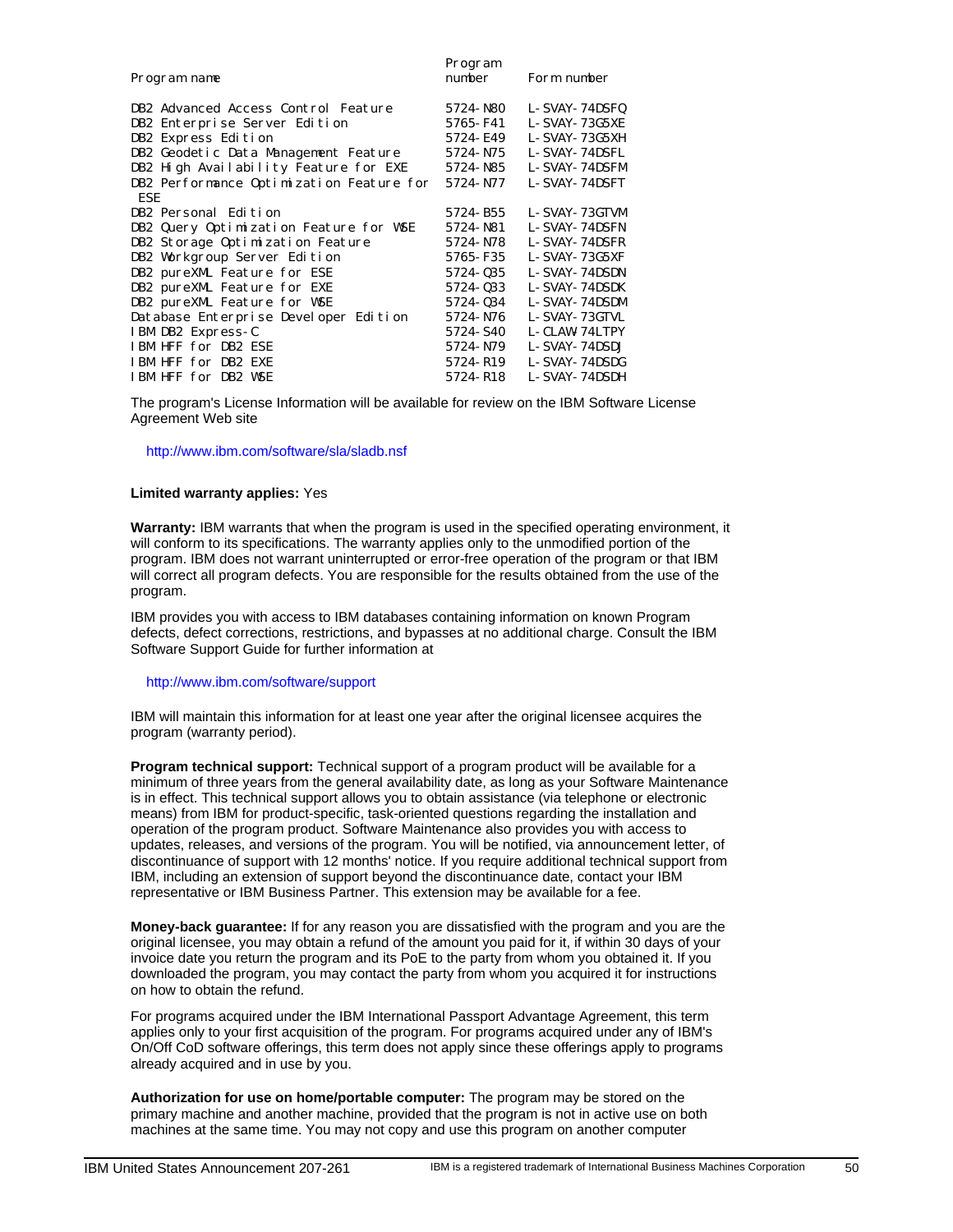without paying additional license fees.

Product name

| DB2 Advanced Access Control Feature          | Yes |
|----------------------------------------------|-----|
| DB2 Enterprise Server Edition                | Yes |
| DB2 Express Edition                          | Yes |
| DB2 Geodetic Data Management Feature         | Yes |
| DB2 High Availability Feature for EXE        | Yes |
| DB2 Performance Optimization Feature for ESE | Yes |
| DB2 Personal Edition                         | Yes |
| DB2 Query Optimization Feature for WSE       | Yes |
| DB2 Storage Optimization Feature             | Yes |
| DB2 Workgroup Server Edition                 | Yes |
| DB2 pureXML Feature for ESE                  | Yes |
| DB2 pureXML Feature for EXE                  | Yes |
| DB2 pureXML Feature for WSE                  | Yes |
| Database Enterprise Developer Edition        | Yes |
| IBM DB2 Express-C                            | No  |
| IBM HFF for DB2 ESE                          | Yes |
| IBM HFF for DB2 EXE                          | Yes |
| IBM HFF for DB2 WSE                          | Yes |

**Usage restriction:** Yes. For a complete copy of the enclosed license with all of the detail information regarding usage restrictions of the IBM DB2 products refer to the License Information Document that is available on the IBM Software License Agreement Web site

http://www.ibm.com/software/sla/sladb.nsf

#### **International Passport Agreement**

**Passport Advantage applies:** Yes, and through the Passport Advantage Web site at

http://www.ibm.com/software/passportadvantage

This product is only available via Passport Advantage. It is not available as shrinkwrap.

**Agreement for Acquisition of Software Maintenance:** The following agreement applies for maintenance and does not require customer signatures:

• IBM Agreement for Acquisition of Software Maintenance (Z125-6011)

**Software Maintenance applies:** Yes. Software Maintenance is included with licenses purchased through Passport Advantage and Passport Advantage Express. Product upgrades and technical support are provided by the Software Maintenance offering as described in the Agreements. Product upgrades provide the latest versions and releases to entitled software and Technical Support provides voice and electronic access to IBM support organizations, worldwide.

IBM includes one year of Software Maintenance with each program license acquired. The initial period of Software Maintenance can be extended by the purchase of a renewal option, if available.

While your Software Maintenance is in effect, IBM provides you assistance for your routine, short duration installation and usage (how-to) questions, and code-related questions. IBM provides assistance via telephone and, if available, electronic access, to your information systems (IS) technical support personnel during the normal business hours (published prime shift hours) of your IBM support center. (This assistance is not available to your end users.) IBM provides Severity 1 assistance 24 hours a day, 7 days a week. For additional details, consult your IBM Software Support Guide at

http://techsupport.services.ibm.com/guides/handbook.html

Software Maintenance does not include assistance for the design and development of applications, your use of programs in other than their specified operating environment, or failures caused by products for which IBM is not responsible under the applicable agreements.

For additional information about the International Passport Advantage Agreement and the IBM International Passport Advantage Express Agreement, visit the Passport Advantage Web site at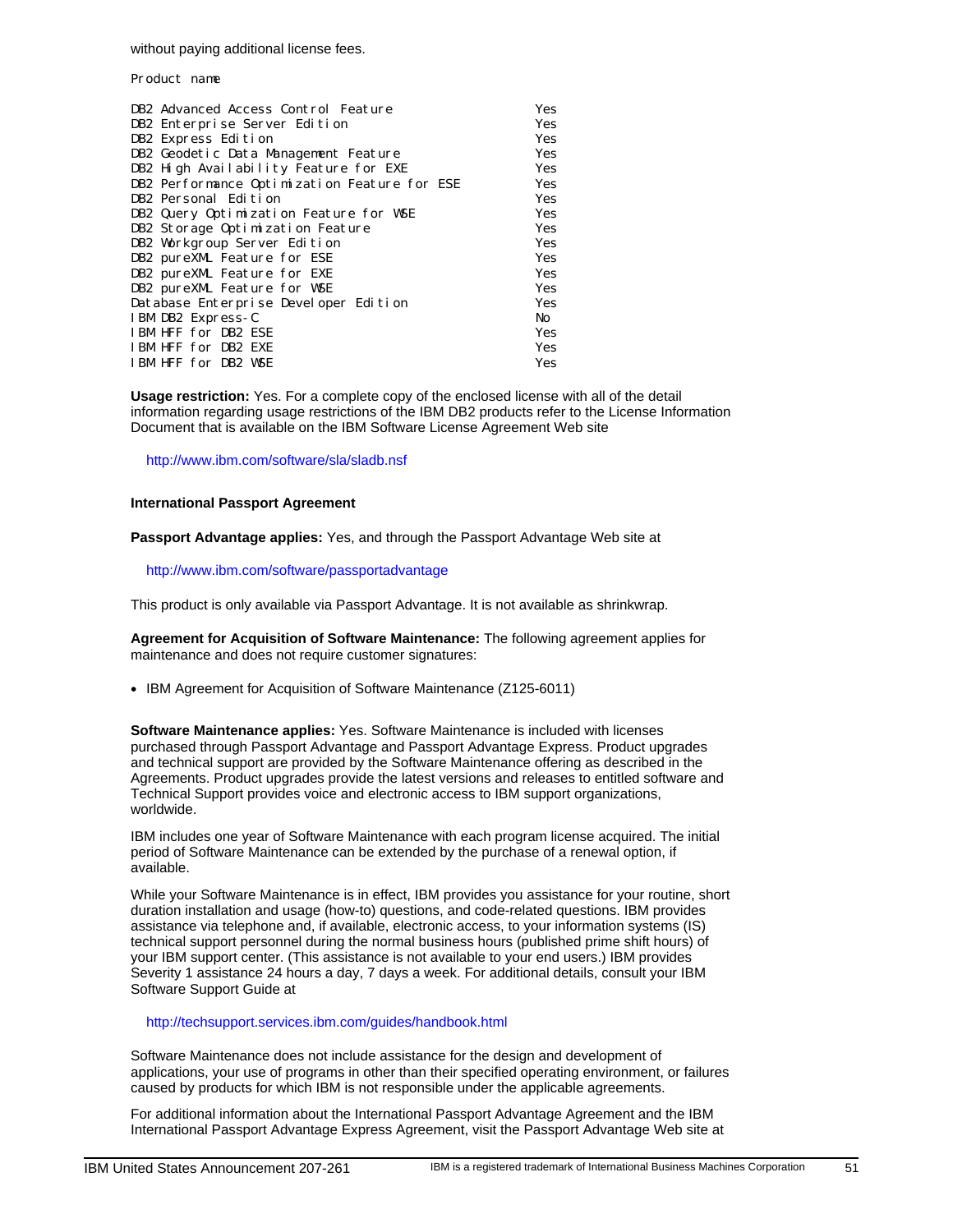http://www.ibm.com/software/passportadvantage

#### **Other terms**

**Volume orders (IVO):** No

**System i Software Maintenance applies:** No

**Educational allowance available:** Not applicable

#### **On/Off CoD**

To be eligible for On/Off CoD pricing, customers must be enabled for temporary capacity on the corresponding hardware, and the required contract — Z125-6907, Amendment for iSeries™ and pSeries® Temporary Capacity On Demand — Software — must be signed prior to use.

#### <span id="page-51-0"></span>**IBM Electronic Services**

IBM has transformed its delivery of hardware and software support services to help you achieve higher system availability. Electronic Services is a Web-enabled solution that offers an exclusive, no-additional-charge enhancement to the service and support available for IBM servers. These services are designed to provide the opportunity for greater system availability with faster problem resolution and preemptive monitoring. Electronic Services comprises two separate, but complementary, elements: Electronic Services news page and Electronic Services Agent.

The Electronic Services news page is a single Internet entry point that replaces the multiple entry points traditionally used to access IBM Internet services and support. The news page enables you to gain easier access to IBM resources for assistance in resolving technical problems.

The Electronic Service Agent™ is no-additional-charge software that resides on your server. It monitors events and transmits system inventory information to IBM on a periodic, client-defined timetable. The Electronic Service Agent automatically reports hardware problems to IBM. Early knowledge about potential problems enables IBM to deliver proactive service that may result in higher system availability and performance. In addition, information collected through the Service Agent is made available to IBM service support representatives when they help answer your questions or diagnose problems. Installation and use of IBM Electronic Service Agent for problem reporting enables IBM to provide better support and service for your IBM server.

# <span id="page-51-1"></span>**Prices**

#### **Passport Advantage**

For Passport Advantage information and charges, contact your IBM representative or authorized IBM Business Partner. Additional information is also available at

http://www.ibm.com/software/passportadvantage

#### **Business Partner information**

If you are an IBM Business Partner — Distributor for Workstation Software acquiring products from IBM, you may link to Passport Advantage Online for resellers where you can obtain Business Partner pricing information. An IBM ID and password are required.

https://www.ibm.com/software/howt [obuy/passportadvantage/paoreselle](https://www.ibm.com/software/howtobuy/passportadvantage/paoreseller)r

# <span id="page-51-2"></span>**Order now**

To order, contact the Americas Call Centers or your local IBM representative.

To identify your local IBM representative, call 800-IBM-4YOU (426-4968).

Phone: 800-IBM-CALL (426-2255) Fax: 800-2IBM-FAX (242-6329)